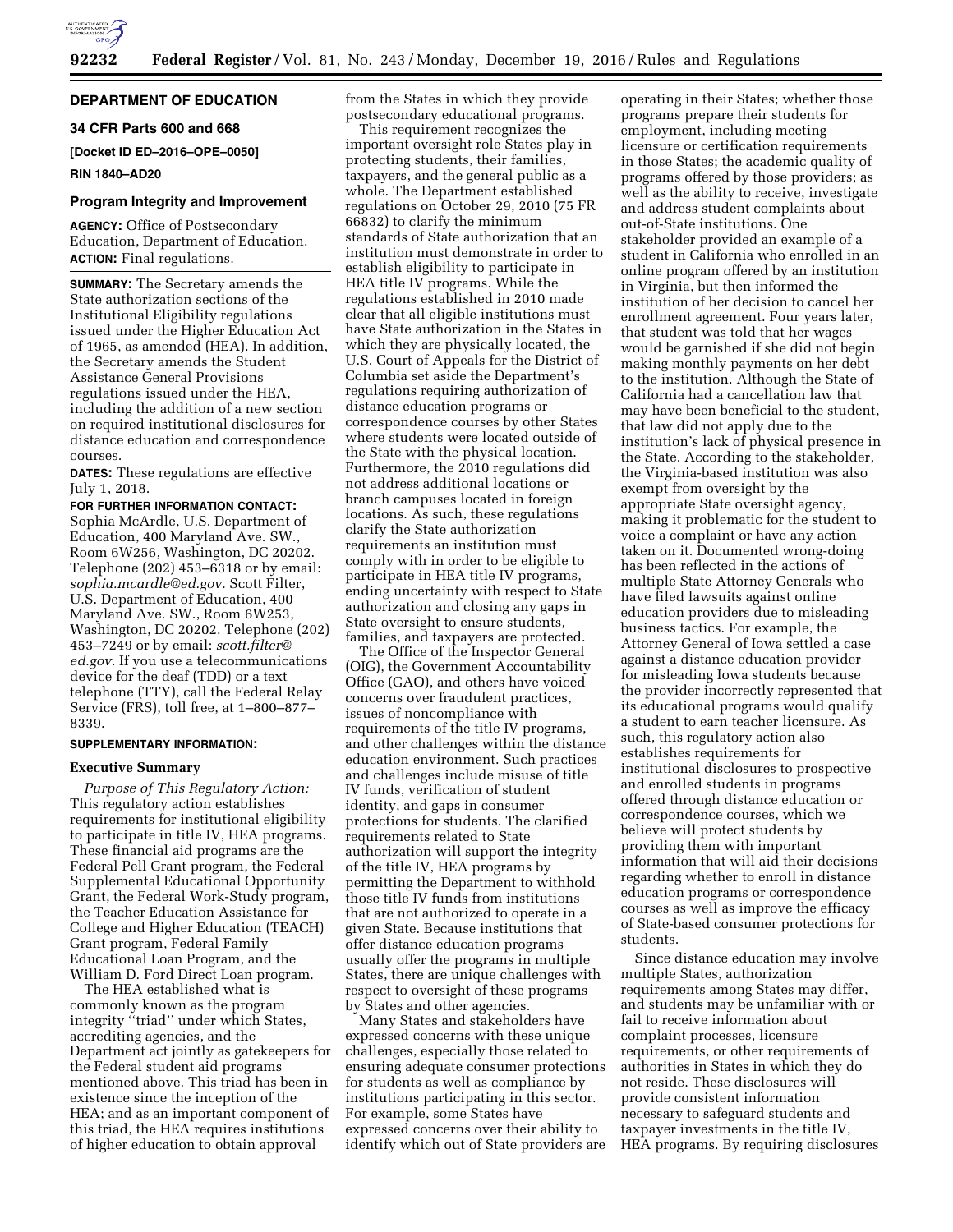that reflect actions taken against a distance education program, how to lodge complaints against a program they believe has misled them, and whether the program will lead to certification or licensure will provide enrolled and prospective students with important information that will protect them.

*Summary of the Major Provisions of This Regulatory Action:* The regulations would—

• Require an institution offering distance education or correspondence courses to be authorized by each State in which the institution enrolls students, if such authorization is required by the State, in order to link State authorization of institutions offering distance education to institutional eligibility to participate in the title IV, HEA programs, including through a State authorization reciprocity agreement.

• Define the term ''State authorization reciprocity agreement'' to be an agreement between two or more States that authorizes an institution located and legally authorized in a State covered by the agreement to provide postsecondary education through distance education or correspondence courses to students residing in other States covered by the agreement and does not prohibit any State in the agreement from enforcing its own statutes and regulations, whether general or specifically directed at all or a subgroup of educational institutions.

• Require an institution to document the State process for resolving complaints from students enrolled in programs offered through distance education or correspondence courses.

• Require that an additional location or branch campus located in a foreign location be authorized by an appropriate government agency of the country where the additional location or branch campus is located and, if at least half of an educational program can be completed at the location or branch campus, be approved by the institution's accrediting agency and be reported to the State where the institution's main campus is located.

• Require that an institution provide public and individualized disclosures to enrolled and prospective students regarding its programs offered solely through distance education or correspondence courses.

*Costs and Benefits:* The regulations support States in their efforts to develop standards and increase State accountability for a significant sector of higher education—the distance education sector. In 2014, over 2,800,000 students were enrolled in

distance education programs.1 The potential primary benefits of the regulations are: (1) Increased transparency and access to institutional/ program information for prospective students through additional disclosures, (2) updated and clarified requirements for State authorization of distance education and foreign additional locations, and (3) a process for students to access complaint resolution from the State in which the institution is authorized and the State in which the students reside. The clarified requirements related to State authorization also support the integrity of the title IV, HEA programs by permitting the Department to withhold title IV funds from institutions that are not authorized to operate in a given State. Institutions that choose to offer distance education will incur costs in complying with State authorization requirements as well as costs associated with the disclosures that would be required by the regulations.

*Public Comments:* In response to our invitation in the notice of proposed rulemaking (NPRM) published July 25, 2016 (81 FR 48598), 139 parties submitted comments on the proposed regulations. We also had a consultative meeting with staff from the Department of Defense. We group major issues according to subject, with appropriate sections of the regulations to which they pertain. Generally, we do not address technical or other minor changes.

*Analysis of Comments and Changes:*  An analysis of the comments and of any changes to the regulations since publication of the NPRM follows:

#### **General Comments**

*Comments:* Commenters were concerned that the Department has overstepped its statutory authority under the HEA, stating that, much like the previous State Authorization regulations, the requirement under the proposed regulations that schools offering online and distance learning programs meet licensing requirements in every State where their students happen to be found is contrary to the HEA. Rather, the commenters asserted that HEA requires only that an institution be authorized in the State where it is located, not where the student is located. The commenters noted a discussion from H.R. Rep. No. 105–481, at 148 (1998) (explaining that ''States have a number of options in

overseeing institutions within their boundaries'') and conclude that the Department's distance education requirements exceed the statutory scope.

*Discussion:* We disagree with the commenters and believe that we have the authority to require an institution to obtain any required State approval for distance education programs by each and every State in which its enrolled students reside. The HEA requires institutions to be authorized by States, and the Department recognizes that this encompasses a State's authority to set standards for in-State students for educational programs that originate outside of that State. Additionally, the language in the legislative history that the commenters quoted was a statement made to explain the elimination from the HEA of the State Postsecondary Review Program that had required States to create certain postsecondary oversight functions to conduct reviews at physical school locations, and that language did not address whether States could establish requirements over distance education programs. *Changes:* None.

# *Section 600.2 Definitions*

## State Authorization Reciprocity Agreement

*Comments:* Several commenters supported the Department's definition of the term ''State authorization reciprocity agreement.'' Many commenters requested clarification on the term ''consumer protection laws'' under the definition of a State authorization reciprocity agreement. Some commenters suggested that the Department's clarification specify that ''consumer protection laws'' encompasses a State's consumer protection statutes and the regulations interpreting those statutes, both general and specific, including those directed at all or a subset of educational institutions. Some commenters further asked that ''consumer protection laws'' include laws specifically applicable to higher education institutions that cover the following: Disclosures to current and prospective students, the contents of any documents provided to students or prospective students, prohibited practices, refunds, cancellation rights, student protection funds or bonds, private causes of action, and student complaint standards and procedures. Other commenters asked for clarification that any State authorization reciprocity agreement that the Department authorizes for the purpose of institutional title IV eligibility must be governed and controlled by member

<sup>1</sup> 2015 Digest of Education Statistics: Table 311.15: Number and percentage of students enrolled in degree-granting postsecondary institutions, by distance education participation, location of student, level of enrollment, and control and level of institution: Fall 2013 and Fall 2014.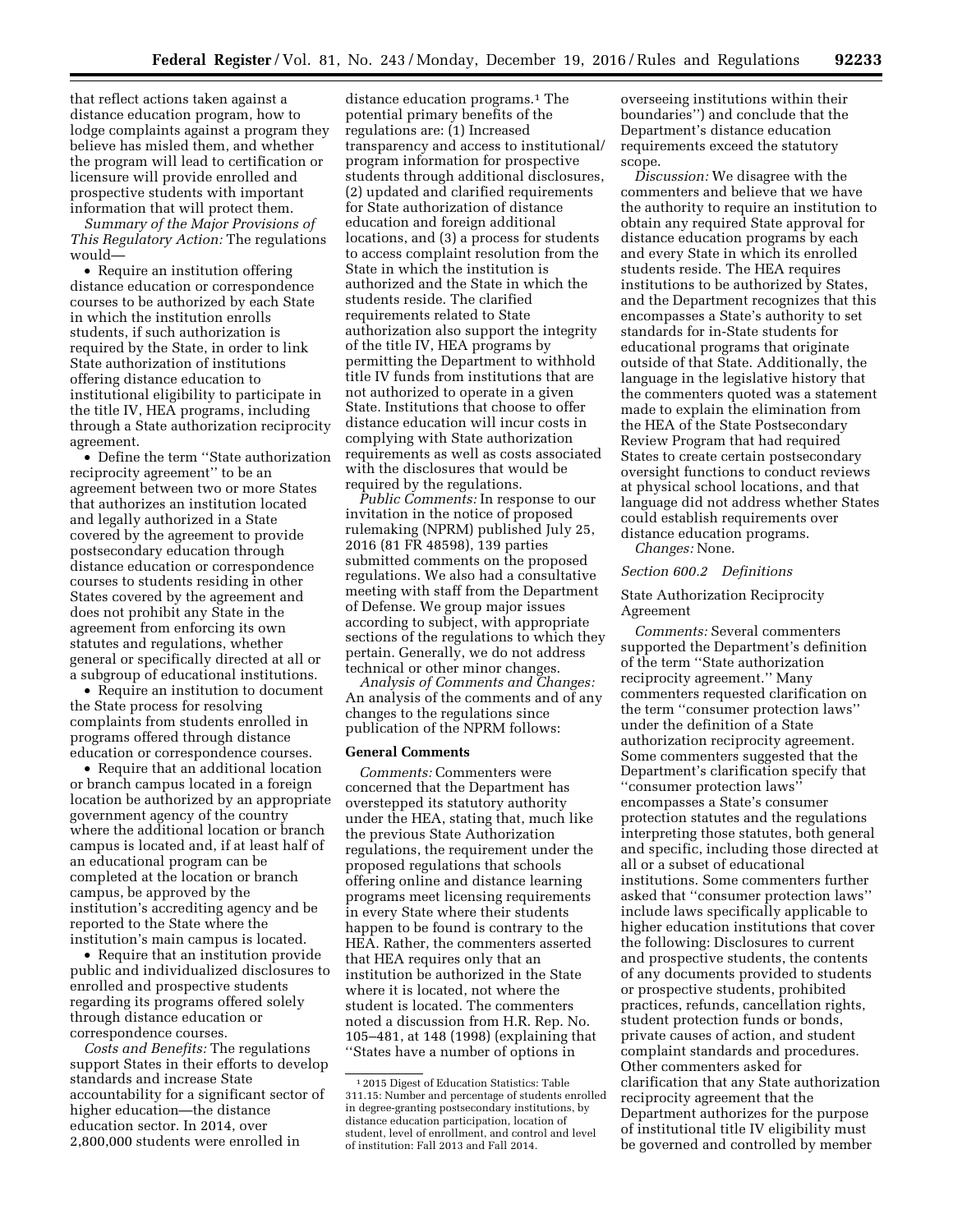States under clearly defined policies and procedures that allow the member States to exercise ultimate authority for establishing, maintaining, and enforcing conditions of State and institutional participation in the agreement. Commenters also recommended that reciprocity agreements be required to include standard due process requirements, similar to those provided in proceedings by State agencies, the Department, and by accrediting agencies. Several commenters argued that States should not be forced to accept conditions that would limit specific State requirements such as refund policies in order to join a State authorization reciprocity agreement.

Other commenters were concerned that the proposed provision on ''consumer protection laws'' would make the institutions need to comply with additional State requirements besides the conditions required under the State reciprocity agreement. This was described as something that could result in the end of reciprocity agreements because States would still be able to enforce their own rules, regardless of the reciprocity agreement. Other commenters suggested that ''consumer protection laws'' be clarified to refer to a State's general consumer protection laws (commonly dealing with issues such as fraud, misrepresentation or abuse, and applicable to all entities doing business in the State) rather than any consumer protection aspects of laws dealing specifically with postsecondary education. Some commenters specifically cited the existing State Authorization Reciprocity Agreement (SARA) administered by the National Council for State Authorization Reciprocity Agreement (NC–SARA) as allowing SARA member States to have authority to enforce all their-general purpose laws against non-domestic institutions (including SARA participating institutions) providing distance education in the State, including, but not limited to, those laws related to consumer protection and fraudulent activities, where the term ''general-purpose law'' is defined as ''one that applies to all entities doing business in the State, not just institutions of higher education.'' Commenters stated that this type of definition would ensure that distance education providers operating in a given State under SARA must still comply with the consumer protection standards any other business must meet, and noted that those provisions are commonly enforced by the offices of Attorneys General. The commenters further said that this approach also

ensures that a given State may limit the applicability of its own laws by recasting State authorization requirements focused solely on institutions of higher education as ''consumer protection laws.''

In a related vein, commenters recommended that the Department clarify that a State authorization reciprocity agreement cannot bar any State from membership on grounds related to its consumer protection laws because a State's consumer protection statutes and regulations should never be a barrier to its entry into a reciprocity agreement. Commenters recommended that the word ''participating'' should be replaced with the word ''any'' so that a prospective State authorization reciprocity agreement would not be able to cite the word ''participating'' to refuse to admit an otherwise eligible State for membership in, or force a State to withdraw from, an agreement on the grounds that the State's consumer protection laws are too rigorous.

*Discussion:* We appreciate commenters' support regarding the definition of the term State authorization reciprocity agreement.

We define a State authorization reciprocity agreement as ''an agreement between two or more States,'' not an agreement between States and a non-State entity. Therefore, while States may permit a non-State entity to oversee the requirements of a State authorization reciprocity agreement, we agree with the comment that the ultimate responsibility for establishing, maintaining, and enforcing such requirements must rest with the member States that are parties to the agreement. An agreement that placed such responsibilities with a non-State entity would not fulfill the definition of a State authorization reciprocity agreement. While we agree that the ultimate responsibility for resolving disagreements between two participating States who are party to an agreement rests with those States, not with a non-State entity, we decline to define due process procedures for resolving conflicts or disagreements between States. The member States to an agreement have the discretion to establish due process requirements in the manner that they so choose.

We disagree with the recommendation by some commenters that the term ''consumer protection laws'' be clarified to only refer to the laws that apply to all entities doing business in the State, not just institutions of higher education, so that the resulting outcome would be that laws that applied only to institutions of higher education would be displaced by a State reciprocity agreement. Rather, we believe that if a State has laws that are specific to postsecondary institutions, the State's laws should not be preempted by a reciprocity agreement that does not recognize those State laws. Thus, we believe that the definition of a State authorization reciprocity agreement should encompass a State's statutes and the regulations interpreting those statutes, both general and specific, including those directed at all or a subset of educational institutions. We decline to further specify the content of State statutes and regulations, and we also decline to require specific State policies and procedures.

Moreover, we agree that States should be active in protecting their own students, and thus, agree that the word ''participating'' should be replaced with ''any'' when referring to reciprocity agreements, so that a State authorization reciprocity agreement does not prohibit any State from enforcing its own statutes and regulations, whether general or specifically directed at all or a subgroup of educational institutions. We would expect States to work together to implement a reciprocity arrangement to resolve conflicts between their respective State statutes and regulations and the provisions of the State authorization reciprocity agreement.

*Changes:* We have revised the definition of State authorization reciprocity agreement by deleting the words ''consumer protection laws'' and adding in their place ''statutes and regulations, whether general or specifically directed at all or a subgroup of educational institutions.'' In addition, we have replaced the word ''participating'' with reference to a participating State with the word ''any'' so that a State authorization reciprocity agreement does not prohibit any State from enforcing its own statutes and regulations, whether general or specifically directed at all or a subgroup of educational institutions. We add the word ''residing'' after the word ''students'' to clarify that the agreement authorizing and institution to provide postsecondary education through distance education or correspondence courses is to students residing in other States covered by the agreement. We also add the words ''in the agreement'' after ''any State'' to clarify that the agreement does not prohibit any State in the agreement from enforcing its own statutes and regulations.

*Comments:* Some commenters stated concerns that certain institutions will not be able to participate in the currently existing SARA because they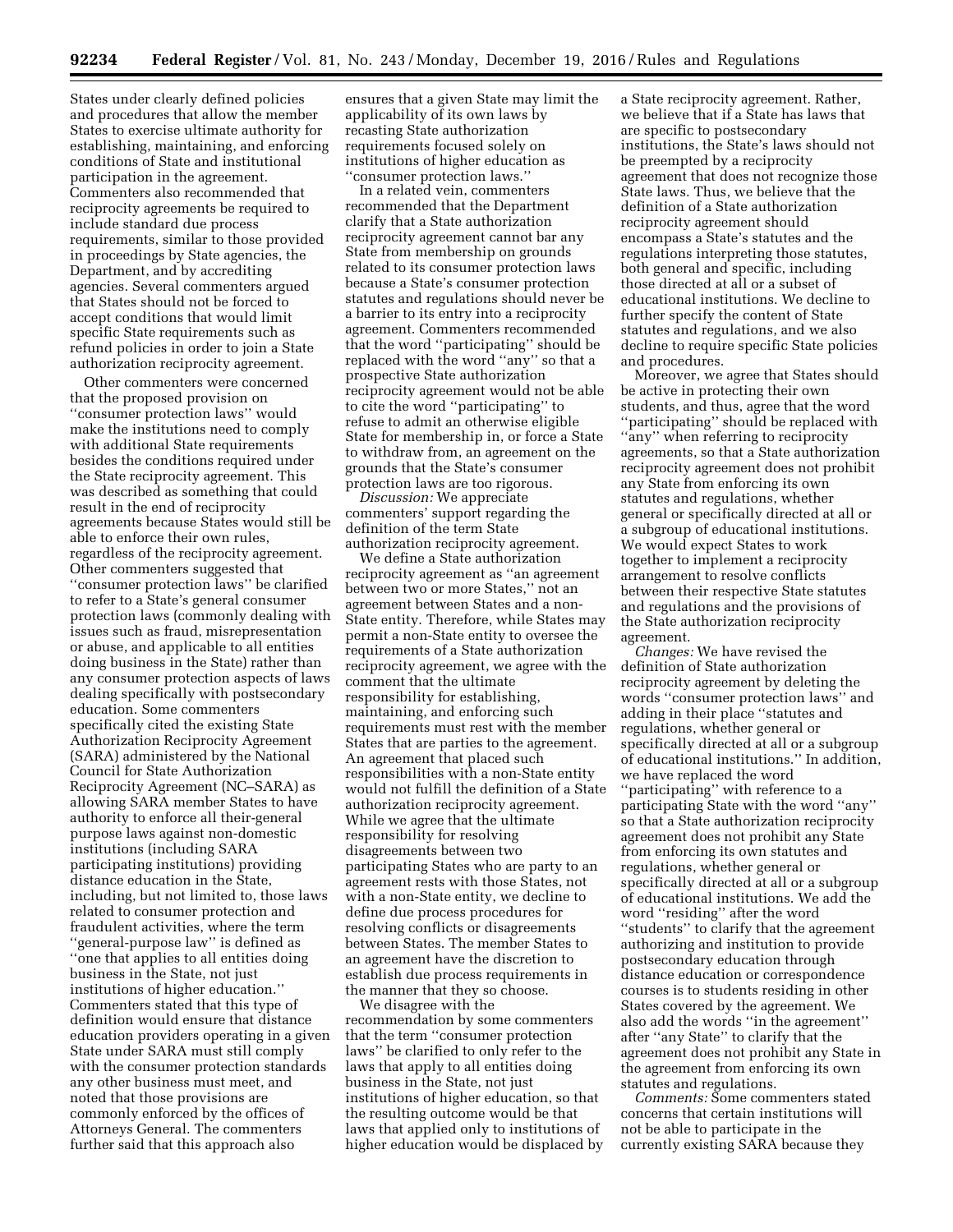are not degree-granting institutions and that there is no way for those institutions to develop a SARA-type structure due to differences between States in length, curriculum, examination requirements, and licensure prerequisites. Commenters stated that although utilization of technology at their institutions is in its infancy, the proposed regulations create a roadblock that will prohibit advances that are beneficial to students and recommended that the Department provide some form of accommodation so as not to impede the potential benefits students attending these institutions would be able to access under State authorization reciprocity agreements.

*Discussion:* We do not agree with the commenter's recommendation that the Department provide accommodations for institutions that cannot join an existing reciprocity agreement. The proposed definition of the term ''State authorization reciprocity agreement'' is intended to apply to any State authorization reciprocity agreement, not just the existing SARA. States are able to develop reciprocity agreements as they deem necessary or desirable, and there is nothing in the final regulations that would prohibit a State from developing or participating in a State authorization reciprocity agreement that authorizes non-degree-granting institutions.

*Changes:* None.

*Comments:* A commenter requested that the Department clearly define or create a process that provides reciprocity based on accreditation status and mandate that all States participate in this as many State requirements for approving institutions of higher education were created for brick-andmortar institutions and do not fit well with new technologies and pedagogy that crosses State lines.

*Discussion:* We disagree that the Department should define or create a process that provides reciprocity based on accreditation status and mandate that all States participate in this. As we discussed in the preamble to the NPRM, the HEA established what is commonly called the triad under which States, accrediting agencies, and the Department act jointly as gatekeepers for the Federal student aid programs. State authorization is an important part of the triad, recognizing the important oversight role States play in protecting students, their families, taxpayers, and the general public as a whole. Accepting the commenter's recommendation would undermine the concept of the triad and would jeopardize the State's important oversight role. Lastly, it is the

State, not accrediting agencies, that has jurisdiction over who operates in that State.

*Changes:* None.

*Comments:* Some commenters stated that State and Federal laws treat forprofit entities very differently from nonprofit and public entities, and that while the governing boards of for-profit entities may spend their revenue virtually without restriction, including taking the money for themselves, the corporate structure of public and other nonprofit entities is designed to provide built-in protections against self-interest. The structural difference results in contrasting behavior by colleges, the commenters stated, with for-profit colleges far more likely to engage in predatory practices. The commenters indicate that some States may not wish to adopt reciprocity that recognizes the approval of for-profit colleges by other States and that States should not be forced by a reciprocity agreement to accept all of a State's approvals without regard to sector. The commenters recommend that the Department add a provision that would require reciprocity agreements to allow States to adopt reciprocity for public and nonprofit colleges without automatic inclusion of for-profit companies.

*Discussion:* We do not agree that the Department should require reciprocity agreements to allow States to adopt reciprocity for public and nonprofit colleges without automatic inclusion of for-profit companies. If States want to develop and participate in such reciprocity agreements, they are able to do so.

### *Changes:* None.

## *Section 600.9(c)(1) State Authorization of Distance Education and Correspondence Courses*

*Comments:* A few commenters cited a letter urging the Department to explicitly exempt clinical education rotations from any future rulemaking on distance education to avoid compounding the harmful impacts of the existing State authorization regulations on educational and health professions institutions.

*Discussion:* While we understand the commenters' concern regarding the effects of this rulemaking on health professions institutions, Dear Colleague Letter GEN–12–13 states that, for State authorization purposes, in the case of an additional location of an institution where a student cannot complete more than 50 percent of a program, the student is considered to be enrolled at the main campus of the institution, and thus, no additional State authorization would be required. We believe that most clinical education rotations would fall under this policy, and students enrolled in such rotations would not be considered enrolled in distance education or correspondence courses. However, it should be noted that States may independently have requirements that an institution obtain approval of such locations.

*Changes:* None.

*Comments:* Some commenters were concerned that the proposed regulation would render institutions entirely ineligible to participate in title IV programs because they have not met applicable State authorization requirements for distance education programs that are not title-IV eligible. An institution could be ineligible for Federal financial aid for all of its oncampus programs even if none of its distance education programs were eligible for title IV aid—or, for that matter, if any one non-title IV program or course, including a course offered free of charge to students worldwide, failed to exclude a student from a State that had not authorized the instruction. The commenters asked that if the Department does intend to apply the State authorization requirement to overall institutional eligibility, even in cases in which no HEA title IV funds are used for students enrolled in an institution's distance education programs, clarification be provided as to the Department's authority and interest to regulate non-title IV distance education programs. Other commenters asked the Department to clarify in the case where an institution does not obtain or maintain State authorization for distance education programs or correspondence courses in any particular State, what financial aid eligibility would be at risk in that State—eligibility of the institution or eligibility of certain programs?

*Discussion:* These regulations do not apply to education programs that are not title IV-eligible. However, for title IVeligible programs that include distance education or correspondence courses, if an institution does not obtain or maintain State authorization for distance education or correspondence courses in any particular State that has such requirements, such programs would only lose eligibility for HEA title IV funding for students residing in that State. An institution's inadvertent or unintentional failure to obtain State authorization for distance education or correspondence courses in a State where its enrolled students reside would not jeopardize the entire institution's eligibility if the institution otherwise met eligibility requirements. *Changes:* None.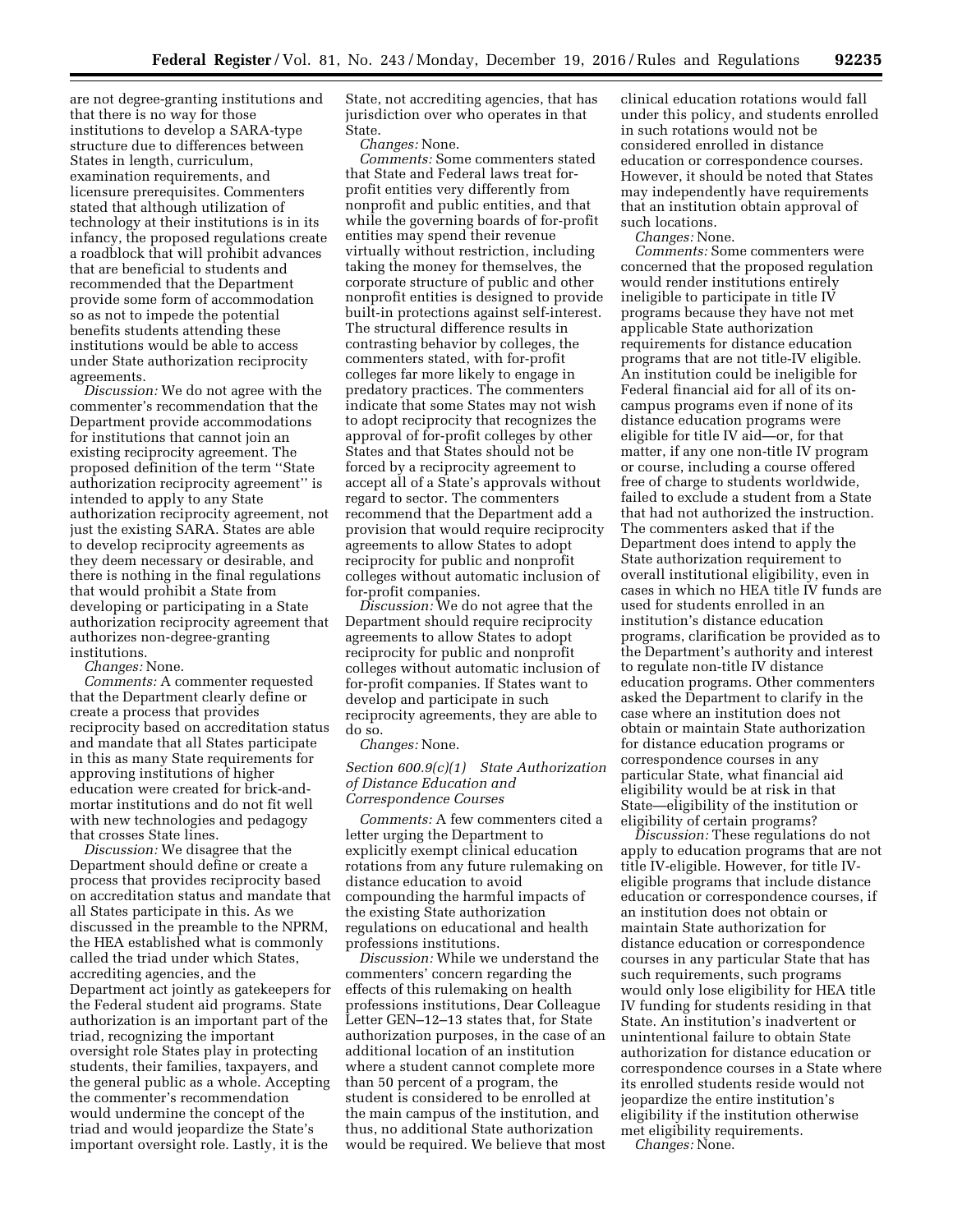*Comments:* Some commenters were concerned that the State authorization requirement in proposed section 600.9(c) applies at such time as an institution ''offers'' postsecondary education through distance education or correspondence courses to students in a State in which the institution is not physically located, whether or not the institution actually enrolls students in the State. Thus, under the proposed rule, an institution may face a loss of Federal financial aid for failure to comply with requirements of a State in which it has not enrolled any distance education students. The commenters recommended that the final rule should permit institutions to identify the States in which applicants to particular programs reside, and then make determinations regarding the need for authorization based on expected enrollment, regardless of whether or not courses have been offered more broadly.

*Discussion:* We disagree with the commenters' recommendation. Institutions should not market to, nor enroll students in, a program in a State unless the institution has met applicable State authorization requirements. A State may also have specific State requirements for how postsecondary institutions market distance education programs within that State, and we would expect institutions to comply with those requirements. We note that, if an institution does not obtain or maintain State authorization for distance education or correspondence courses in any particular State that has such requirements, such programs would only lose eligibility for HEA title IV funding for students residing in that State.

## *Changes:* None.

*Comments:* A few commenters expressed concerns regarding the case of a student from a State in which the institution was approved at the time the student initially enrolled relocating during the period of enrollment to a State which requires authorization and in which the institution is not authorized. The commenters ask whether, in order to maintain compliance with the requirement to be authorized in every State in which students are served, would the institution be required to administratively dismiss the student from the program. They note that if so, this seems unfair to the student who invested time and resources in the program and for whom transfer to a different institution that is authorized in her new State of residence may be costly and burdensome. In addition, commenters argue that such a case also creates an untenable situation for the

institution that may not, due to financial constraints or strategy regarding market area, be in a position to seek or obtain approval in the student's new State of residence so the student can stay enrolled through completion of the program. Even if willing and able to do so, and in the interest of supporting the student's educational goals, obtaining such approval will take time for the institution and may result in a period of noncompliance while in process. The commenters also posit that a rigid approach in this circumstance could have a disproportionate impact on certain classes of students, including those who are in the military and employees who may be required to relocate as a condition of a military or work assignment. The commenters recommend some consideration for an amnesty, exemption, or ''safe harbor'' that would allow these students to remain enrolled in the institution through the completion of the program, as long as the institution was in compliance in the student's original State of residence at the time the student initially enrolled or through a modification to the attestation language in the program participation agreement to reflect that the institution was in compliance with the Federal program integrity rules related to distance education at the time of student enrollment in the online program.

*Discussion:* An institution is not required to dismiss a student from a program if the student moves to a State in which the institution is not authorized under the requirements in § 600.9(c); however, the institution may not disburse additional Federal student aid to the student if the institution has information that the student has moved to another State in which the institution is not authorized. For purposes of this rulemaking, a student is considered to reside in a State if the student meets the requirements for residency under that State's law. In general, when determining the State in which a student resides, an institution may rely on a student's self-determination unless the institution has information that conflicts with that determination. An institution should be providing the student with information about its State authorization status and should be informing the student that, if the student relocates to a State where the institution is not authorized, the institution cannot disburse Federal student aid to the student as long as the student continues to reside in that State.

With respect to military personnel, just as with non-military personnel, we treat the student's State of residence to be the State for which the student meets the requirements for residency under State law. Further, similar to nonmilitary personnel, when determining the State in which the military student resides, the institution may rely on the student's self-determination unless the institution has information that conflicts with that determination. The Department expects institutions who already offer distance education programs to be in compliance with State laws and we decline to create any safe harbors that would permit an institution to provide title IV funds to a student in a State where the program does not meet State requirements. Institutions must use the disclosure process and conversations with prospective students to ensure the students understand and consider that relocating to other States could affect the title IV funding for their program.

*Changes:* None.

*Comments:* Some commenters stated that some educational programs, including hybrid programs with oncampus components, are subject to the laws of the State in which the institution's physical campus is located, and thus, no additional purpose is served by requiring hybrid programs to meet both home State requirements and authorization requirements from each State in which students reside, simply because a portion of the program is offered through distance education. If students attend any portion of a program at the physical campus where the institution is located, the program is subject to the oversight of authorities in the State where the campus is located. The commenters recommend that the Department amend § 600.9(c) to apply only to educational programs that can be completed ''solely'' through distance education or correspondence courses.

*Discussion:* The regulations do not require that hybrid programs meet both home State requirements and authorization requirements from each State in which students reside, simply because a portion of the program is offered through distance education. Rather, an institution is required to meet any State requirements for it to be legally offering postsecondary distance education or correspondence courses in the State. If a State has applicable requirements for students taking a portion of a hybrid program through distance education, the institution must meet those state requirements.

*Changes:* None.

*Comments:* A commenter recommended that the Department clarify that any institution offering distance education has the option to decide whether it chooses to be authorized individually in each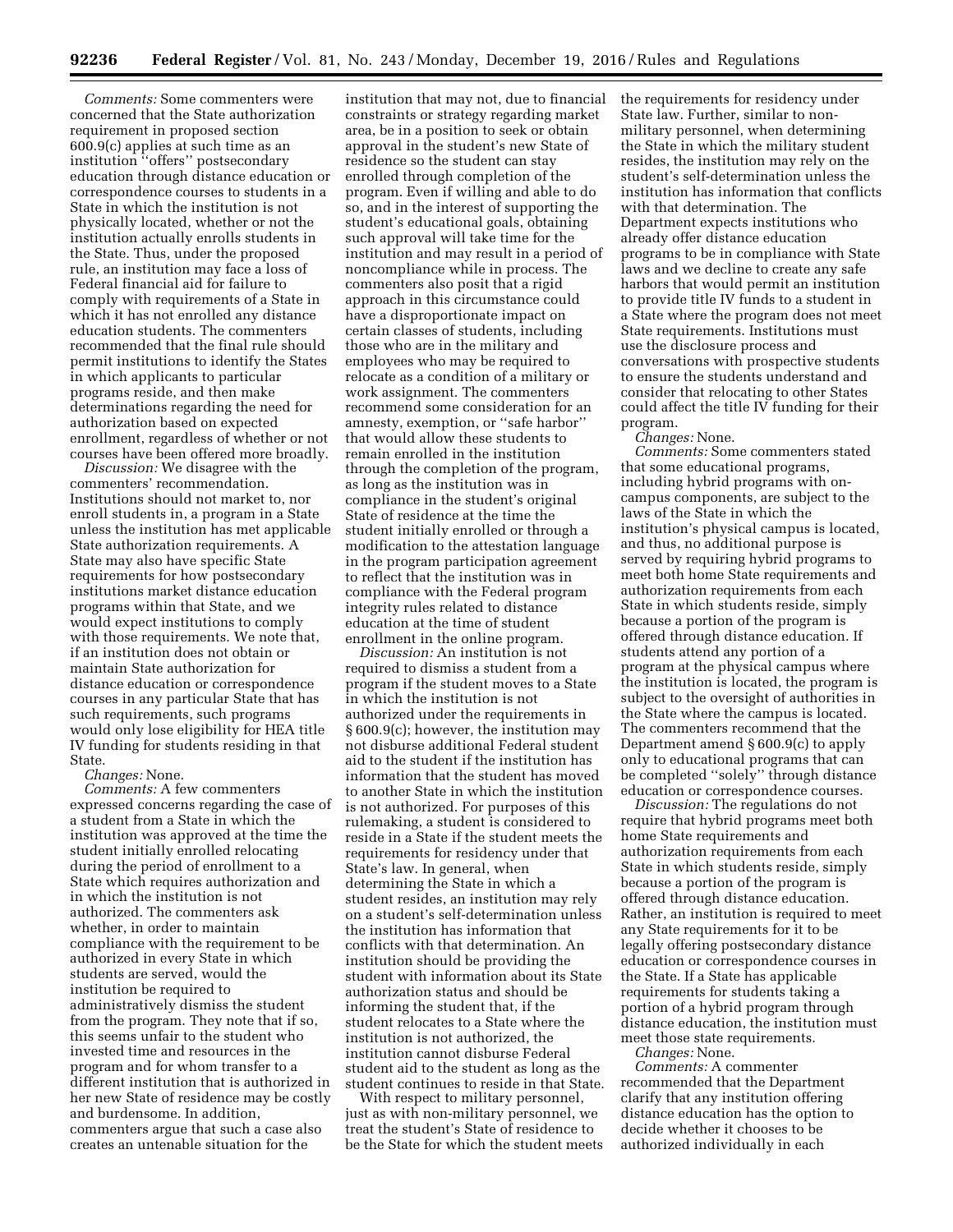required State or whether it participates in a reciprocity agreement between States. The commenter suggested that the regulations clearly state the option, perhaps by adding ''or'' between paragraphs (i) and (ii) of  $\S 600.9(c)(1)$ .

*Discussion:* We agree with the commenter that the regulations provide any institution offering distance education with the option to decide whether it chooses to be authorized individually in each required State or whether it participates in a reciprocity agreement between States and that adding ''or'' between paragraphs (i) and (ii) of  $\S 600.9(c)(1)$  clarifies this point. In addition, we note that an institution could simultaneously participate in multiple State authorization reciprocity agreements and simultaneously be authorized individually in multiple States.

*Changes:* We have added ''or'' between paragraphs (i) and (ii) of  $§ 600.9(c)(1).$ 

*Comments:* Some commenters opined that proposed  $\S 600.9(c)(1)(i)$  did not appear to address those States that regulate—in some way—institutions offering distance education courses to residents, but that do not require full State approval or authorization in order to do so. They recommended that § 600.9 be revised to address these types of situations as there are many States that have an exemption process or otherwise have a registration process that results in something less than full approval yet still allows the institution to enroll residents.

*Discussion:* We decline to revise the regulations. It is a State's discretion as to how it may choose to regulate by establishing requirements that exceed the minimum requirements for title IV program eligibility. An institution is responsible for meeting any State requirements and should maintain the applicable documentation.

*Changes:* None.

*Comments:* Some commenters requested clarification regarding what entity the Department would rely upon to determine whether an institution covered by a State authorization reciprocity agreement is operating in a State outside of the limitations of that agreement. These commenters also asked the Department to affirm that each State in which an institution is offering distance education remains the ultimate authority for determining whether an institution is operating lawfully in that State, regardless of whether a non-State entity administers the agreement.

*Discussion:* We agree with the commenters that each State in which an institution is offering distance education remains the ultimate authority for

determining whether an institution is operating lawfully in that State, regardless of whether a non-State entity administers the agreement, including whether an institution covered by a State authorization reciprocity agreement is operating in a State outside of the limitations of that agreement.

*Changes:* None.

*Comments:* Some commenters stated that though the regulation is given the title of ''State authorization'' it seems that an institution will need to prove compliance with more State agencies than just the State higher education agency, such as a State Secretary of State or a State's licensing board. These commenters stated that this issue is important for institutions so that they can make plans for compliance, and if necessary, restrict enrollments in certain States until all State requirements are met.

*Discussion:* Institutions are required to know what State requirements exist for an educational program to be offered to a student in a particular State, and the required approvals that constitute what is needed for the program to be authorized by that State. While we agree that institutions should not enroll students from a State until all State requirements are met, we believe institutions should routinely identify this information and ensure State requirements are being met where their students live.

*Changes:* None.

*Comments:* A commenter asked the Department to declare that, for the purpose of this regulation, an institution authorized to provide higher education in its own State is also authorized to serve students from any other State in the country.

*Discussion:* We disagree with the commenter's suggestion as it would allow one State to preempt another State's requirements.

*Changes:* None.

# *Section 600.9(c)(2) State Authorization of Distance Education and Correspondence Courses—Complaint Process*

*Comments:* Some commenters supported the proposal that students enrolled in an out-of-State online school are eligible for title IV aid only if they are able to seek and receive action on their complaints from the authorizing agency in their State of residence. However, the commenters were concerned that complaint-handling is inadequate if the State does not have the ability to enforce its decisions. They recommended language clarifying that the State's process must be able to ultimately lead to denying the

institution's authority to enroll residents of that State.

*Discussion:* We appreciate the commenters' support. We further agree that a State should be able to deny an institution's authorization to enroll students who reside in that State and believe that the regulations as drafted do not interfere with the State's ability to exercise this authority. We decline to specify that the State complaint process must allow a State to deny an institution from enrolling students because that is an issue best left to each State.

*Changes:* None.

*Comments:* Some commenters were concerned that, for institutions that do not have access to reciprocity agreements, the proposed regulations would impose a number of new compliance requirements that will require significant resources on an ongoing basis. For instance, States would be required to document the existence of a State process for action on complaints in each State from which a distance education program enrolls students. The commenters asked that the Department or another agency make the determination if a State process exists and publish this information, or alternatively, to write into the final regulations the previous guidance from the Department (Dear Colleague Letter (DCL) GEN–12–13, July 27, 2013, Question 9) which permitted institutions offering distance education in multiple States to satisfy the requirement to provide State contact information for filing complaints by providing a link to non-institutional Web sites that identified contact information for filing student complaints for multiple States.

*Discussion:* We believe that access to a complaint process is an important student protection that an institution should be able to document and provide to a student regardless of whether the institution participates in a reciprocity agreement. This policy is not new, since every institution already has to provide this information under 34 CFR 668.43(b). In addition, DCL GEN–12–13 states that an institution must make sure that all of its students are provided with the applicable consumer information that corresponds to their enrollment and that the information must be for every State in which the institution is operating, including every State where students are enrolled for distance education. The consumer information to be provided includes the complaint process.

We make a distinction, however, between an institution that provides documentation to the Department in order to satisfy the requirements under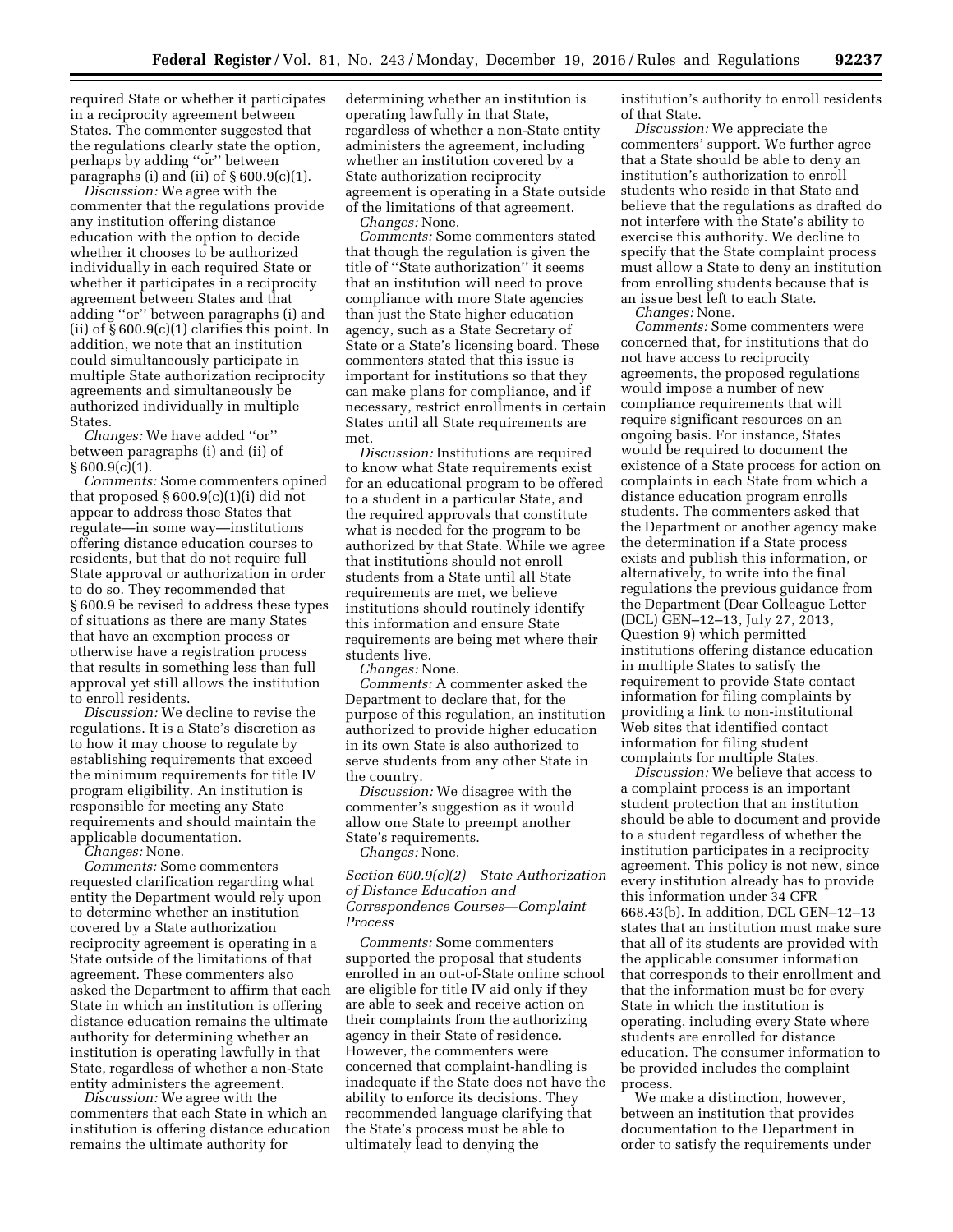the State authorization regulations and an institution that is providing information to a student regarding the State's complaint process to satisfy the consumer information requirements. DCL GEN–12–13 Question 9 was related to consumer information requirements, thus we would not include this guidance for compliance with the State authorization regulations. We discuss consumer information requirements further under the consumer disclosures section.

*Changes:* None.

*Comments:* A few commenters asked that the regulations include compliance for their students from States such as California that reportedly lack oversight for their out-of-State student complaints. Other commenters opined that the proposed rule would require all States to have a process for reviewing complaints from any student located in that State enrolled in a distance education program or at an out-of-State institution even if the State law does not require the institution to be authorized in that State. Other commenters noted that the California Bureau for Private Postsecondary Education (CA–BPPE) does not currently require purely online institutions to be authorized and will not accept complaints against nonauthorized institutions. These commenters recommended that the Department determine that these students in distance education programs are not adequately covered by a complaint process and, therefore, not eligible for title IV funding. Some commenters recommended allowing institutions to use their home State's complaint processes for students in States lacking adequate complaint procedures.

*Discussion:* Section 600.9(c)(2) provides that if an institution offers postsecondary education or correspondence courses to students residing in a State in which the institution is not physically located, the institution must document that there is a State complaint process in each State in which the institution's enrolled students reside or through a State authorization reciprocity agreement which designates for this purpose either the State in which the institution's enrolled students reside or the State in which the institution's main campus is located. In addition, any student who is enrolled in distance or correspondence education provided by an institution must have access to the consumer complaint system in the State where the institution's main campus is located (the home State), as that complaint process is described under 34 CFR 600.9(a). Thus, we agree with

commenters that, if a State does not provide a complaint process as described in a State where an institution's enrolled students reside, the institution would not be able to disburse Federal student aid to students in that State. Additionally, if the State in which the institution's main campus is located does not provide an appropriate complaint process to students enrolled through distance or correspondence education at that institution, none of those students would be eligible to receive Federal student aid.

*Changes:* None.

*Comments:* Commenters stated that policymakers may see not establishing a complaint process and not entering into a reciprocity agreement as a way to protect their in-State institutions from out-of-State competition, which would limit opportunities and create considerable confusion for students. The commenters recommended that the regulations be revised to say that, in cases where a student resides in a State that does not participate in a reciprocity agreement or have its own student complaint process, a distance or correspondence education program located in a State with a student complaint process should be able to use such home State complaint procedures, or other procedures designated in a reciprocity agreement, to satisfy the Department's requirement if clearly and conspicuously disclosed to the student under § 668.50(b)(1) and (2).

*Discussion:* We disagree with the commenter's suggestion. A State is not required to have a complaint process, although, if it does not, institutions would not be able to disburse Federal student aid to resident students in that State. A State is also not required to participate in a reciprocity agreement, thus, it cannot be required to be subject to a complaint process under a reciprocity agreement. However, as provided in 34 CFR 600.9(a), the complaint process in the State where the institution's main campus is located may be utilized.

*Changes:* None.

*Comments:* Several commenters felt that it is unclear what the term ''document'' in the proposed regulations requires, stating that some commenters are interpreting that term to require that institutions verify the efficacy of the process, as opposed to its mere existence. They also stated that it is not appropriate for institutions to be put in the position of determining whether a student complaint process in a particular State contains ''appropriate action'' on complaints, as required by the proposed regulations because such a

subjective determination puts an institution in a position of potential sanctions or liabilities for substantial misrepresentation should the institution make an incorrect, though good faith, determination. The commenters asked that the Department provide clarification or delete the requirement. Other commenters asked whether institutions would be required to provide yearly proof of compliance.

*Discussion:* Institutions will be asked to provide documentation of the State's complaint process when an institution is seeking certification or recertification or if a question arises due to a complaint, program review or audit, not on an annual basis. The Department will subsequently determine if the State's complaint process is compliant with the State authorization regulations. This same process is currently used for institutions under § 600.9(a) and (b). If the Department determines that the complaint process is not compliant with the State authorization regulations, it will notify the institution and subsequently work with the institution to address this issue.

*Changes:* None.

*Comments:* Commenters said that the Disclosures section of the proposed regulations are only applicable to students completing programs ''solely'' through distance education, yet, the term ''solely'' is not employed elsewhere to define distance education and asked for clarification that distance education in § 600.9(c) pertains only to programs offered 100 percent off campus. Commenters further stated that the NPRM did not address the issue of hybrid style courses or programs and the regulations seem to omit any Federal oversight of hybrid programs and requested a formal definition of distance education be provided. Some commenters recommended that the term ''distance education'' include both purely online programs and online programs which include a requirement for a credit-bearing internship or practicum that the student could complete in his or her State of residence. Other commenters were concerned that the NPRM did not adequately distinguish between distance education ''programs'' and ''courses'' and suggested that the Department focus the intent of the NPRM on the programmatic level and amend the regulations to clearly refer to ''distance education programs,'' as opposed to distance education courses.

*Discussion:* We disagree that a formal definition of distance education should be provided. A State has discretion as to whether it has any State authorization requirements with respect to an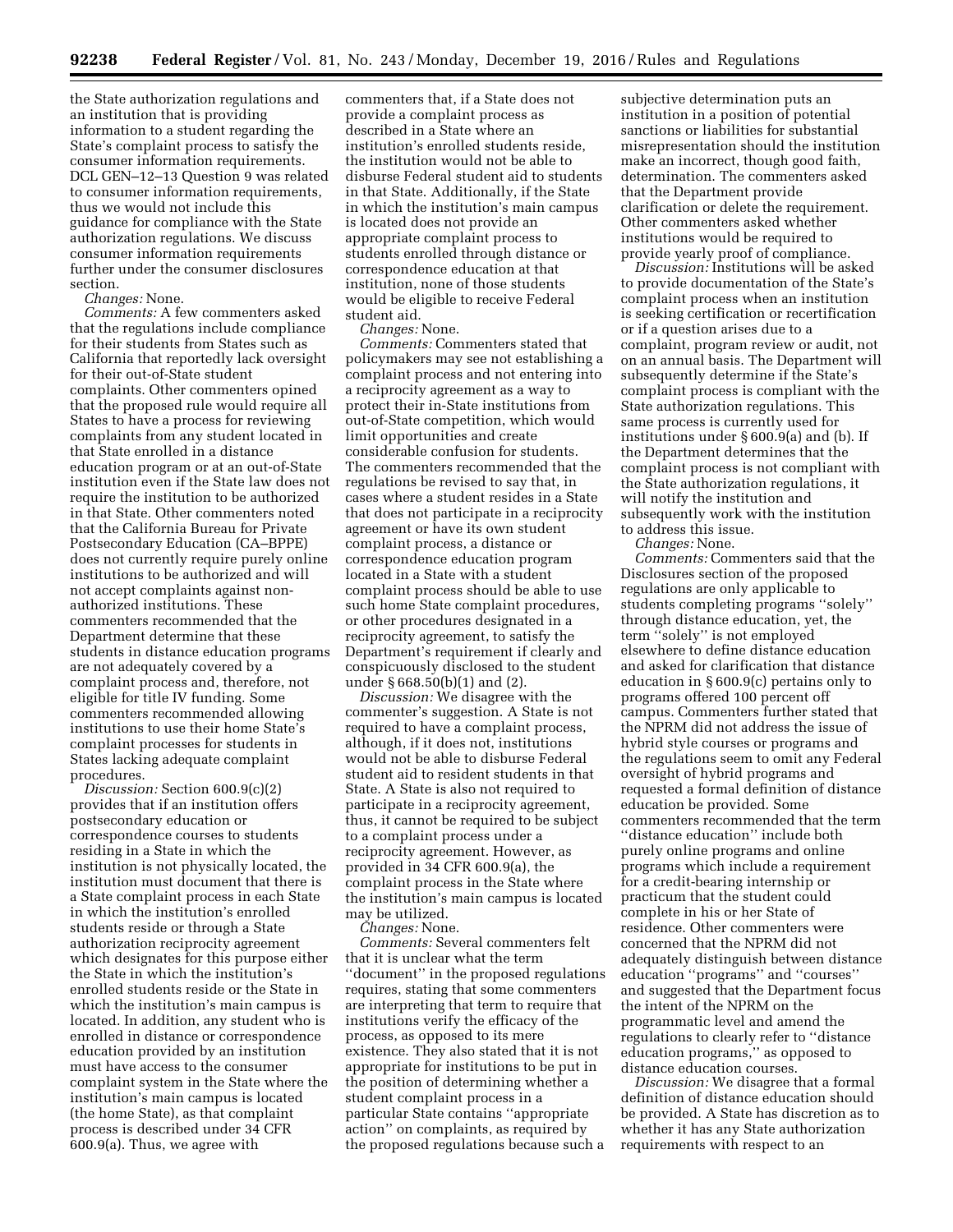institution offering postsecondary education through distance education in that State and that discretion includes how the State defines distance education. States may therefore choose whether or not to exercise authority over hybrid distance education or correspondence programs, but any requirements established by the State must be complied with in order for an institution to be considered authorized for title IV eligibility purposes.

*Changes:* None.

*Comments:* Commenters stated that the NPRM uses disclosure in its attempt to address situations in which a college's program does not satisfy the occupational licensing or prerequisites in the State where the student lives and that, in these situations, disclosure is not an adequate or appropriate solution. Instead, the commenters argued that the regulations should generally prohibit using title IV funds for programs that do not meet State requirements for the occupation, allowing for exceptions only when the student has provided the specific, personal reason he or she is seeking to enroll in a program that does not qualify them for the occupation in the State where they live (for example, an intention to relocate). Commenters asked that the Department add § 600.9(c)(3) to say that ''If an institution described under paragraph (a)(1) of this section offers postsecondary education through distance education or correspondence courses, its programs must meet the applicable educational prerequisites for professional licensure or certification for the occupation for which the program prepares students to enter, in the student's State of residence, unless prior to enrollment the student affirmatively states in writing, in his or her own words, that he or she knows that the program does not meet the State requirements, and explains the reason he or she is seeking to enroll in the program.''

*Discussion:* While we agree with the focus and spirit of this comment, we do not agree with the recommendation that we withhold Federal student aid where programs provided through distance education do not meet State requirements where a student resides unless an institution documents the reasons each student decided to enroll in that program anyway. We are requiring an institution to determine whether a program it offers meets State requirements in each State where the students enrolled in that program reside, and to publicly disclose that information to students. We also believe that the complaint process and program review process will readily identify any instances where institutions fail to

provide this information through disclosures. Furthermore, we note that, upon implementation of this final rule, institutions offering GE programs will need to ensure that those programs fulfill licensure or certification requirements in each State in which the institution is required to be authorized, or in which the institution is authorized through a State authorization reciprocity agreement. This will ensure that institutions certify that distance education or correspondence GE programs fulfill requirements for licensure or certification in the majority of States where enrolled students reside.

More specifically, the GE final regulations include several provisions under 34 CFR 668.414(d) that are connected to the State authorization rules under 34 CFR 600.9. In particular, § 668.414(d)(2) requires an institution to certify that each eligible GE program it offers is programmatically accredited, if such accreditation is required by a Federal governmental entity or by a governmental entity, in each State in which the institution is required to obtain State approval under 34 CFR 600.9. Similarly, § 668.414(d)(3) requires an institution to certify that, for each State in which the institution is required to obtain State approval under 34 CFR 600.9, each eligible GE program that it offers satisfies the applicable educational prerequisites for professional licensure or certification requirements in that State so that a student who completes the program and seeks employment in that State qualifies to take any licensure or certification exam that is needed for the student to practice or find employment in an occupation that the program prepares students to enter. Under these final regulations an institution must fulfill any requirements for it to be legally offering postsecondary distance education or correspondence courses in that State, or be authorized under a State authorization reciprocity agreement if the State chooses that mechanism to authorize postsecondary institutions. Therefore, for the purposes of institutional compliance with the GE regulations in 34 CFR 668.414(d)(2) and (3), a GE program will be required to have the appropriate programmatic accreditation and/or lead to licensure or certification in each State in which at least one enrolled student resides and where there is either a State requirement for authorization or where the State is part of a State authorization reciprocity agreement that confers authorization to the institution.

We believe that the combination of the disclosure requirements regarding licensure and certification in new 34

CFR 668.50(b)(7) and the requirements for GE programs to meet licensure and certification requirements in each State where students reside (if such States require authorization or are part of a reciprocity agreement) are sufficient to mitigate the commenter's concerns about distance education programs not leading to licensure or certification. *Changes:* None.

*Comments:* One commenter expressed concern that a student residing in one State could not take an online course from a school located in another State, unless the latter conformed to the educational standards set for schools in the first State. The commenter further stated that what recent experience has shown is that the proposed regulations are unlikely to be value-neutral across the board and that some of the regulations would establish norms and goals for diversity that would be impossible for private, confessional schools to meet in good conscience and that the proposed regulations should be withdrawn.

*Discussion:* We disagree with the commenter. The regulations do not prohibit a student residing in one State from taking an online course from a school located in another State, unless the latter conformed to the educational standards set for schools in the first State. Rather, the regulations establish that an institution that offers postsecondary education through distance or correspondence courses to students in a State in which the institution is not physically located, or in which the institution is otherwise subject to that State's jurisdiction as determined by the State, must meet any State requirements for it to be legally offering postsecondary distance or correspondence courses in the State and offer a complaint process. Institutions may also meet the requirements by participating in a State authorization reciprocity agreement. In addition, institutions are required to document the State's complaint process.

*Changes:* None.

*Section 600.9(d) State Authorization of Foreign Additional Locations and Branch Campuses of Domestic Institutions* 

# General Opposition

*Comments:* Some commenters did not support a rulemaking to address State authorization of foreign additional locations and branch campuses of domestic institutions. A few commenters asserted that the Department does not have the authority to regulate foreign locations of domestic institutions. Commenters argued that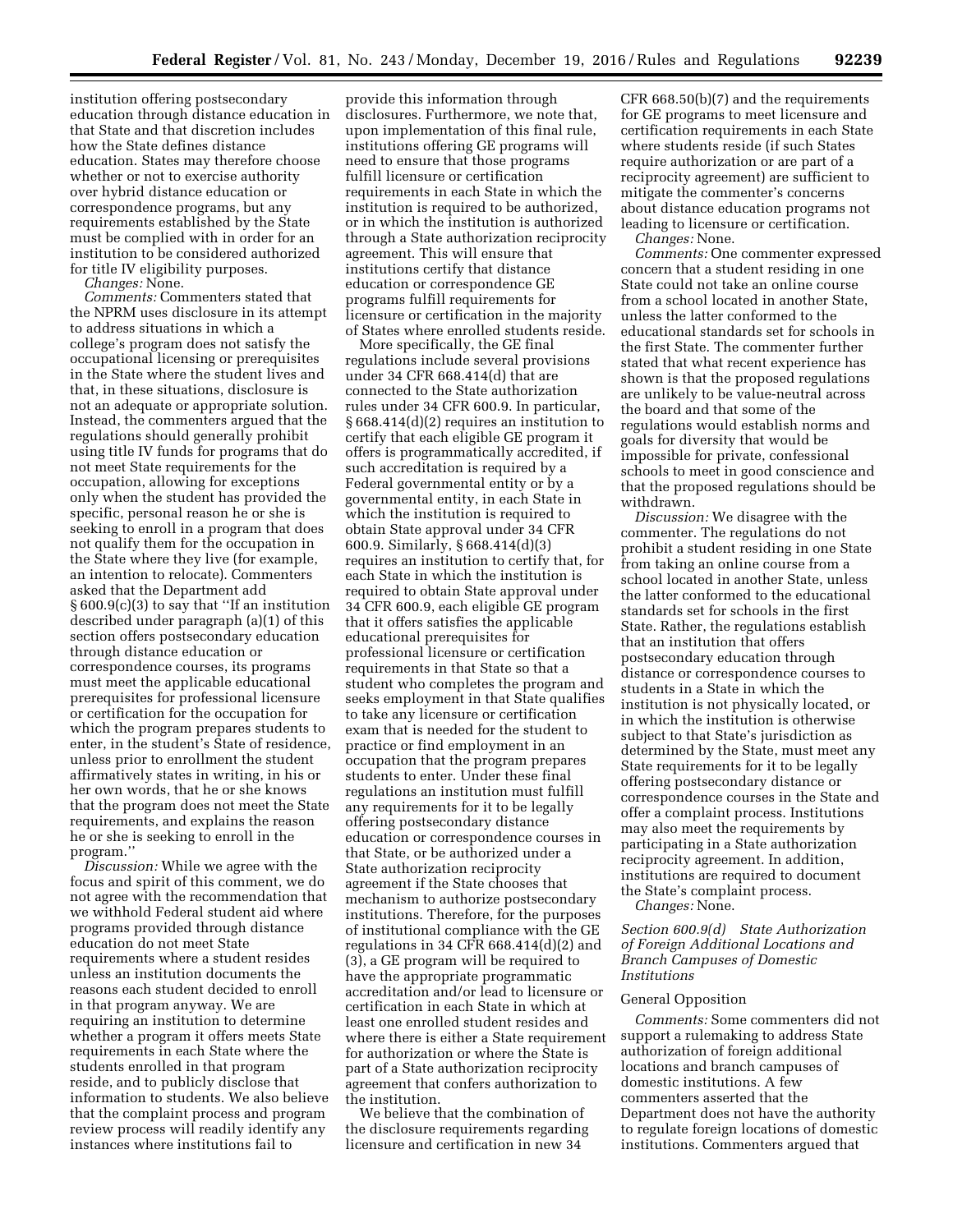the HEA does not grant the Department the authority to regulate institutions outside of the United States as it defines an ''institution of higher education'' as an educational institution *in any State*  that is legally authorized *within such State* to provide a program of education beyond secondary education. Commenters also stated that the proposed regulations exceeded the Department's authority by mandating compliance with the requirements of foreign governments, with one commenter stating that enforcement of foreign requirements is the responsibility of the foreign country, not the Department. Some commenters asserted that the provisions of § 600.9(d) also raise significant federalism issues, as they impose substantive requirements for foreign authorization that go beyond what individual States may decide to require with respect to authorization of institutions with locations outside U.S. borders. The commenter noted that State agencies may decline to regulate the foreign locations of in-State institutions. One commenter stated that education in foreign locations is a complex topic and any rulemaking addressing foreign locations should not be conflated with the State authorization rulemaking. Some commenters opposed regulations for foreign locations on the grounds that they would be too complex to implement and too difficult to enforce.

*Discussion:* Sections 101(a)(2), 102(a)(1), 102(b)(1)(B), and 102(c)(1)(B) of the HEA require an educational institution to be legally authorized in a State in order to be eligible to apply to participate in programs approved under the HEA, unless an institution meets the definition of a foreign institution. As stated in the NPRM, these regulations allow an institution with a foreign additional location or branch campus to meet the statutory State authorization requirement for the foreign location or branch campus in a manner that recognizes both the domestic control of the institution as a whole, while ensuring that the foreign location or branch campus is legally operating in the foreign country in which it is located. The Department believes it is consistent with the HEA and in the best interest of students to allow the provision of title IV, HEA program funds to students attending a foreign additional location or branch campus of a domestic institution. Thus, we are establishing authorization regulations that provide the protections to United States students intended by the HEA to those attending foreign locations or branch campuses of domestic

institutions. To permit an institution to operate in violation of a foreign country's requirements would be irresponsible and, in many cases, ineffectual as it is the Department's responsibility to ensure the proper administration of the title IV, HEA programs. We address commenters' specific concerns regarding the difficulty in working with foreign countries to comply with the regulations in the discussion of the difficulty in obtaining foreign authorization below.

The Department will not be enforcing the requirements of any foreign country on behalf of the foreign country. Rather, we will be determining whether or not an institution is in compliance with any requirements of a foreign country in order to ensure whether title IV, HEA program funds are appropriately available to students at any foreign additional location or branch.

*Changes:* None.

### Applicability

*Comments:* Commenters asked for clarification of the applicability of the regulations. Commenters asked whether the regulations would cover programs through agreements that domestic schools have with foreign institutions. For example, commenters stated that they have agreements to offer programs at foreign ''host'' universities, and it is not clear whether the regulations extend to such situations. Commenters also asked for clarification of what constitutes a branch campus or an additional location of an institution. Specifically, one commenter asked whether a faculty-led overseas trip constitutes a university establishing a branch campus or additional location since the presence in the foreign country is temporary. Commenters also questioned whether these regulations would apply to educational programs that are not title IV eligible. Commenters, referencing the proposed differentiation of requirements for additional locations or branch campuses where 50 percent or more of an educational program is offered and those where less than 50 percent of the educational program is offered, asked what the definition of an ''educational program'' is. One commenter asked whether educational program means a degree-seeking program only, or whether a study abroad experience would stand alone as an educational program. One commenter, an institution contracted to offer educational services on military bases abroad, requested that the Department include language declaring that (1) as an education services contractor, it is fully exempt without proving any foreign

government's proof of exemption, since the Department of Defense requires it to provide educational services on the specified foreign bases/additional locations; or (2) that compliance could be verified by providing proof of the Education Services contract with the Department of Defense. Another commenter, a university active in serving an international school by way of distance education, stated that, should they choose to offer more than 50 percent of their programs on-site, the international school should be treated in a manner similar to military bases. Commenters asked whether the regulations would apply when an institution does not have a physical presence in a foreign country, but offers programs to students in foreign countries through distance education. One commenter was also concerned that if the logic of domestic requirements for State authorization is eventually extended to students in online programs who live abroad (that is, they would need to seek authorization in every country in which an international student is taking an online class) they would have to discontinue enrolling those students.

*Discussion:* The requirements of § 600.9(d) apply to foreign additional locations and branch campuses of a domestic institution at which all or more than half of a title IV, HEA eligible educational program is offered by a domestic institution. They do not apply to study abroad arrangements or other agreements that domestic institutions have with foreign institutions whereby a student attends less than half of a program at separate foreign institutions, which are regulated under § 668.5. They do not apply to foreign institutions (*i.e.,*  institutions that have their main campus located outside of a State). They do not apply to programs for which the institution does not seek title IV, HEA program eligibility. They also do not apply when a domestic institution is offering an educational program to title IV eligible students in a foreign country through distance education.

These regulations note that the term ''educational program,'' as used in § 600.9(d)(1) and (2), is defined in § 600.2. That is, an educational program is a legally authorized postsecondary program of organized instruction or study that: (1) Leads to an academic, professional, or vocational degree, or certificate, or other recognized educational credential, or is a comprehensive transition and postsecondary program, as described in 34 CFR part 668, subpart O; and (2) May, in lieu of credit hours or clock hours as a measure of student learning,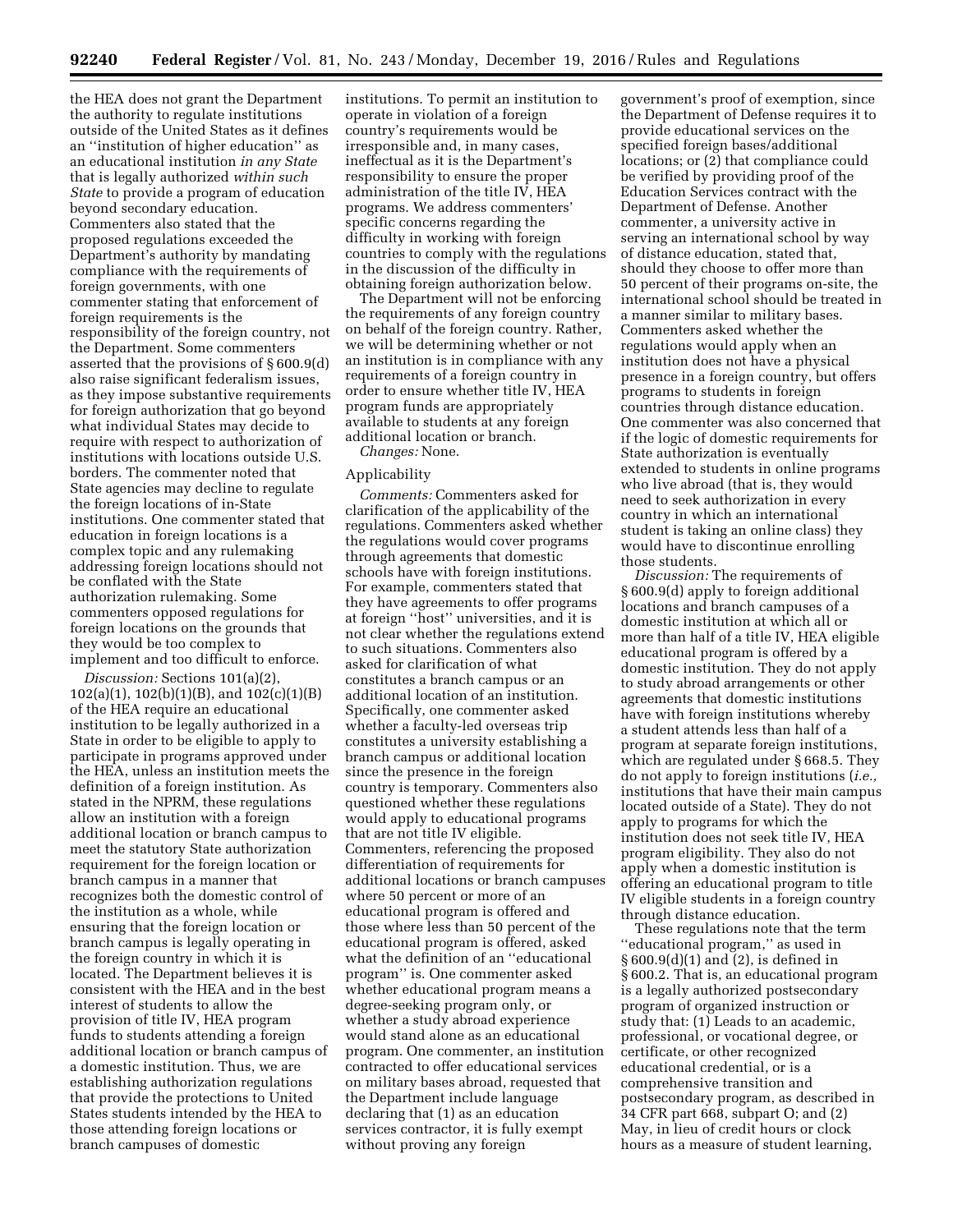utilize direct assessment of student learning, or recognize the direct assessment of student learning by others, if such assessment is consistent with the accreditation of the institution or program utilizing the results of the assessment and with the provisions of § 668.10.

A branch campus is defined in § 600.2 as a location of an institution that is geographically apart and independent of the main campus of the institution. The Department considers an institution to be independent of the main campus if the location (1) is permanent in nature; (2) offers courses in educational programs leading to a degree, certificate, or other recognized educational credential; (3) has its own faculty and administrative or supervisory organization; and (4) has its own budgetary and hiring authority. Institutions are required to obtain approval from the Department for a location to be designated as a branch campus. All other locations of an institution are referred to as additional locations. An additional location is any location of an institution that is geographically apart from the main campus and does not meet the definition of a branch campus.

An institution that is contracted by the U.S. military may be exempt from obtaining legal authorization from an appropriate government authority to operate in the country for an additional location at which 50 percent or more of an educational program is offered. That additional location or branch campus would be exempt if it is physically located on a U.S. military base, facility, or area that the foreign country has granted the U.S. military to use and the institution can demonstrate that it is exempt from obtaining such authorization from the foreign country. The Department believes the regulations provide clear language that reflects when a contractor may be exempt from obtaining foreign authorization to offer programs and we decline to provide additional regulatory language to further this exemption. However, an institution that does not contract with the U.S. military as stated that offers more than 50 percent or more of an educational program, as defined in § 600.2, would not be eligible for that exemption. Institutions that contract with the U.S. military are in a unique position in that they have a contract with a U.S. military base which has a Status of Forces Agreement with a foreign government that may address the inclusion of educational programs offered through a contract with the U.S. military.

The Department wishes to clarify that military bases, for purposes of the

foreign authorization exemption, are any areas that are under use by the U.S. military, including facilities and areas that foreign countries have allowed the U.S. military to use.

A temporary class site may qualify as an additional location. If an institution offers or will offer 50 percent or more of an educational program at that temporary location, then that temporary location would meet the definition of an additional location. Similarly, if an institution only rents space that it does not own, then it may still be considered an additional location if the institution is offering or will offer 50 percent of more of an educational program in that temporary space. The Department expects that institutions will comply with the appropriate requirements to operate in the foreign country for any temporary or permanent locations they establish.

*Changes:* The exemption to obtaining foreign authorization in § 600.9(d)(1)(i) has been altered to include facilities and areas in which the foreign country has granted the U.S. military usage.

## Difficulty in Obtaining Authorization

*Comments:* Some commenters expressed concern about the difficulty of obtaining legal authorization from a foreign country for a foreign additional location or branch campus under proposed § 600.9(d)(1)(i). Commenters argued that requiring institutions to obtain legal authorization by a foreign government would leave institutions in a likely impossible position of attempting to determine the appropriate authority amidst multiple levels of government, often in countries in which there is no formal governmental process for oversight of foreign or private institutions. One commenter asserted that there will be certain situations where the foreign government itself will not know which of its agencies is responsible for issuing an approval. Commenters were also concerned about the difficulty of obtaining legal authorization in a foreign country if the foreign country is unaware of the requirement that an institution must seek their authorization. Commenters asserted that it is also possible that foreign governments may see United States-required authorization as a revenue source and charge institutions significant sums of money for their required approval. Commenters stated that the difficulty in obtaining the required legal authorization may limit enriching international opportunities for students.

Commenters asserted that foreign governments are sometimes unresponsive. One commenter noted

that they have contacted foreign governments on occasion and have experienced difficulties getting an official response, or any response at all, from certain governments. One commenter noted that some foreign governments are highly adverse to provide specific wording in an authorization letter. Some commenters were concerned with the amount of time it can take to obtain legal authorization from a foreign country.

*Discussion:* The Department believes that locations should meet the legal requirements where they are located in order to provide educational programs to students receiving title IV funds. This includes institutions operating additional locations or branch campuses in foreign countries. This authorization will serve as a protection to students against potential interruptions in their education should that operation be suspended or shut down due to noncompliance. Institutions must perform the due diligence of learning what additional requirements a foreign government may put on an institution to offer educational programs in their jurisdiction and comply with those requirements as a basic price of doing business in that foreign country. An institution of higher education is not required to create additional locations in foreign countries and should follow the laws of the foreign Nation in order to legally operate in that location. An institution that would be unable to meet the requirements of a foreign country or that cannot show that it has received authorization to operate in that country would not have the ability to offer title IV financial aid programs to students enrolled at those additional locations.

Section 600.9(d)(1) specifies the requirements for legal authorization for any additional location at which 50 percent or more of an educational program is offered, or will be offered, and any foreign branch campus. These additional locations and branch campuses are required to be legally authorized to operate by an appropriate government authority in the country where the foreign additional location or branch campus is physically located. An institution is required to provide documentation of that authorization by the foreign country to the Department upon request, unless the additional location or branch campus is located on a U.S. military base and is therefore exempt from obtaining such authorization from the foreign country. The documentation is required to demonstrate that the government authority for the foreign country is aware that the additional location or branch provides postsecondary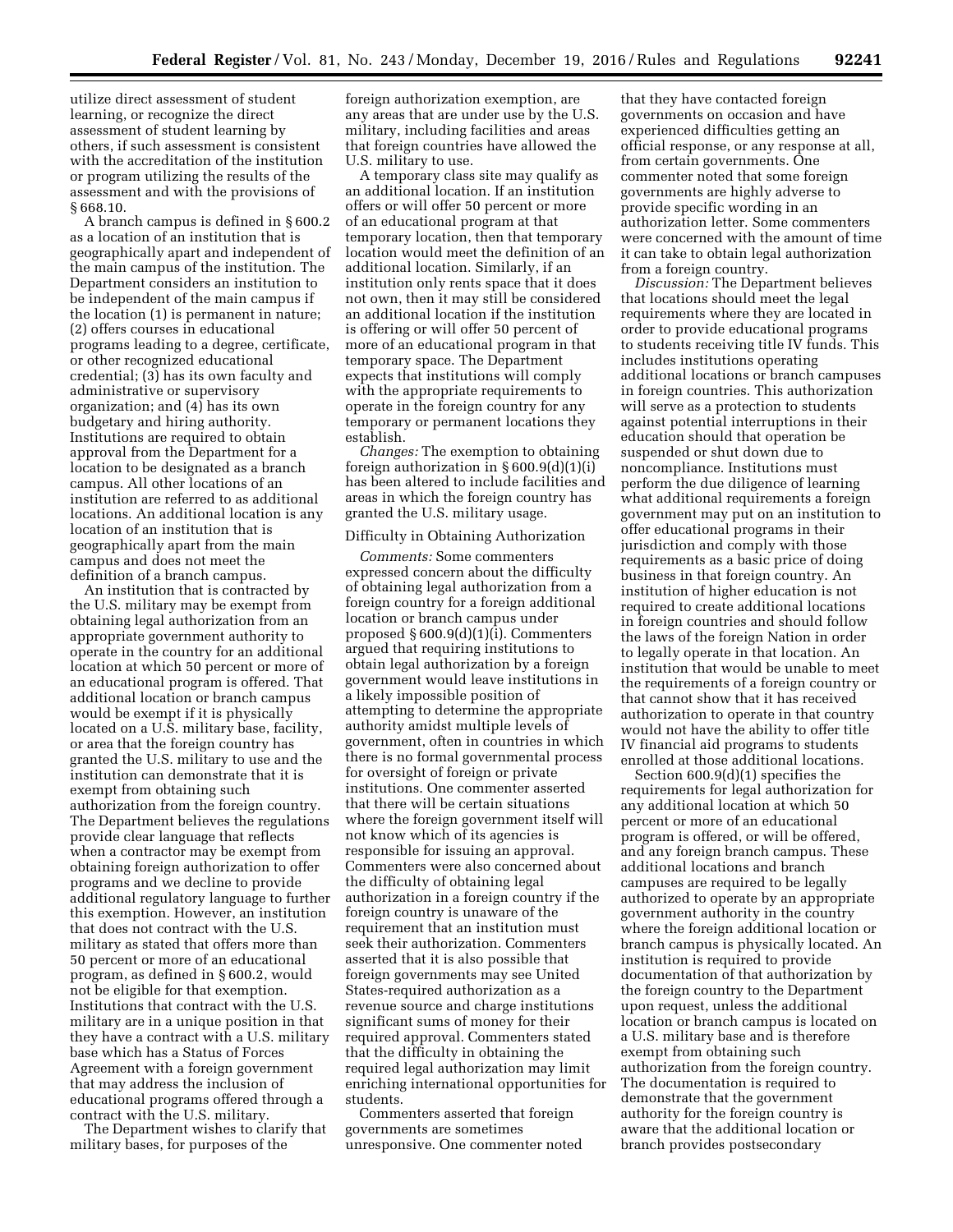education and does not object to those activities. Beyond that, the Department declines to provide specific requirements of what that documentation must look like, to allow flexibility to institutions since foreign countries may vary in what documentation they provide. The regulations do not require that any statement of authorization from a foreign government include the phrase ''does not object to those activities.'' The Department expects that any authorization given by a foreign government will show that the foreign government is aware of what it is authorizing and that it has given approval to an institution that is offering educational programs in its jurisdiction. The Department expects that an institution will determine if and what authorization requirements a foreign country has for institutions that wish to offer educational programs within its jurisdiction. If there are legitimate barriers to obtaining authorization, such as a lack of authorization requirements in the foreign jurisdiction, then the institution should document its efforts to obtain authorization, but the Department does not expect that an institution would not offer programs in these instances. However, an institution should ensure that the lack of receiving written correspondence authorizing the institution to offer educational programs at a branch campus or additional location is not a denial of authorization by that foreign entity. If an institution can readily determine that its locations or programs do not meet the authorization requirements, the institution cannot operate its program under the guise of an inability to navigate a foreign country's authorization process. As mentioned previously, an institution that does not meet the clear authorization requirements of a foreign country would not be considered authorized under these regulations.

An institution must receive authorization from a foreign government prior to enrolling title IV eligible students who would take more than 50 percent of a program at an additional location or branch campus. An institution should plan ahead for a country's authorization process before enrolling title IV eligible students so that it is compliant with the authorization requirements. For institutions that have enrolled students prior to these regulations' effective date, we encourage the institution to provide information to students about the potential loss of title IV aid for programs that do not receive foreign authorization

when these regulations go into effect. If an institution is advertising a program and recruiting students for a program that meets this 50 percent threshold, the Department believes that the institution must have obtained authorization from a foreign government for that additional location before enrolling any title IV eligible students in that program. The Department believes that an institution must meet these requirements as the cost of doing business in a foreign location, regardless of what those requirements are or if there is a monetary cost to meeting the authorization requirements in a foreign country.

We disagree with the commenter that believes that requiring an institution to meet any authorization requirements established by the foreign country would unfairly limit the opportunities of institutions to limit the international experiences of students. The Department believes that an institution should follow the requirements of a foreign country if an institution is planning on having a branch campus or additional location in that country. *Changes:* None.

#### Sufficient Documentation

*Comments:* The commenters also asked, for purposes of § 600.9(d)(1)(ii), what would constitute sufficient documentation of the foreign government's lack of objection. Commenters asserted that it was unclear exactly what types of legal authorization and documentation of legal authorization would satisfy the requirement. Some commenters stated that the Department should provide a list of appropriate foreign government authorities that may provide acceptable legal authorization and should delineate the types of legal authorizations that would be acceptable to demonstrate compliance with the legal authorization requirement. Commenters stated that regulations should provide specific guidance as to what would be considered sufficient evidence of appropriate legal authorization that a foreign government is aware of a program and does not object to operation of a program. One commenter suggested that the regulations consider a response from a foreign government stating it does not prohibit any higher education institution of other countries to grant college credit to its citizens to be sufficient authorization. With respect to a Status of Forces agreement between the U.S. and another country, commenters wanted the Department to clarify that this counts as sufficient documentation of foreign authorization if the agreement specifically mentions

the offering of educational programs at additional locations or branch campuses located in the country. Commenters asked whether an institution would be required to obtain legal authorization if a foreign government chooses to exempt the institution from needing authorization.

*Discussion:* Each country may provide a wide variety of documentation to reflect that an institution has authorization to have a branch campus or additional location in their country. As such, the Department declines to provide an exhaustive list of what documentation would be appropriate to prove authorization in a foreign country to allow for maximum flexibility to an institution in obtaining documentation. However, an institution should ensure that the documentation they obtain to prove foreign authorization has made it clear that the institution has indeed received authorization. If an institution receives documentation stating that a foreign entity does not provide authorization approvals to institutions but does not object to the establishment of a branch campus or additional location of U.S. institutions, then the Department would consider that to be sufficient documentation for obtaining foreign authorization. This would also apply if an appropriate foreign entity provides documentation that the institution is exempt from authorization requirements in that country. A Status of Forces Agreement may be used to demonstrate authorization if that Status of Forces Agreement addresses and provides for authorization of branch campuses or additional locations of domestic institutions or provides for exemption to foreign authorization for these facilities.

The Department does not require a specific foreign government agency to provide authorization to an institution for the operation of branch campuses or additional locations because the relevant approving authority will vary from country to country. An institution should receive authorization from an appropriate agency that would have the authority to legally authorize an educational entity in a foreign location. An institution could identify this agency, for example, if the agency provided similar authorization for other entities for schools within the country, or for other foreign entities or businesses. It is also up to the institution to be aware of, and comply with, any additional requirements of a foreign country to ensure legal operations within the country.

*Changes:* None.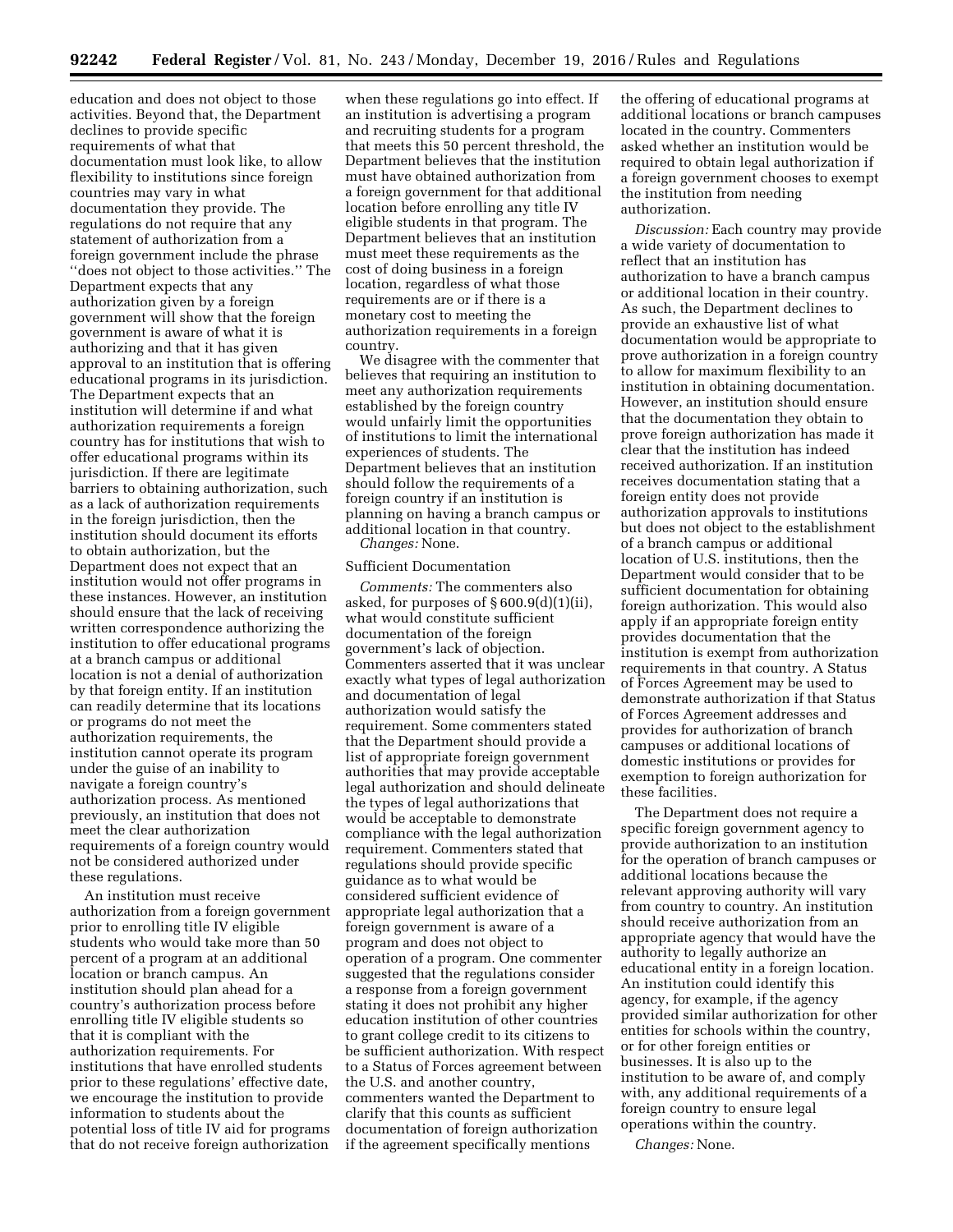## No Objection From Foreign Country

*Comments:* Commenters argued that it was unfair to require an institution to obtain such legal authorization if a country has no such authorization process in place. Commenters stated that, if it is not the Department's intent to require legal authorization if the foreign government has no mechanism or requirement for such authorization, the Department should change  $§ 600.9(d)(1)(i)$  to a conforming "no objection'' standard. Commenters asserted that there was an inconsistency between the language in § 600.9(d)(1)(i), which requires that any additional location at which 50 percent or more of an education program is offered, or will be offered, or at a branch campus ''must be legally authorized'' to operate by an appropriate government authority, and the wording of  $\S 600.9(d)(1)(ii)$ , which requires the institution to provide, upon request, documentation to the Secretary that the government authority is aware that the additional location or branch campus provides postsecondary education and does not object. One commenter asserted that the additional requirement that an institution's documentation of their authorization to operate must also include a statement by the foreign government that the government ''does not object to those activities'' should be removed from the regulations. The commenter asserted that it is easy to imagine circumstances in which a domestic institution may be operating abroad in full compliance with all relevant laws and regulations, but the government may object to how specific topics are taught. For example, foreign governments may condition approval based on changes in curriculum, such as revising history to be more favorable to that country. With the other provisions that require notification to, and approval of, foreign additional locations and branch campuses by relevant accreditation agencies and State governments, the commenter stated that this requirement is unnecessary to protect student interests and is likely to cause significant problems for institutions operating abroad.

*Discussion:* The Department disagrees with the commenters that believe it is unfair to require an institution to obtain legal authorization even when their authorization process is unclear. Institutions should make an effort to understand the requirements of foreign authorization in any country it wishes to do business. As mentioned earlier in this preamble, if there are no requirements for authorization or a country exempts an institution from its

authorization requirements, then the Department would consider that being legally recognized by a foreign government. However, the institution should retain documentation reflecting their efforts in determining the authorization process, results of any inquiries with appropriate foreign entities, and any exemptions provided by the foreign government. The Department does not believe there is contradictory wording in § 600.9(d)(1)(i) and (ii).

If a foreign country has a process in which a U.S. institution can be legally recognized in their jurisdiction, it is expected that the institution will follow that process and obtain proper authorization from an appropriate foreign governmental agency. However, if that process does not exist, an institution must obtain some documentation that the foreign country does not object to the operation of a branch campus or additional location in their jurisdiction, which is established in § 600.9(d)(1)(i). An institution must have documentation on file and be able to provide that documentation to the Secretary, if requested, which is established in § 600.9(d)(1)(ii). As stated earlier in the preamble, the regulations do not require that any statement of authorization from a foreign government include the phrase ''does not object to those activities.'' It is expected that institutions doing business in foreign countries follow the requirements in those countries. An institution would not be considered to be authorized if a foreign country objects to the institution providing educational programs within their country, regardless of the nature of the foreign country's objection.

*Changes:* None.

## Miscellaneous

*Comments:* One commenter argued that, because the proposed requirements would be too difficult to implement, for all foreign additional locations and branch campuses, the regulations should require only that the educational program does not violate the laws of the country in which it is present. One commenter encouraged the Department to allow an optional reciprocity agreement for countries similar to what is available between States in order to provide a cost-effective and efficient process for any additional location at which 50 percent or more of an educational program is offered, or will be offered, and any foreign branch campus. Some commenters asserted that the proposed legal authorization requirements for foreign additional locations and branch campuses are unnecessary because accrediting agency

criteria for adding international locations are sufficient.

Some commenters asked the Department to clarify what programs that ''will be offered'' means for purposes of foreign authorization in proposed § 600.9(d). The commenter wanted to know at what point the Department considered a program to be one that ''will be offered.'' For example if an institution commences development of a program with an intent to offer it at a new foreign additional location at some undetermined point in the future, but has not yet advised students of the potential program, much less enrolled them, is the institution required to have met the provisions of the regulations for the location?

One commenter asserted that, as the proposed regulations would exempt from legal authorization a foreign additional location or branch campus at which 50 percent or more of an educational program is offered, or will be offered, that is located on a U.S. military base and is exempt from obtaining legal authorization from the foreign country, the Department should provide a current and updated list of which military bases are exempt in which countries.

*Discussion:* The Department disagrees with the commenter who suggested that it would be too difficult to obtain authorization for all branch campuses in all foreign countries and that it should be sufficient to just ensure that the programs do not break the laws of the foreign country. If a country has requirements for institutions offering programs in their country for authorization, the Department expects an institution to follow those requirements and if those requirements do not exist, as addressed earlier, an institution should make a good faith effort to determine any requirements and document the lack of authorization in a country that does not have requirements. Should multiple countries establish some sort of reciprocity in which a particular foreign government accepts the authorization of another country or organization in lieu of making their own determinations on any requirements for an institution to be considered legally authorized in the country, the Department would not interfere with that country's process in authorizing institutions. While accrediting agencies may have criteria, the Department believes that these regulations provide needed protections to students by reinforcing the State's or in this case the foreign government's—role in the program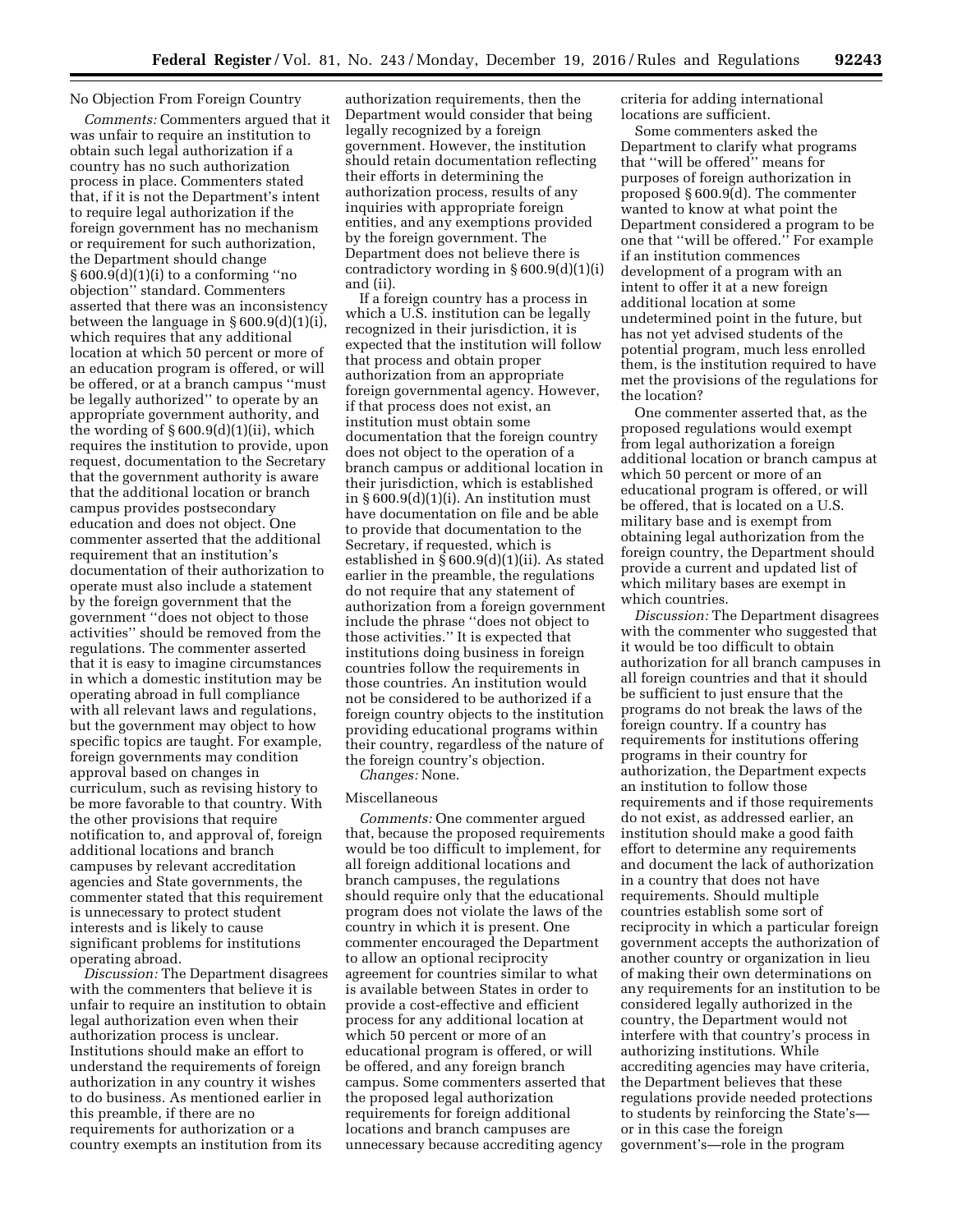integrity ''triad'' of accrediting agencies, states, and the Department.

An institution should have legal authorization from an appropriate foreign governmental agency by the time that it enrolls students at a branch campus or additional location in that foreign country. An institution should plan for this process when deciding to open a branch campus or additional location in a foreign country.

While these regulations provide an exemption for branch campuses that is physically located on a military base, facility, or area that a foreign country has granted the U.S. military to use, the Department declines to publish a complete listing of these areas. These areas would be decided by a Status of Forces agreement between the U.S. and a foreign country. Based on the unique nature of having a branch campus on a U.S. military base, the Department believes that an institution with a branch campus on a military base would know if they fall within that exemption.

*Changes:* None.

### State Provisions

Some commenters stated that proposed § 600.9(d)(1)(v), which would require an institution to report at least annually to the State in which its main campus is located regarding the establishment or operation of each foreign additional location or branch campus, will force States to create a costly reporting mechanism for receiving and processing such information, without evident benefit. The commenters questioned why the Department does not defer to the States with respect to what reporting obligations institutions should or should not have with respect to foreign additional locations and branch campuses. One commenter, who asserted that the proposed regulation is over-reach by the Department, asked to which State an institution would be required to report the establishment of a foreign additional location or branch campus under proposed  $\S 600.9(d)(1)(v)$ . The commenter also asked how the requirement would apply to SARAparticipating institutions. A few commenters suggested that the Department change the proposed regulations to allow those States that do not currently oversee foreign additional locations and branch campuses to become compliant without adjusting State laws.

Some commenters were unclear as to the legal authority for States to place limitations on institutions' establishment or operation of foreign additional locations or branch campuses. These commenters asked the Department to clarify the premise underlying proposed § 600.9(d)(1)(vi), which would require an institution to comply with any limitations the State places on the establishment or operation of the foreign additional location or branch campus.

One commenter requested that the Department reconsider the proposed regulation that would require State agencies to monitor institutions' compliance with international authorizing bodies. The commenter, who noted that their experience shows that many State authorizing agencies already struggle with limited staff and resources, questioned how a State would be able to monitor international authorizations in addition to their current responsibilities.

One commenter asked the Department to clarify the institution's home State's role in an institution's compliance with the requirement in proposed § 600.9(d)(4), in instances where the home State prohibits the foreign additional location or branch campus.

*Discussion:* The regulations delineate requirements with which a foreign additional location or branch campus of a domestic institution must comply to meet the State authorization requirements. They do not impose any requirements on State agencies, but instead ensure that those State agencies are informed about any foreign locations an institution is operating. The State where the institution's main location is located will know all locations in which the institution is operating within the State, in other States, and in foreign locations so that the State is aware of what locations it is authorizing. The Department believes that this is basic information that should be provided to State agencies when an institution applies for new and renewal approvals. Authorization from a State for an institution's main campus after the State has been notified of an institution's foreign location is required in order for the institution to provide title IV financial aid to students attending courses at those foreign locations.

These regulations do not require States to create sophisticated and costly mechanisms for receiving and processing this information on additional locations or branch campuses in foreign locations, and each State may establish its own application and notification process for institutions to provide this information. Additionally, these regulations do not require State agencies to monitor an institution's compliance with foreign requirements, but instead make sure that States are aware the foreign locations are in operation so that further inquiry may be

made if a State chooses to do so. These regulations do not require States to change their laws, as they do not create any requirements for States. The regulations in § 600.9(d) create requirements for institutions with branch campuses or additional locations in foreign locations to be compliant with authorization standards, but do not require States to do anything. States can determine the level of oversight they deem necessary. These regulations do not impose requirements on State agencies and would not necessarily require States to increase staff or resources to comply with these regulations. Institutions should already be following any requirements that a State providing their authorization has established, whether that applies to their main campus located in that State or to branch campuses in foreign locations.

The regulations at § 600.9(d) do not delineate any difference in authorization for those institutions that may participate in a State authorization reciprocity agreement. A State authorization reciprocity agreement handles authorization for distance education programs or correspondence courses, not the authorization requirements for branch campuses or additional locations in foreign countries.

*Changes:* None.

## Complaint Process

*Comments:* One commenter asserted that it would be very complicated for an institution to obtain information on the student complaint process that is required by proposed § 600.9(d)(3). This commenter suggested that the regulations instead require students at foreign locations and branches to follow the complaint process of the State in which the main campus of the institution is physically located, or as prescribed by a reciprocity agreement.

*Discussion:* As stated in the preamble to the NPRM on page 48604, proposed § 600.9(d)(3) required institutions to disclose information regarding that student complaint process to enrolled and prospective students to ensure that students at foreign additional locations and branches are aware of the complaint process of the State in which the main campus of the institution is located and we have clarified this point in the final regulations. Section 600.9(d)(3) does not impose any new requirements regarding what consumer information must be disclosed to students. Note also that an institution is only required to make disclosures under § 600.9(d)(3) to title IV-eligible students enrolled at the foreign location.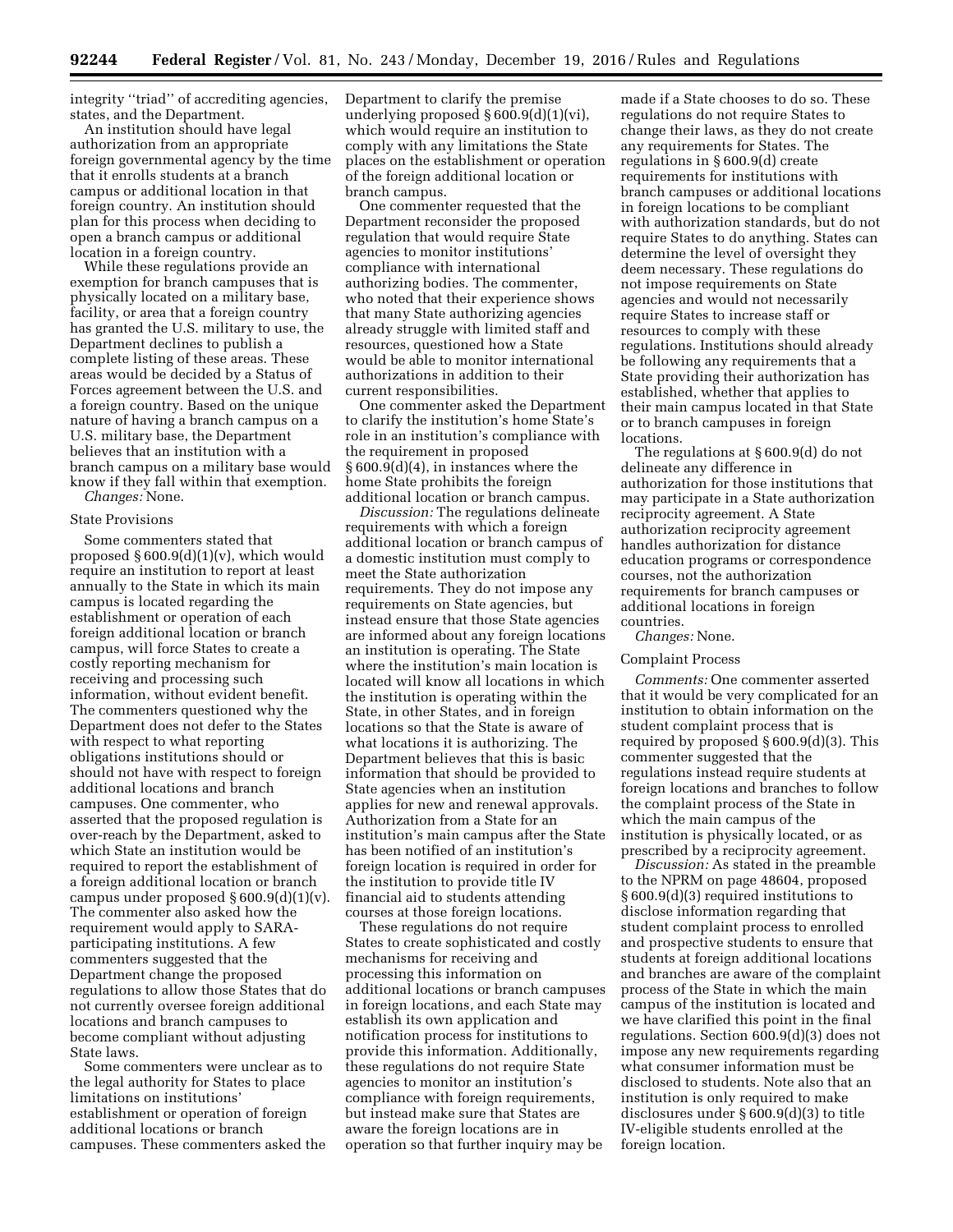*Changes:* Section 600.9(d)(3) has been changed to clarify that institutions must disclose to enrolled and prospective students information regarding that student complaint process of the State in which the main campus of the institution is located.

*Comments:* None.

*Discussion:* The intent of proposed § 600.9(d)(3), as indicated in the preamble to the NPRM on page 48603, was to require institutions to disclose to enrolled and prospective students at foreign additional locations and foreign branch campuses, the information regarding the institution's student complaint process as described in § 668.43(b). However, we inadvertently left out the reference to foreign branch campuses in the proposed regulatory language.

*Changes:* Section 600.9(d)(3) has been changed to make clear that an institution must disclose to enrolled and prospective students at both foreign additional locations and foreign branch campuses the information regarding the institution's student complaint process.

# More Time Needed for Implementation

*Comment:* Some commenters requested a longer implementation period for the requirements applicable to foreign additional locations and branch campuses because they asserted that some States and institutions would not be equipped to implement the new requirements by July 1, 2017. One commenter stated that complying with the proposed requirements that any foreign additional location at which 50 percent or more of an education program is offered, or will be offered, and any branch campus, be legally authorized by the foreign country in which it is located (proposed § 600.9(d)(1)(i)) and receive accrediting agency approval (proposed § 600.9(d)(1)(iii)), would impede an institution's ability to comply in a short period of time. One commenter argued that the Department should not enforce the regulations for at least three years after enactment because institutions will need time to do initial research and coordinate with the State agency, which cannot be done quickly. The commenter added that States that have no current process in place will need the extra time to put one in place. Commenters from public institutions in Alabama stated that, currently, the Alabama Commission on Higher Education and the Alabama State Portal Agency consider foreign locations to be outside their jurisdiction for regulatory authorization. The commenters asserted that the State would need time to make appropriate legislative changes to

address this. These commenters also asked the Department to prepare a timeline to phase in full compliance with this regulation.

*Discussion:* These regulations do not require a State to establish any authorization requirements or procedures for foreign additional locations or branch campuses of a domestic institution, and instead ensure that institutions with foreign locations are advising States about those locations.

An institution must report to the State in which the main campus of the institution is located at least annually, or more frequently if required by the State, the establishment or operation of each additional foreign location or branch campus for any additional location at which 50 percent or more of an educational program is offered, or will be offered, and any foreign branch campus. If an institution cannot comply with this requirement through a procedure that is already known to the institution, the State can provide the institution the proper format to submit this information to the State.

We note that the Department will review an institution's documentation of legal authorization by a foreign jurisdiction, established under § 600.9(d)(2), and therefore the State is under no obligation to review that documentation if they choose to take no action with that information.

We believe that institutions operating foreign locations should already be aware of, and in compliance with, any applicable foreign requirements. These regulations will go into effect on July 1, 2018, and that should provide institutions with adequate time to ensure they are in compliance.

In the example of Alabama, these regulations do not require the State to change their regulatory jurisdiction. These regulations require institutions to submit to their State a report of their branch campuses or additional locations in foreign locations, but do not require States to change their oversight of institutions in their State. States may claim regulatory oversight of these locations, but may choose to take no action.

### *Changes:* None.

# *Section 668.50 Institutional Disclosures for Distance or Correspondence Programs*

*Comments:* Multiple commenters identified conflicting language in proposed § 668.50(a) and (c), which referred to an institution that offers a program solely through distance education or correspondence course, and proposed § 668.50(b), which

referred to an institution that offers an educational program that is provided, or can be completed solely through distance education or correspondence courses, excluding internships and practicums. The commenters believed that these regulatory provisions should be worded the same.

*Discussion:* We agree with the commenters regarding the inconsistency between proposed § 668.50(a) and (c) and proposed § 668.50(b) and with the recommendation to change the regulatory language for consistency and clarity.

*Changes:* We have revised § 668.50(a) and (c) to say an institution that offers an educational program that is provided, or can be completed solely through distance education or correspondence courses, excluding internships and practicums.

#### Public Disclosures

*Comments:* A commenter requested clarification on the meaning of ''enrolled student'' and ''prospective student'' in the context of these disclosures. A second commenter stated that these disclosures create additional protections that were not given to students who enrolled in traditional brick and mortar campuses. Another commenter believed that the disclosures in § 668.50 were excessive in number. The same commenter asked whether an institution would be required to provide these disclosures separately or if an institution could combine them all into a larger disclosure for students. Another commenter recommended that the Department revise the regulatory language of this disclosure to ensure that the institution provides this information prominently, clearly and concisely, and that it is readable at a 6th grade level.

*Discussion:* The term ''enrolled student'' is defined in § 668.2(b) and is the status of a student who has completed the registration requirements (except for the payment of tuition and fees) at the institution that he or she is attending; or has been admitted into an educational program offered predominantly by correspondence and has submitted one lesson after being accepted for enrollment that the student completed without the help of a representative of the institution. We define the term prospective student as an individual who has been in contact with an eligible institution requesting information concerning admission to that institution. These definitions apply to 34 CFR 668.50.

The Department is requiring these disclosures because they create additional protections that do not exist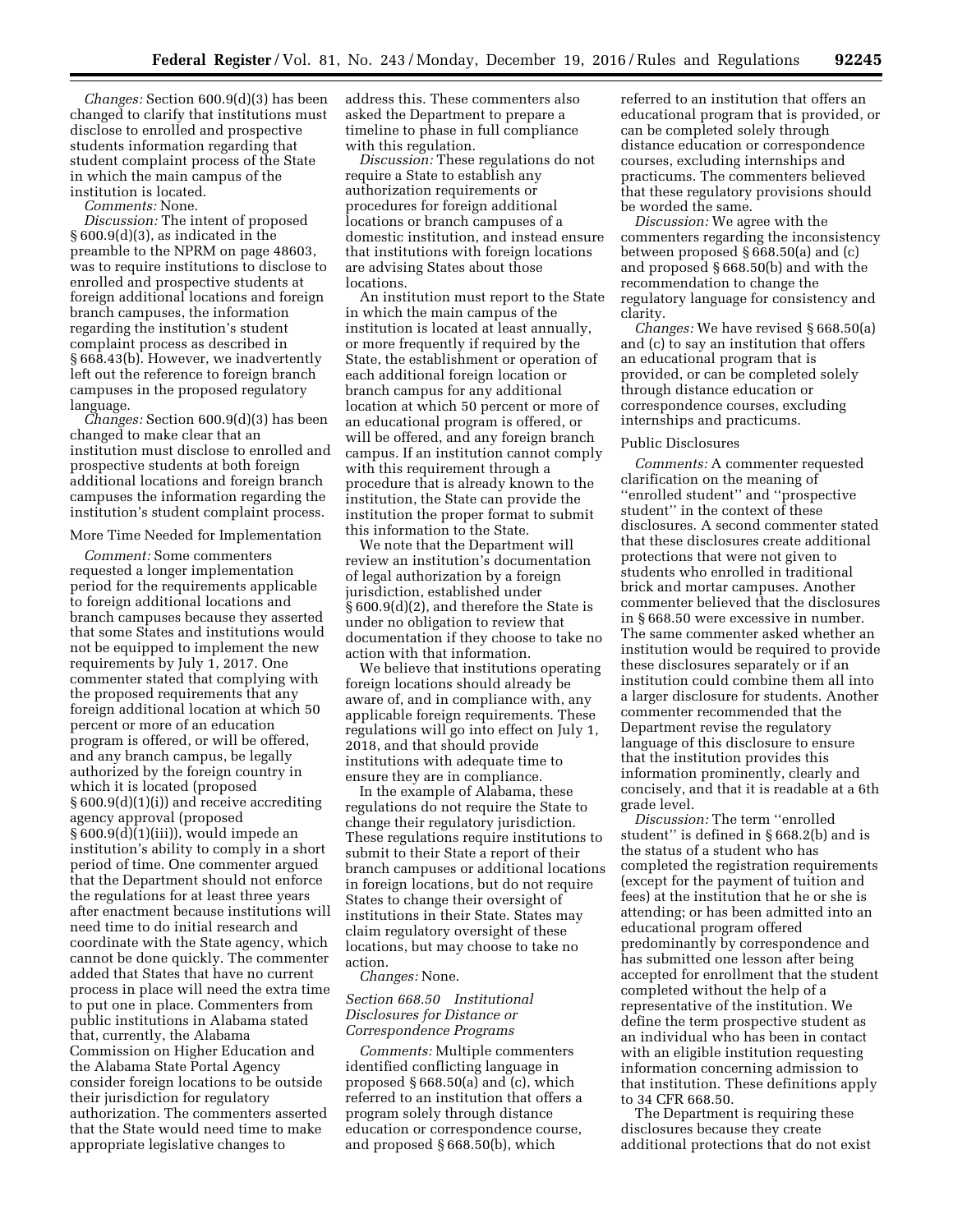for students enrolling in traditional programs. The distance education sector has been fraught with problems where students were not provided adequate information that may have informed them of deficiencies in a particular program and these disclosures for distance education programs are intended to address this problem. We disagree with the commenter who believes the disclosures in § 668.50(b) and (c) are excessive. The Department believes that this is important information that a prospective or enrolled student in a distance education program should receive about his or her educational program. An institution may combine these disclosures or provide them separately as it sees fit in order to ensure that important information will be presented to students in a clear and concise manner. The Department believes that institutions will make a good faith effort to provide these disclosures to students in a way that will clearly convey the information, so the Department declines to regulate the exact parameters of these disclosures at this time. However, the Secretary may provide additional guidance on this matter in the future. *Changes:* None.

#### Authorization Status Disclosure

*Comments:* One commenter supported the regulation by agreeing that institutions should notify students whether an institution is authorized directly by a State or through participation in a reciprocity agreement.

Other commenters asked for clarification on the level of detail that must be disclosed under § 668.50(b)(1).

*Discussion:* We appreciate the support for the requirement to disclose whether an institution is authorized to enroll students in a distance education program.

This disclosure only requires an institution to inform students whether it is authorized to enroll students in a distance education program to students residing in a particular State. It does not require institutions to provide details related to the authorization process it completed to obtain authorization.

*Changes:* None.

*Comments:* Some commenters asked for additional guidance on how the proposed State authorization regulations would coexist with the June 16, 2016 proposed Defense to Repayment regulations. Commenters discuss a hypothetical situation where an online or correspondence student resides in a non-SARA participating State or, during their course of study, relocates to a non-SARA State, and thus, an institution would be faced with either completing

the burdensome process of State authorization in the non-SARA State in order to ensure that student could continue his/her course of study, or disenroll that student. If the student is disenrolled, at potentially no fault of the institution, the commenter suggests that the student could then potentially begin a Defense to Repayment claim against the institution. Under the proposed Defense to Repayment regulation, there could be circumstances where the institution would be required to post a 10 percent letter of credit. Commenters stated this hypothetical case places institutions in a regulatory Catch-22 and asked the Department to consider this likely scenario and address it either through changes to the regulatory text or through a ''Dear Colleague'' letter. The commenters specifically recommended that the Department allow students currently enrolled through online or correspondence courses to continue to be exempt from the proposed regulation through a grandfather clause or delaying implementation of the regulation to afford students ample time to complete their course of study.

*Discussion:* We appreciate the commenter's concern, and we also believe that the potential consequences to students of relocating to a State where an institution is not authorized or where the student's program does not lead to licensure or certification are sufficiently severe that disclosure of these consequences by institutions should be required. If a school misrepresents or omits information that a student reasonably relies on to his or her detriment, it may give rise to a borrower defense claim; however, at this stage, without sufficient evidence surrounding the potential misrepresentation, it is unclear whether the commenter's hypothetical would apply.

*Changes:* We revised the disclosures in § 668.50(b)(1) to include a disclosure that explains the potential consequences for students who change their State of residence to a State where the institution does not meet State requirements, or in the case of a GE program, where the program does not lead to licensure or certification in the State.

## Complaint Process Disclosure

*Comments:* Multiple commenters asked for clarification about an institution's obligation to disclose complaint processes to distance education students when the institution participates in a State authorization reciprocity agreement, and also when the institution does not participate in such an agreement. They specifically asked whether an institution would be

prohibited from enrolling students in a distance education program if those students reside in a State that lacks an appropriate complaint process. One commenter stated that providing information about complaint processes will confuse students. This commenter also recommended that for institutions that participate in the currently operating SARA, an institution does not have to provide both the disclosure under § 668.50(b)(2) and the disclosure under § 668.50(b)(3).

One commenter believed that this requirement was superfluous and should be tied to § 668.43(b), which requires institutions to provide prospective and current students with contact information for filing complaints with its accreditor and with its State approval or licensing entity.

One commenter believed that this requirement would inappropriately cause institutions to interfere and lobby in the legislative process for other States. One commenter requested that the Department of Education collect the information required for the disclosure in § 668.50(b)(3) and provide a centralized Web site in which this information could be accessed by students. Other commenters also recommended that the Department indicate which States it believes to have an inadequate student complaint process.

Other commenters asked whether this disclosure would still be required for States that do not require authorization to offer distance education programs or for States that choose to not assert jurisdiction over a complaint process. Additionally, another commenter recommended adding in language to limit this disclosure to those States that have an appropriate State complaint process in place by adding the phrase ''to the extent the State has a complaint process applicable to the institution.''

*Discussion:* Under § 668.50(b)(2), an institution that is authorized directly by a State would need to disclose the process for submitting a complaint to an appropriate State agency for the State in which the institution's main campus is located. If an institution is authorized by a State authorization reciprocity agreement, it would be required to provide a description for submitting complaints that was established in the reciprocity agreement. For both types of authorization, an institution also must provide a description of a complaint process for the student's State of residence under § 668.50(b)(3), if such a process applies. In a State that has not joined a State authorization reciprocity agreement and does not have an appropriate complaint process for its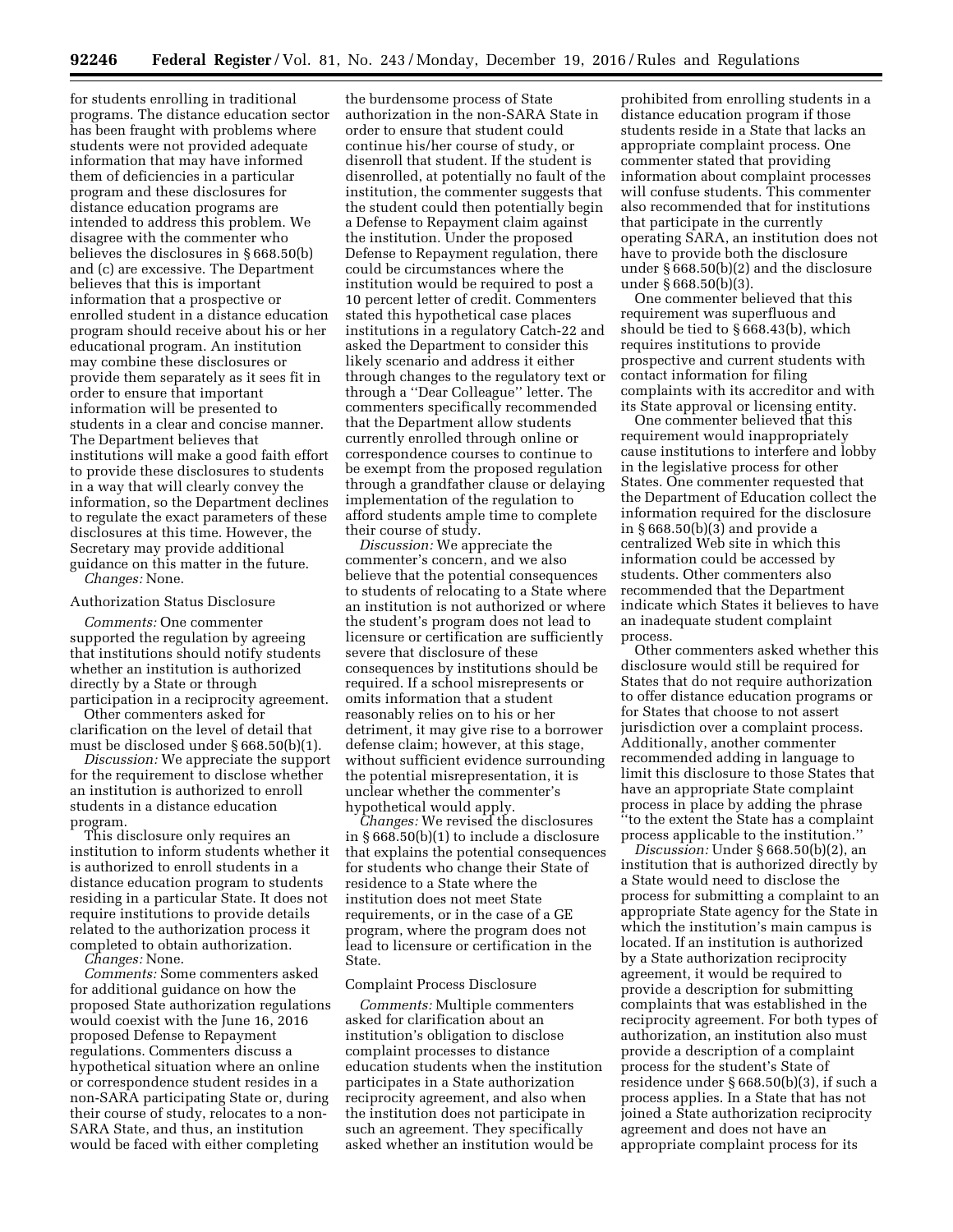resident, an institution would not meet the authorization requirements established in § 600.9(c)(2)(i) and would be precluded from providing title IV aid to enrolled students who reside in that particular State.

The Department does not believe § 668.50(b) creates a situation where institutions are forced to become involved in the legislative process of States without an appropriate complaint process, though such institutions could choose to contact States to request that they create or revise this process in order to ensure that the State's residents become title IV-eligible. We disagree with the commenter that believes providing information on State complaint processes will confuse students. We believe that students are best served when provided with important information regarding their institution that will support their decision to enroll or remain enrolled.

While we agree with the commenter that there may be some overlap between the requirements in §§ 668.50(b)(2) and 668.43(b), we believe that the focus of the information is substantively different. The information disclosed under § 668.43(b) focuses on complaint processes in States where the institution maintains physical locations, and those complaint processes may differ from the complaint process disclosed under  $§ 668.50(b)[2]$ . For example, the disclosures in § 668.50(b)(2)(ii) refer to complaint processes that are designated by a State reciprocity agreement, which could feasibly require an institution to disclose complaint processes in any of the fifty States and additional jurisdictions within the country. We believe that students who reside in States other than the ones in which the institution is physically located benefit when they are able to easily identify the complaint process that is applicable to them, and the place where such students find information about how to file a complaint may differ because they are not enrolled to know specifically at a physical location of the institution where hard copies of information about filing complaints could be readily obtained. Therefore, we believe that it is important to require a disclosure about the complaint process in the State where the institution's main campus is located and any complaint process that is provided through an approved State authorization reciprocity agreement that the institution is a part of.

*Discussion:* The Department does not agree that it should provide a centralized Federal Web site listing the complaint processes of each State. The Department is concerned that providing this information on its Web site may be

misperceived as indicating a formal approval of such processes by the Department. Additionally, information may become outdated regarding Statebased complaint processes because these processes that change, and the Department does not have the authority to compel States to provide and update this information in a timely way. We believe that each individual institution is in a better position to identify and obtain the necessary approvals from the States where it provides educational programs to students, since the institution would need to establish and maintain a working relationship with those State agencies. The Department does not believe that an institution necessarily has to do all the work to provide this disclosure to students. The administrators of a State authorization reciprocity agreement could provide this information to its members as a potential service, which could reduce the burden on individual institutions while still providing necessary information for the protection of students. The Department expects that all distance education programs will provide this disclosure regardless of the level of active review a State provides in providing authorization to distance education programs. For a distance education program to be considered to be authorized in a State, that State must have a complaint process in place. Therefore, there should not be programs operating in States that are not exerting jurisdiction over a complaint process.

The Department does not believe that adding exemptions to this disclosure is in the best interest of protecting students. As previously discussed, an institution would be prohibited from using title IV funds for students enrolling in distance education programs or correspondence courses in States that do not offer an appropriate complaint process to students who reside in the State.

*Changes:* None.

### State Initiated Adverse Actions Disclosure

*Comments:* Many commenters requested additional information on the definition of ''adverse action'' in § 668.50(b)(4), which requires an Institution to disclose any adverse actions related to a postsecondary education program that a State entity has initiated. They noted that adverse action has a clear definition in the world of accreditation, but does not have a clear definition in State law or regulation. One commenter recommended that the Department use language established in NC–SARA's Agreement's Policies and Standards as a

definition for adverse actions. One commenter also asked for a definition for the word ''initiated,'' stating that there may be investigations occurring that take years to resolve, but never result in any actions actually taken against the institution. A third commenter asked for a definition for the term ''State entity.'' This commenter also recommended that those actions initiated by State entities be reported to any reciprocity agreement the institution is a member of, but only actions taken against the institution be reported to students. Another commenter requested that the rule be revised to only require that those adverse actions that remain pending or unresolved be required to be disclosed to students. One commenter requested that the Department eliminate this disclosure because these terms vary State by State and may cause confusion among students. One commenter requested clarification on whether this disclosure would need to be provided only to students in the State where the adverse action occurred, or whether it would need to be provided to all students enrolled in an institution's distance education programs. One commenter recommended the Department use these regulations to limit the title IV eligibility of institutions that receive legitimate complaints of malfeasance.

*Discussion:* The Department declines to define State adverse action in these regulations because it is difficult to capture all the different States' processes in one comprehensive definition. However, we agree that some further clarification is merited regarding what constitutes a State initiated adverse action that an institution must disclose to students. Adverse actions include any official finding for which an institution can appeal an administrative or judicial review, any penalty against an institution including a restriction on an institution's State approval, or the initiation of a civil or criminal legal proceeding. These actions include anything related to distance programs offered by an institution, as well as actions that apply to the institution as a whole. The Department also considers an adverse action to include any settlement of a legal proceeding initiated by a State entity, regardless of whether the institution had to admit to any wrongdoing. This disclosure is intended to provide students with information about adverse actions that either are being taken or were taken against an institution or program. An institution must disclose any adverse action at the point that it is publicly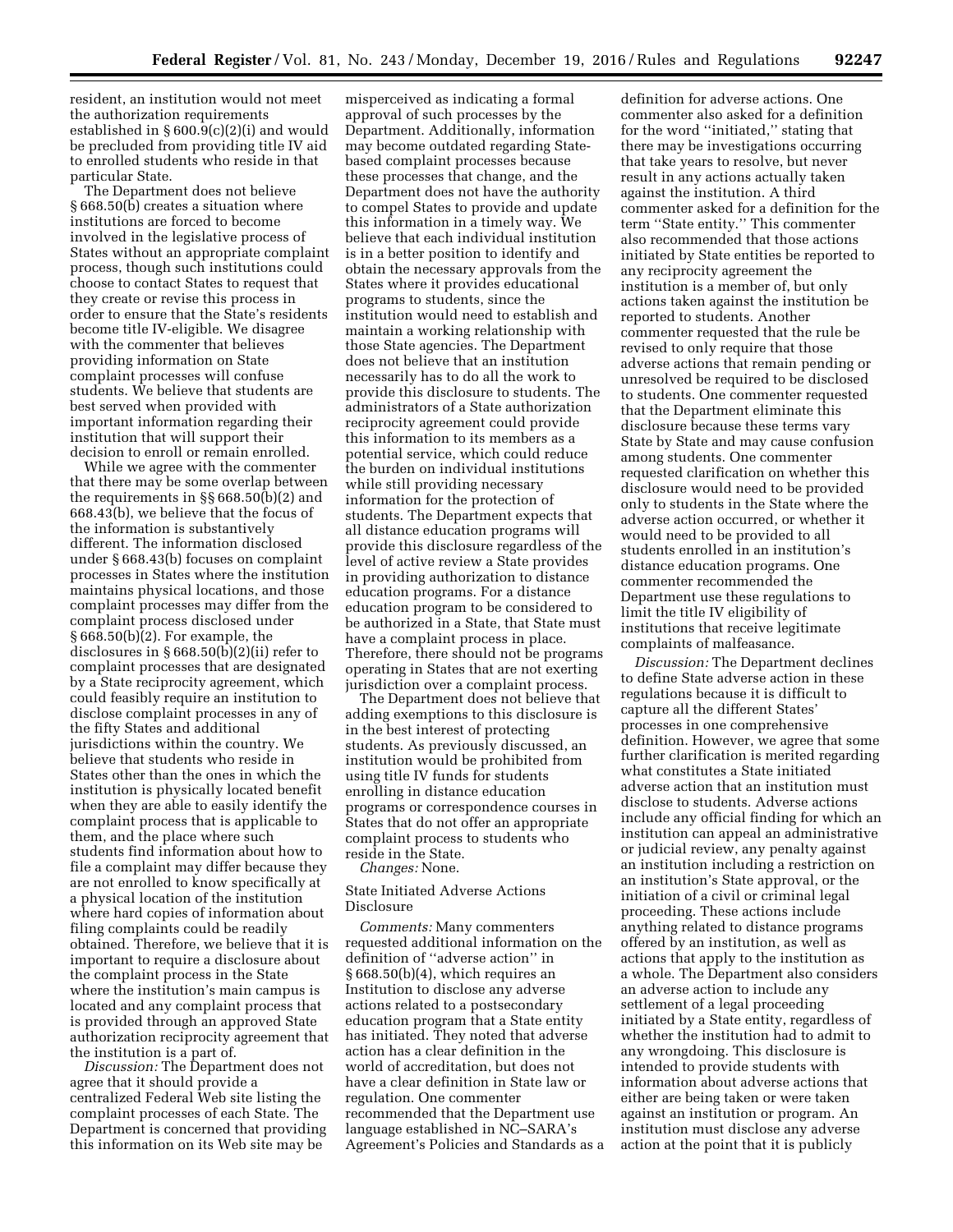announced or, for instances in which there will be no public announcements, within 14 days of being notified of the action, which is when the Department considers an adverse action to have been initiated. The Department believes that an institution that is a member of a State authorization reciprocity agreement should report adverse actions to other States members if it is required as part of their agreement, but that does not absolve the institution from disclosing that information to students, who should be informed of any adverse actions taken against an institution or program. Additionally, we believe that institutions should disclose information about adverse actions after the action concludes to ensure that a student is informed that an action was taken, including any settlement, so that the student may seek further information about it from the State or from the institution.

The Department believes that these disclosures should be made to all prospective or enrolled students in distance education at an institution, not just to students who reside in the State that has initiated the particular adverse action. This is because such disclosures may demonstrate risk indicators that any student should be aware of to determine their comfort level with enrollment in a particular program.

A State entity is any State department or agency that has the authority of the State to initiate an investigation or lawsuit against an institution of higher education. The Department believes that institutions which receive legitimate complaints of malfeasance will be handled through other mechanisms within the Department, such as audit findings and program reviews. As such, the Department does not believe these disclosures should be tied to specific penalties for issues beyond State authorization.

*Changes:* None.

# Accreditation Adverse Action Disclosure

*Comments:* One commenter expressed concern at the term ''adverse actions'' with regards to accrediting agencies in § 668.50(B)(5), stating that what may be considered an adverse action for one accrediting agency may be a minor issue to another accrediting agency. The commenter requested that the Department standardize adverse actions initiated by an accrediting agency. Another commenter stated that information-gathering activities or those that might place an institution or program on probation or show cause should not constitute adverse actions under currently used definitions by

accrediting agencies. That commenter continued by stating that actions that should be considered adverse actions are: Denial, withdrawal, suspension, revocation, or termination of accreditation. The same commenter also noted that those actions of lesser severity that do not incorporate any right of appeal should not constitute adverse actions under this disclosure. One commenter noted that they felt it was unjustified to only require the disclosure of adverse actions of programs offered solely through distance education, but that all institutions of higher education should be required to disclose this information to students. Another commenter stated that accrediting agencies generally take actions against an institution and not a program and recommended the Department revisit their terminology throughout the regulation.

*Discussion:* ''Adverse accrediting action,'' as defined in 34 CFR 602.3, is the denial, withdrawal, suspension, revocation, or termination of accreditation or preaccrediation, or any comparable accrediting action an agency may take against an institution or program. While the Department believes that these examples provide a starting point for adverse actions initiated by an accrediting agency, the Department believes that, for purposes of this regulation, any downgrade in accreditation status, such as being placed on show cause or probation, is an adverse action and must be disclosed to students.

Information being requested for any type of accreditation review would not be considered an adverse action, but if the accrediting agency ends their review with a downgrade of accreditation status, then the institution would be required to disclose that downgrade as an adverse action. While we appreciate the support of the commenter who believes a disclosure for accreditation agency initiated adverse actions should be provided to students who are enrolled in traditional programs, we believe that is beyond the scope of this rulemaking. Institutions are required to provide information pertaining to their accreditation status per the requirements in 34 CFR 668.43(a)(6) by providing the names and addresses of the organizations that accredit the institution and their programs to students and prospective students upon request, even if it does not require calling specific attention to any downgraded status in their accreditation status. The Department believes that an institution must disclose adverse actions that pertain either to an institution's accreditation status from a

regional accrediting agency or a programmatic accreditation that the institution's programs may have. If a particular adverse action by an accrediting agency could affect the ability of an institution to continue to offer title IV funds to students enrolled in one of its programs, such as a downgrade in accreditation status, we would expect that institution to disclose this information. The Department believes that the language used in the regulation clearly indicates that any adverse actions by an accrediting agency that could have a negative impact on a distance education program or correspondence course would need to be disclosed to students.

*Changes:* None.

#### Refund Policies Disclosure

*Comments:* A number of commenters questioned the efficiency of the refund policy disclosure in § 668.50(b)(6) and they believed there would be significant errors in accuracy. They recommended that this disclosure would be more effective if the information could be collected once and then a centralized portal could be created to disclose the information to students. One commenter noted that the Department should also specifically require institutions to disclose, in writing, any refund promises that an institution of higher education makes to students beyond what is required by State law. One commenter stated that colleges and universities should not be required to comply with individual State tuition refund policies due to the high administrative burden since all title IV participating institutions are required to comply with Return of Title IV funds (R2T4) regulations, as established in 34 CFR 668.22. Another commenter asked for clarification on whether an institution that is exempt from State regulations, such as through a State authorization reciprocity agreement, can use its own refund policies.

*Discussion:* The Department believes that an institution of higher education is required to follow the laws in the State in which it operates or enrolls students, including any refund policies that the State enacts. While there may be a lack of efficiency in each institution providing a disclosure related to the refund policies in each State it enrolls students, an institution of higher education would still need to know those refund policies in order to follow them. Again, this disclosure is one that the Department believes that the administrators of a State authorization reciprocity agreement could provide as a service to its members, which would increase the efficiency and accuracy of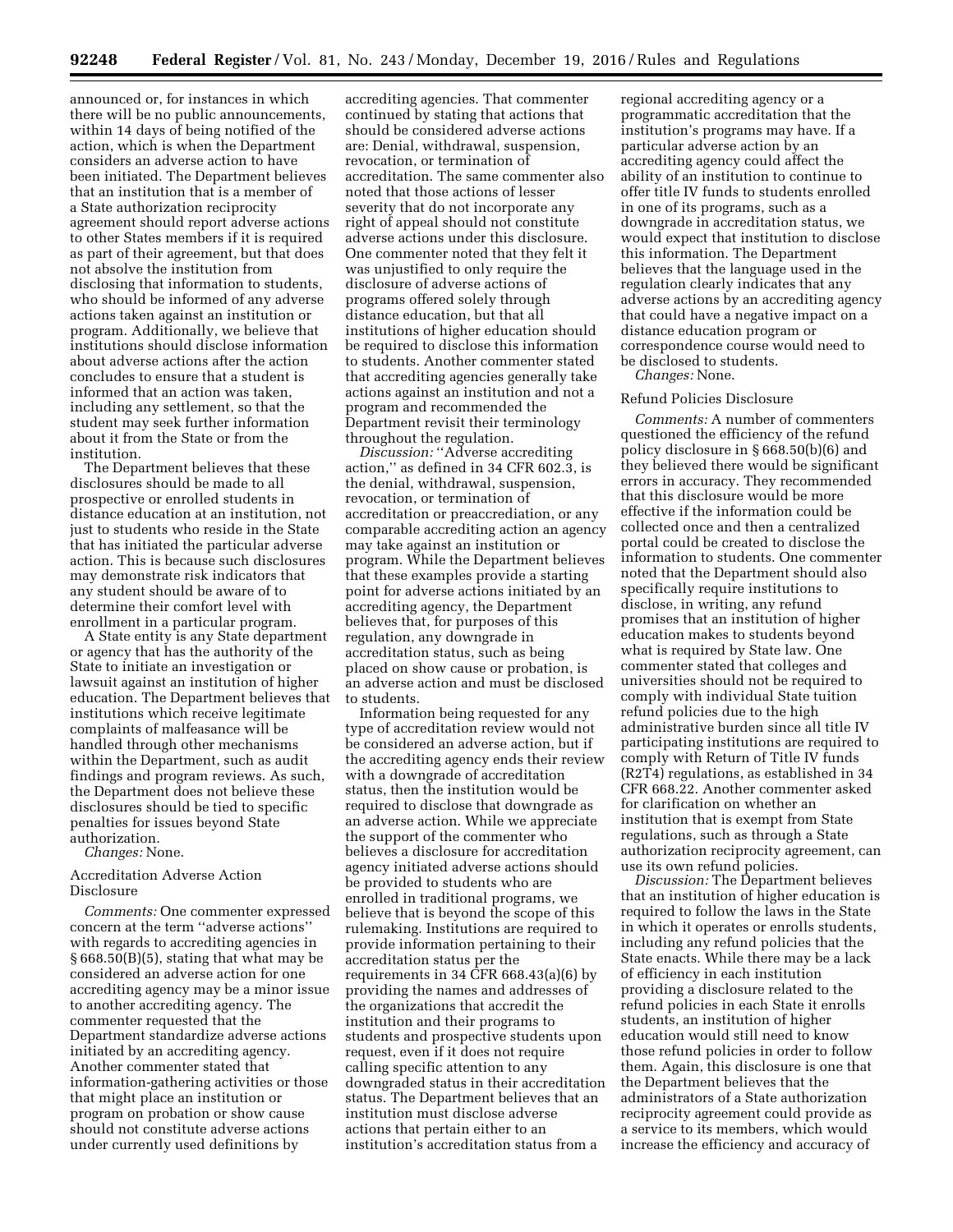the information as the reciprocity agreement would have established relationships with State agencies to ensure accurate information. Even in cases where an institution participates in a State authorization reciprocity agreement, the institution must follow the individualized State refund policies. The Department considers refund policies as an integral part of a State's consumer protection laws and believes that institutions of higher education enrolling students within a State's jurisdiction are required to follow the laws of that State, even if it participates in a State authorization reciprocity agreement. As such, based on the definition of State authorization reciprocity agreement in § 600.2, a State authorization reciprocity agreement does not have the ability to overrule State law with regards to consumer protection, including refund policies. Institutions must follow the R2T4 regulations to determine the proper return of Federal, title IV funds when a student does not complete an academic term, however the Department does not have any specific requirements for tuitions to make tuition refunds to students. While not mandated in this disclosure, institutions of higher education must provide information about any institutional refund policies that a college or university follows under 34 CFR 668.43(a)(2), which requires an institution to disclose any refund policy with which the institution is required to comply for the return of unearned tuition and fees and other refundable portions of costs paid to the institution.

*Changes:* None.

Licensure or Certification Disclosure General Support

*Comments:* Multiple commenters supported the disclosure of educational prerequisites for professional licensure or certification in each State under § 668.50(b)(7)(i)(A) and (B). One commenter specifically encouraged the Department to keep this disclosure despite any opposition to its inclusion in these regulations.

*Discussion:* We appreciate the commenters' support for this disclosure under  $\S 668.50(b)(7)(i)(A)$  and (B). *Changes:* None.

Determining State Prerequisites for Licensure

*Comments:* Multiple commenters recommended that these regulations should generally prohibit using title IV funds for programs that do not meet State requirements for the occupation that it prepares students for, allowing exemptions only when a particular

student has provided a specific, personal reason on why they are enrolling in a program that does not qualify them for the licensure or certification requirements in their state of residence. One commenter specifically asked under what circumstances it would be permissible for an institution to not make a determination on whether their program meets the licensure or certification requirements in a particular State. The same commenter asked if it would be permissible for an institution to provide the licensure and certification prerequisites for a particular State and then distribute a ''do not know'' statement on whether their program meets those prerequisites. Another commenter asked that this disclosure be limited to States where the program is offered by the institution. Another commenter requested that this disclosure be limited to those programs that lead to professions that have licensure or certification prerequisites in a particular State.

*Discussion:* This disclosure is limited to programs that lead to a profession where the State has established licensure or certification prerequisites. If a State has not established prerequisites to work in the jobs associated with the program training, then the institution would have nothing to disclose. Obviously, certain professions are more regulated than others. For example, programs that lead to teaching or nursing as a career would be more likely to have established prerequisites, while a general studies program, which could lead to a multitude of other careers, may not have established prerequisites. However, if an academic program offered in a State may foreseeably lead to careers that require licensure or certification in that State, based on how an institution markets or advertises a particular distance education program or correspondence course, an institution must provide information to students on the requirements to meet that licensure or certification. We expect that if an institution has determined what the licensure or certification prerequisites are for a given State, the institution would also determine whether its programs fulfill those prerequisite requirements.

Many distance education programs are also held to the standards established by the GE regulations. GE programs are forbidden from using title IV aid for students enrolled in programs that do not meet the licensure or certification prerequisites of a State. However, these regulations do not extend that prohibition to distance

education programs that are not also GE programs.

*Changes:* None.

Determining the Applicable State for Licensure Disclosure

*Comments:* One commenter expressed concern that this disclosure was unfair to distance education programs which may be offered in States where the institution does not have a physical presence. They continued that this may be a problem for students who do not plan to remain in a particular State after they receive their degree. Another commenter recommended a change that a program be given an entire year in which to make a determination on whether their program meets licensure or certification requirements when a student moves to a State that the institution has not made a determination about their program.

Other commenters expressed concern that these regulations may require that they be held responsible for personal characteristics of the student that may disqualify the individual from licensure, such as moral character issues. Two commenters specifically recommended that this disclosure provide information on obtaining a job in-field and if the student needs to do anything beyond simply graduating in order to meet the State standard.

One commenter requested that this requirement be revised to include providing this disclosure to prospective students in any State where the institution is marketing its programs. Multiple commenters asked for clarification on the meaning of ''where a student resides.''

*Discussion:* We disagree with the commenter that believes it is unfair to require this disclosure of distance education programs because they do not have a physical presence in the State. In fact, we believe that is a strong justification that makes this an important justification for this disclosure. It is important that students being enrolled by an institution in a distance education program are provided information on how their educational program relates to career opportunities in the State in which they reside. Institutions should make the effort to provide students not in the same State as the institution with accurate information about licensure or certification prerequisites. As stated above, many distance education programs are also GE programs and are required to comply with the GE regulations, which prohibit enrollment of title IV eligible students in programs that do not meet licensure or certification requirements in a State.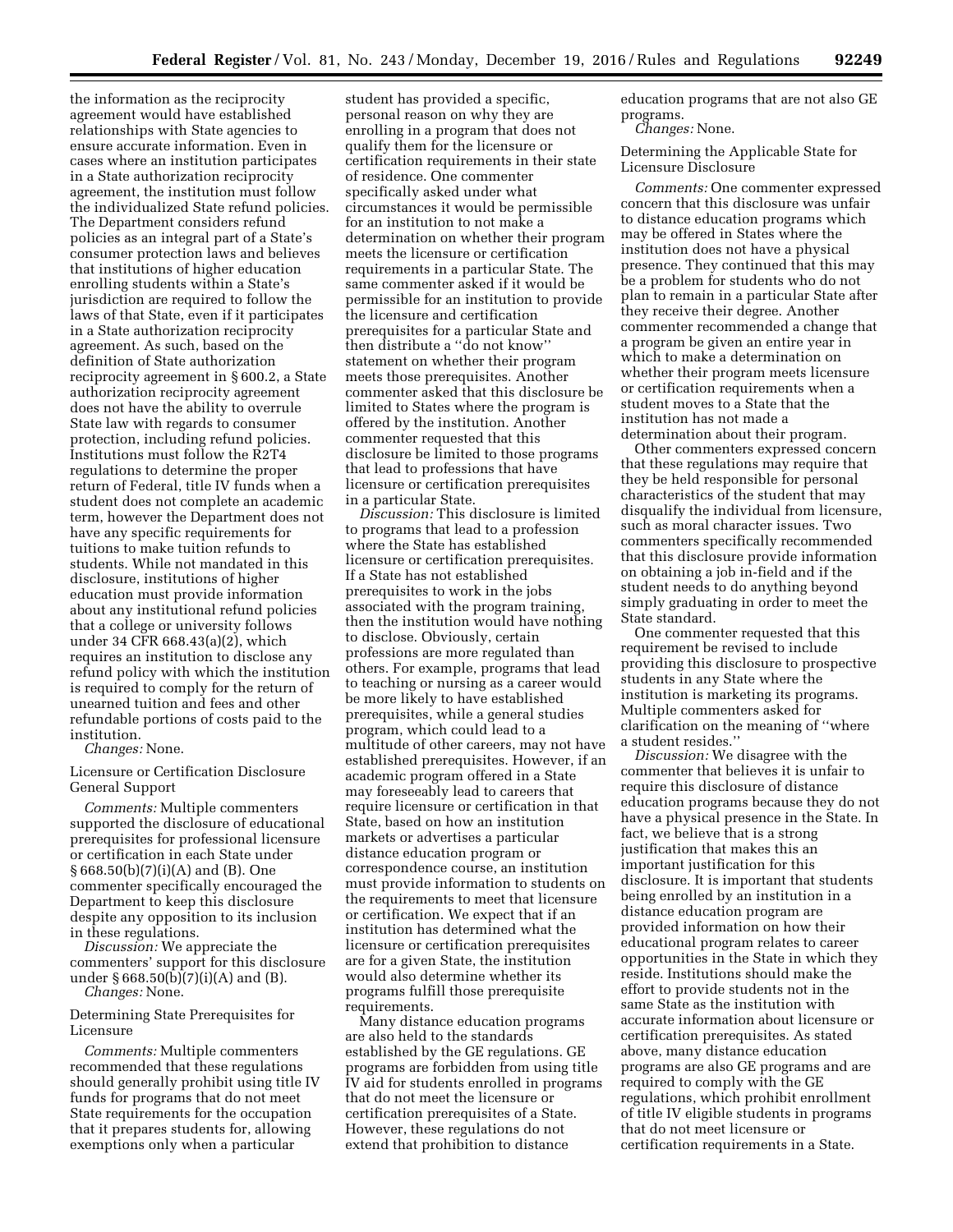However, these regulations do not extend that prohibition to distance education programs that are not GE programs. However, we expect that institutions will provide accurate information to students about the licensure or certification prerequisites in their State of residence. The Department believes that institutions should make these determinations as a part of doing business in a State. Where an institution does the research to determine the licensure or certification prerequisites for a State, then that institution should go the next step and determine whether their programs meet such prerequisites.

While the Department agrees with the commenter that this disclosure provides important information that could be shared with students, we believe it would be too difficult for institutions to be able to accurately identify every possible State in which a potential student could reside. Oftentimes, students find information on a program and contact an institution about a program from conducting Internet searches, rather than the recruitment techniques of an institution. In such cases, it would be unrealistic for an institution to be able to provide certification or licensure prerequisites to prospective students across the country. However, by the time a student enrolls, the institution should know what the prerequisites for that student's State of residence is and whether the program fulfills those requirements. The Department expects institutions to have provided this disclosure by the time the student enrolls.

The Department believes that if graduates of a program are able to sit for any type of licensure or certification examination, then the distance education program they were enrolled in meets State requirements for licensure or certification. If a program does not meet State requirements for licensure or certification, the Department believes that graduates of that program will be denied the ability to sit for licensure or certification. We agree that an institution of higher education is only responsible for how their programs meet or do not meet the requirements for licensure or certification in a State and are not responsible for student-level qualifications to sit for licensure or certification. The Department does not feel that providing information on obtaining a job in-field is necessary because information on State licensure or certification prerequisites is sufficient to allow a student to make an informed choice about whether to enroll or continue in an educational program.

The student's State of legal residence is the residency or domicile of a student's true, fixed, and permanent home of a student, usually where their domicile is located. As noted above, a student is considered to reside in a State if the student meets the requirements for residency under State law, and an institution may rely on a student's selfdetermination of the State in which he or she resides unless the institution has information to the contrary.

*Changes:* None.

## Miscellaneous Issues Related to Licensure Disclosure

*Comments:* Multiple commenters noted that they believed that the Department should provide a centralized Web site or searchable government data base to ease the burden on institutions of higher education. Outside of a Federal Web site, other commenters requested clarification on whether an institution could link to a non-institutional Web site, such as a third-party Web site or a State professional licensure board Web site to provide appropriate disclosures to students. A number of commenters noted that this disclosure is difficult to fulfill because State agencies are not equipped to provide responses to institution requests for information on licensure and certification requirements. Other commenters requested guidance on how to provide this disclosure to students, recommending size, format and wording. One commenter specifically requested permission to encourage students to confirm whether the program meets the licensure or certification requirements of a State. Other commenters asked for sufficient time to become compliant with this regulation. One commenter asked for clarification on how it will be determined if a program leads to a career that would in fact need licensure or certification. One commenter requested that the Department exempt graduate programs from this disclosure requirement. Another commenter recommended that this disclosure only be required for those programs and States where schools have awarded more than ten degrees in the previous five years. One other commenter recommended that this disclosure be waived for institutions that are accredited by a regional accreditation agency and for programs that are accredited by a nationally recognized accrediting agency. One commenter requested clarification on which State's licensure and certification prerequisites should be disclosed to students. One commenter asked for clarification on how often an institution would need to

confirm accurate licensing or certification prerequisites to determine that their program continues to meet those prerequisites.

*Discussion:* The Department does not plan on developing a centralized Federal Web site to house information on the licensure or certification requirements of each State for those professions that States have implemented licensure or certification requirements. However, the Department does not believe that this information must necessarily be collected by each and every institution independently. Rather, an institution can be in compliance with this requirement by referring to a non-institutional Web site, including relevant State professional licensure board Web sites, which contains such information. Institutions that link to a non-institutional Web site should follow the guidance issued in Dear Colleague Letter GEN–12–13, and make the link accessible from the institution's Web site and have the link prominently displayed and accurately described. The institution is also responsible for ensuring that the link is functioning and accurate. Additionally, an institution should not need to request information on the licensure and certification requirements through official communications with a State agency. As pointed out by other commenters, many State agencies have licensure and certification prerequisites listed on a Web site and the Department believes that institutions could find this information on the Internet easily and they do not need to rely on State agency staff for official information. An institution would still be responsible for ensuring accurate information is being provided to their students though. Administrators of a State authorization reciprocity agreement could also offer the collection of this information to institutions as a service for membership in the agreement, which would reduce the burden on institutions.

The Department, at this time, declines to mandate any particular requirements about how these disclosures must be provided to students, but reserves the right to provide further guidance on that issue. However, we expect that institutions of higher education will collect and disclose this information for students and not put the onus of discovering the information on the student. Institutions should not try to hide this information deep on their Web sites, but should instead make these disclosures easily accessible for students. The institution is ultimately responsible for ensuring that this information is disclosed to students and should not put the burden on the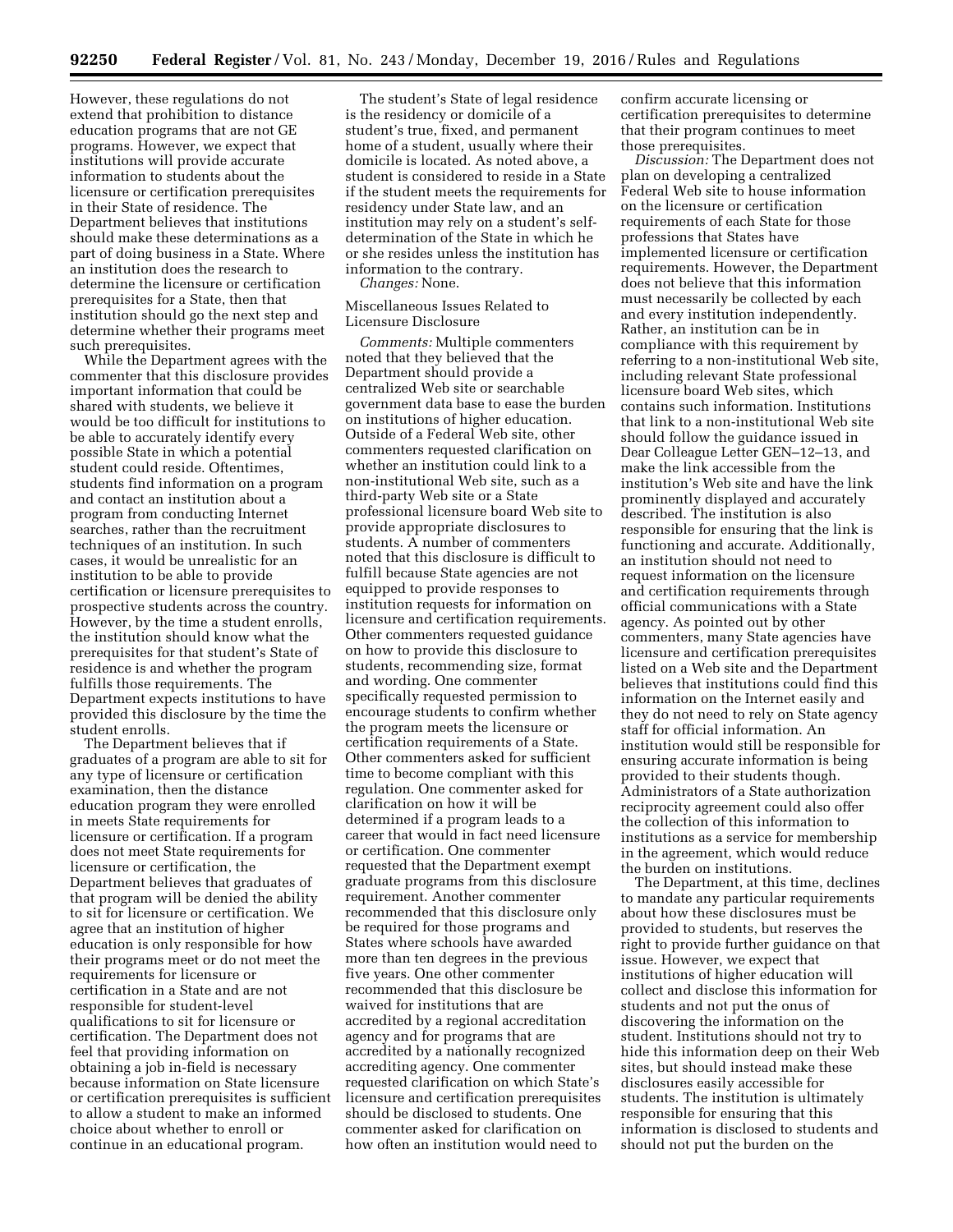student making the determination about whether the program meets the prerequisites for licensure or certification. The Department believes that an institution makes the determination about the careers that potential academic programs can lead to when developing programs as a matter of conducting business. Institutions of higher education advertise these linkages between their academic programs and potential careers as part of the advertising and student recruitment process. Institutions report these linkages, especially in GE reporting, by connecting the programs' Classification of Instructional Program (CIP) codes to their related Standard Occupational Classification (SOC) codes. These regulations become active on July 1, 2018, and the Department believes that is sufficient time for institutions of higher education to prepare for compliance. The Department disagrees with the recommendation that graduate programs should be exempted from this disclosure. We believe that graduate students would also benefit from this information and should be provided this disclosure, as graduate programs may also be preparing students for careers in subject areas that States have established licensure or certification prerequisites.

The Department also disagrees with the recommendation that the disclosure only be required of programs for States where the institution has awarded more than ten degrees in five years. We believe that this information should be provided to all students so they will know whether the program they enroll in will meet the licensure or certification prerequisites regardless of how many degrees are given in a particular program. The Department disagrees with the recommendation to provide an exemption to institutions with regional accreditation or programs with national accreditation. While accreditation status is another disclosure required under these regulations, we believe that students should be informed of whether a program meets licensure and certification prerequisites and obtaining accreditation does not mean that an institution's program necessarily meets those prerequisites. The Department believes that an institution must disclose the licensure and certification requirements to students for the State in which the student resides because that is the State where a student would most likely be searching for employment upon completing their academic program. The Department does not intend to define the minimum

timeframe required for an institution to confirm licensing or certification prerequisites with State agency information, but believes that an institution should do so regularly to ensure that each prospective student receives accurate information. The Department would like to remind institutions that in addition to providing accurate public disclosures that it would also need to ensure accurate information when providing individualized disclosures to prospective students that a program they are enrolling in does not meet licensure or certification prerequisites in their State of residence, as required by  $§ 668.50(c)(1)(i)$ .

*Changes:* None.

Programs That Do Not Satisfy Licensure or Certification Prerequisites

*Comments:* Multiple commenters expressed concern with § 668.50(b)(7)(ii), which requires disclosing whether a program does or does not satisfy the applicable educational prerequisites for licensure or certification where the institution determines a State's requirements. These commenters were concerned that § 668.50(b)(7)(ii) does not require a program to meet certification or licensure prerequisites to be eligible to award title IV aid to students. One commenter requested that the Department require institutions with distance education programs to make a determination with respect to certification or licensure prerequisites for all States, regardless of whether the institution is recruiting students for enrollment. One commenter also requested clarification on what it means to make a ''determination with respect to certification or licensure prerequisites.'' Specifically, the commenter asked whether an institution that has made an incorrect determination of whether a program meets licensure or certification requirements would still be considered in compliance with this requirement. The commenter provided as an example an institution that advertises that a certain program will lead to a career such as teaching, but fails to conduct the research on whether the program meets those prerequisites established by the State.

*Discussion:* The Department believes that students are best served by having accurate information to be able to make decisions regarding their academic pursuits, including with regard to the certification or licensure prerequisites of potential careers. As stated above, most distance education programs are also GE programs, which means that an

institution cannot provide Title IV aid to students enrolled in those programs unless the program meets the licensure or certification status of a State. The GE regulations do not forbid non-GE distance education programs from enrolling title IV eligible students.

However, the Department expects that institutions will make a good faith effort in determining whether their programs meet State licensure or certification prerequisites. We do not believe that requiring institutions to research and provide information on States that it does not plan on recruiting or enrolling students will be useful to students, as the individuals that the information would pertain to are not being solicited for enrollment.

Therefore, we believe that requiring institutions to research State certification or licensure prerequisites for States in which it is not actively recruiting or enrolling students would significantly increase the burden associated with this disclosure without substantial benefit to those individuals that enroll in their programs. If an institution advertises that a distance education program could lead to a career that would require certification or licensure in a State, such as teaching, but does not follow through to research the licensure requirements to determine how the program matches up against the prerequisites, then the institution has not provided accurate licensure requirements to students nor stated that its program meets the academic requirements of those prerequisites, as required by this regulation. *Changes:* None.

## Timeline for Individualized Disclosures

*Comments:* One commenter requested that the timeframe in which an institution must disclose any determination that its program ceases to meet licensure or certification prerequisites be increased from 7 days to 45 days under § 668.50(c)(1)(ii)(B). The commenter continued by stating that it would take significantly more than 7 days to understand the impact of a change in licensure requirements, inform internal stakeholders, determine impacted learners, craft and route communications for approval, educate employees who may receive questions from learners, and execute a mass communication. The same commenter also asked for clarification on when the clock would start to provide this disclosure. Another commenter asked whether an institution would be allowed to make a determination that it has not made a determination with respect to how their program meets the licensure or certification prerequisites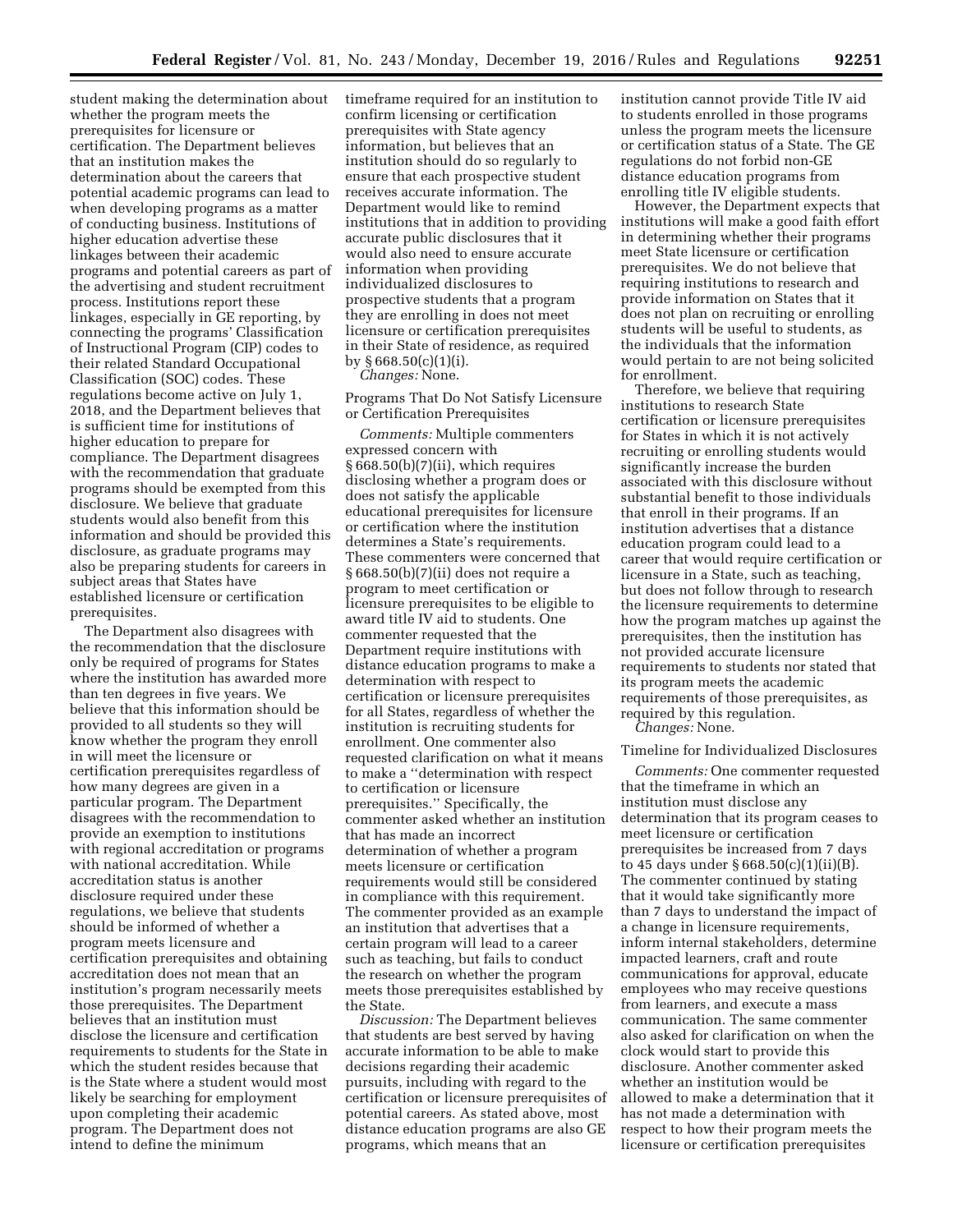in a State, rather than disclosing that the institution no longer meets those prerequisites.

*Discussion:* The Department believes that a 45-day window from determining that an institution's distance education program ceases to meet licensure or certification programs to informing enrolled and prospective students of that determination is too long. However, the Department recognizes that seven days may be too small a window to inform prospective and enrolled students of a determination. This disclosure's time-frame would not start until an institution has made a determination that a distance education program no longer meets the certification or licensure prerequisites for a State. Once that determination has been made, we believe an institution can move quickly to prepare notifications and inform students, especially with the use of technology in mass communications.

We believe that a 14-calendar day period from the point that an institution has determined a program no longer meets the licensure or certification requirements of a State is sufficient to notify prospective and enrolled students. If an institution determines that a program ceases to meet the licensure or certification requirements in a State, the institution must inform students of that determination within 14 calendar days. That institution cannot avoid providing students with accurate information by claiming the institution is not making a determination with respect to those prerequisites.

*Changes:* We revised § 668.50(c)(1)(ii)(B) to provide institutions 14-calendar days to disclose any determination by the institution that the program ceases to meet licensure or certification prerequisites of a State.

# Individualized Disclosure Acknowledgement

*Comments:* One commenter stated that § 668.50(c)(2) should not require institutions, under the penalty of losing title IV eligibility, to obtain acknowledgment from students that they received notification of any determination by the institution that the program does not meet licensure or certification prerequisites in the State of the student's residence, prior to the student's enrollment. Another commenter stated that institutions with a very mobile student population, such as military students, would have particular difficulty in obtaining this acknowledgment.

*Discussion:* The Department disagrees with the commenters that receiving

acknowledgment of this disclosure would be extremely difficult to achieve. As mentioned in the NPRM, the Department believes that an institution could simply add in a paragraph to their enrollment agreement, a process that takes place electronically for many distance education programs already, that addresses receiving this disclosure. This disclosure does not require a separate, stand-alone affirmation and can be combined with other acknowledgments that the student may have to provide to an institution during the enrollment process. As such, the Department does not believe that an institution would have to create a separate process for record keeping of these disclosures outside of the record keeping an institution would already do on enrollment agreements. Based on the flexibility of how an institution can obtain acknowledgement from a student that they received the disclosure that the program they are enrolling in does not meet the licensure or certification prerequisites in their State of residence, we believe that institutions with a highly mobile population should not have any difficulty obtaining this acknowledgement from individuals enrolling in their distance education programs. We believe that the best way to demonstrate to students that they are receiving important information that may influence their decision to enroll in a program would be for the student to attest to receiving such information before enrollment.

*Changes:* None.

#### **Executive Orders 12866 and 13563**

#### *Regulatory Impact Analysis*

#### Introduction

Under Executive Order 12866, it must be determined whether this regulatory action is ''significant'' and, therefore, subject to the requirements of the Executive order and subject to review by the Office of Management and Budget (OMB). Section 3(f) of Executive Order 12866 defines a ''significant regulatory action'' as an action likely to result in a rule that may—

(1) Have an annual effect on the economy of \$100 million or more, or adversely affect a sector of the economy, productivity, competition, jobs, the environment, public health or safety, or State, local, or tribal governments or communities in a material way (also referred to as an ''economically significant'' rule);

(2) Create serious inconsistency or otherwise interfere with an action taken or planned by another agency;

(3) Materially alter the budgetary impacts of entitlement grants, user fees, or loan programs or the rights and obligations of recipients thereof; or

(4) Raise novel legal or policy issues arising out of legal mandates, the President's priorities, or the principles stated in the Executive order.

This regulatory action is a significant regulatory action subject to review by OMB under section 3(f) of Executive Order 12866.

We have also reviewed these regulations under Executive Order 13563, which supplements and explicitly reaffirms the principles, structures, and definitions governing regulatory review established in Executive Order 12866. To the extent permitted by law, Executive Order 13563 requires that an agency—

(1) Propose or adopt regulations only upon a reasoned determination that their benefits justify their costs (recognizing that some benefits and costs are difficult to quantify);

(2) Tailor its regulations to impose the least burden on society, consistent with obtaining regulatory objectives and taking into account—among other things and to the extent practicable—the costs of cumulative regulations;

(3) In choosing among alternative regulatory approaches, select those approaches that maximize net benefits (including potential economic, environmental, public health and safety, and other advantages; distributive impacts; and equity);

(4) To the extent feasible, specify performance objectives, rather than the behavior or manner of compliance a regulated entity must adopt; and

(5) Identify and assess available alternatives to direct regulation, including economic incentives—such as user fees or marketable permits—to encourage the desired behavior, or provide information that enables the public to make choices.

Executive Order 13563 also requires an agency ''to use the best available techniques to quantify anticipated present and future benefits and costs as accurately as possible.'' The Office of Information and Regulatory Affairs of OMB has emphasized that these techniques may include ''identifying changing future compliance costs that might result from technological innovation or anticipated behavioral changes.''

We are issuing these regulations only on a reasoned determination that their benefits would justify their costs. In choosing among alternative regulatory approaches, we selected those approaches that maximize net benefits. Based on the analysis that follows, the Department believes that these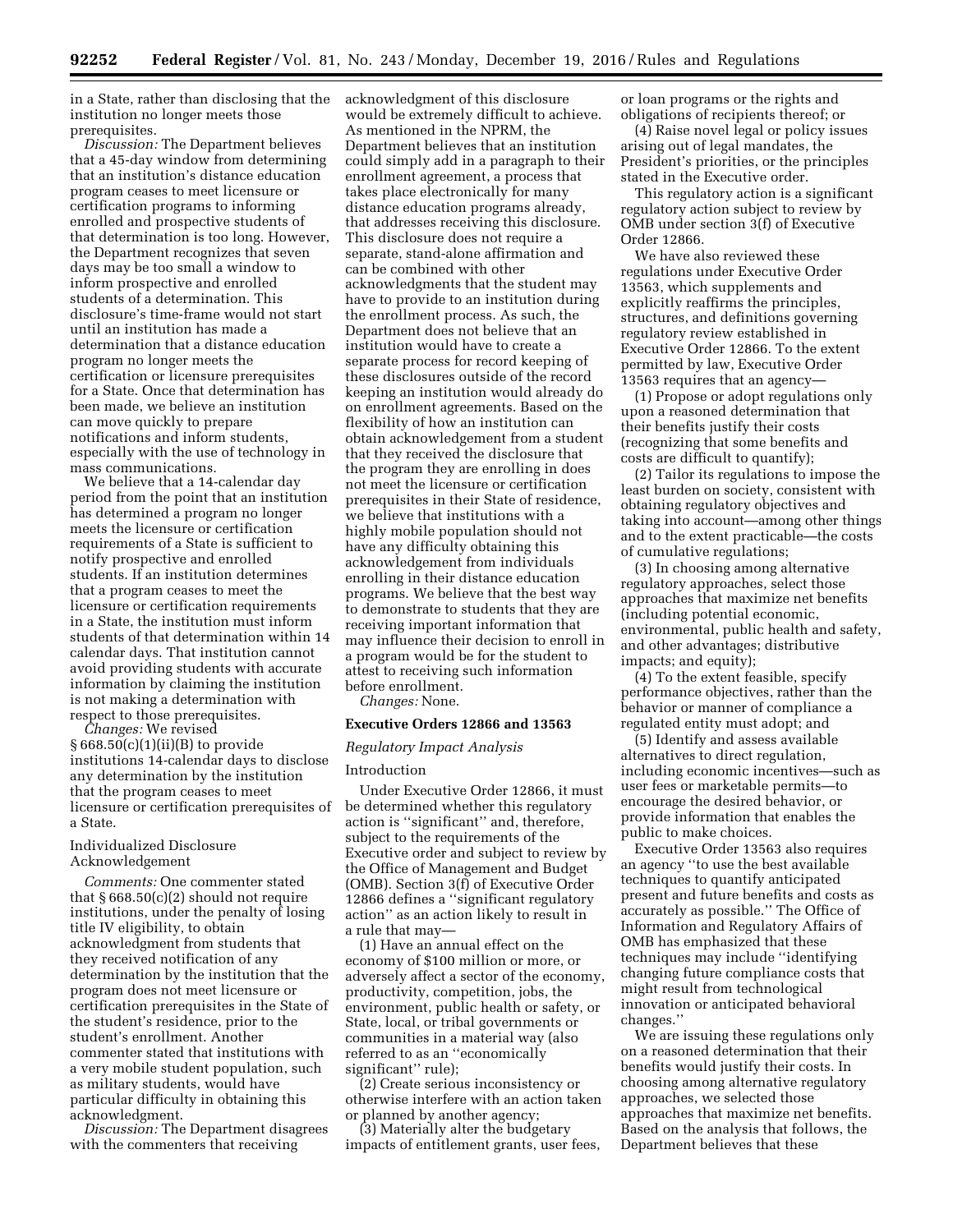regulations are consistent with the principles in Executive Order 13563.

We also have determined that this regulatory action would not unduly interfere with State, local, and tribal governments in the exercise of their governmental functions.

In this Regulatory Impact Analysis we discuss the need for regulatory action, the potential costs and benefits, net budget impacts, assumptions, limitations, and data sources, as well as regulatory alternatives we considered. Although the majority of the costs related to information collection are discussed within this RIA, elsewhere in this Notice of Final Rules, under Paperwork Reduction Act of 1995, we also identify and further explain burdens specifically associated with information collection requirements.

## Need for Regulatory Action

States have a vital and unique role in the oversight of higher education and the Department believes that states are a key partner in setting minimum standards for institutions to operate. Recognizing the important role that States play in the oversight of distance education and the interest that States

have in protecting their residents, the Department's regulation requires that institutions fulfill any requirements imposed by States whose residents are enrolled in the institution's postsecondary programs. The landscape of higher education has changed over the last 20 years. During that time, the role of distance education in the higher education sector has grown significantly. For the 1999–2000 Academic Year, eight percent of undergraduate students participated in at least one distance education course.2 Recent National Center for Education Statistics' Integrated Postsecondary Education Data System (IPEDS) data indicate that in the fall of 2014, 28.5 percent of students at degree-granting, title IV participating institutions were enrolled in at least one distance education class.3 The emergence of online learning options has allowed students to enroll in colleges authorized in other States and jurisdictions with relative ease. According IPEDS, in the fall of 2014, the number of students enrolled exclusively in distance education programs totaled 2,824,334.4 Distance education industry sales have increased alongside student enrollment.

As students continue to embrace distance education, revenue for distance education providers has increased steadily. In 2014, market research firm Global Industry Analysts projected that 2015 revenue for the distance education industry would reach \$107 billion.5 For the same year, gross output for the overall non-hospital private Education Services sector totaled \$332.2 billion. Distance education has grown to account for roughly one-third of the U.S. non-hospital private Education Services sector.

In this aggressive market environment, distance education providers have looked to expand their footprint to gain market share. An analysis of recent data from IPEDS indicates that 2,301 HEA title-IVparticipating institutions offered 23,434 programs through distance education in 2014. Approximately 2.8 million students were exclusively enrolled in distance education courses, with 1.2 million of those students enrolled in programs offered by institutions from a different State. Table 1 summarizes the number of institutions, programs, and students involved in distance education by sector.

# TABLE 1—2014 PARTICIPATION IN DISTANCE EDUCATION BY SECTOR

| Sector | Institutions<br>offering distance<br>education<br>programs | No. of distance<br>education<br>programs | Students<br>exclusively in<br>distance<br>education<br>programs | Students<br>exclusively in<br>out-of-state<br>distance<br>education<br>programs |
|--------|------------------------------------------------------------|------------------------------------------|-----------------------------------------------------------------|---------------------------------------------------------------------------------|
|        | 540                                                        | 5.967                                    | 692.074                                                         | 144.039                                                                         |
|        | 745                                                        | 6.555                                    | 607.224                                                         | 333,495                                                                         |
|        | 255                                                        | 5,153                                    | 820.630                                                         | 628.699                                                                         |
|        | 625                                                        | 5.311                                    | 690.771                                                         | 45.684                                                                          |
|        | 15                                                         | 42                                       | 814                                                             | 388                                                                             |
|        | 87                                                         | 339                                      | 21.421                                                          | 5.291                                                                           |
|        |                                                            | 10                                       | 55                                                              |                                                                                 |
|        |                                                            |                                          |                                                                 |                                                                                 |
|        | 26                                                         | 56                                       | 1.056                                                           | 382                                                                             |
| Total  | 2.301                                                      | 23.434                                   | 2.834.045                                                       | l.157.978                                                                       |

States have differing requirements that institutions of higher education must meet, such as varying application requirements and fees. The different requirements can potentially cause increased costs and burden for those institutions, and some States have entered into reciprocity agreements with other States in an effort to coordinate oversight of distance education. For example, as of June 2016, 40 States and

the District of Columbia have entered into a State Authorization Reciprocity Agreement administered by the National Council for State Authorization Reciprocity Agreements, which establishes standards for the interstate offering of postsecondary distanceeducation courses and programs. Through a State authorization reciprocity agreement, an approved institution may provide distance

education to residents of any other member State without seeking authorization from each member State. However, even where States accept the terms of a reciprocity agreement, that agreement may not apply to all institutions and programs in any given State. The regulation defines the type of reciprocity agreements that are an acceptable means for States to confer

<sup>2</sup>NCES, ''A Profile of Participation in Distance Education: 1999–2000'', p.6 available at *[http://](http://nces.ed.gov/pubs2003/2003154.pdf) [nces.ed.gov/pubs2003/2003154.pdf](http://nces.ed.gov/pubs2003/2003154.pdf)*.

<sup>3</sup> 2015 Digest of Education Statistics: Table 311.15: Number and percentage of students enrolled

in degree-granting postsecondary institutions, by distance education participation, location of student, level of enrollment, and control and level of institution: Fall 2013 and Fall 2014. 4 Id.

<sup>5</sup>Online Learning Industry Poised for \$107 Billion In 2015 (*[http://www.forbes.com/sites/](http://www.forbes.com/sites/tjmccue/2014/08/27/online-learning-industry-poised-for-107-billion-in-2015/#46857a0966bc)  [tjmccue/2014/08/27/online-learning-industry](http://www.forbes.com/sites/tjmccue/2014/08/27/online-learning-industry-poised-for-107-billion-in-2015/#46857a0966bc)[poised-for-107-billion-in-2015/#46857a0966bc](http://www.forbes.com/sites/tjmccue/2014/08/27/online-learning-industry-poised-for-107-billion-in-2015/#46857a0966bc)*).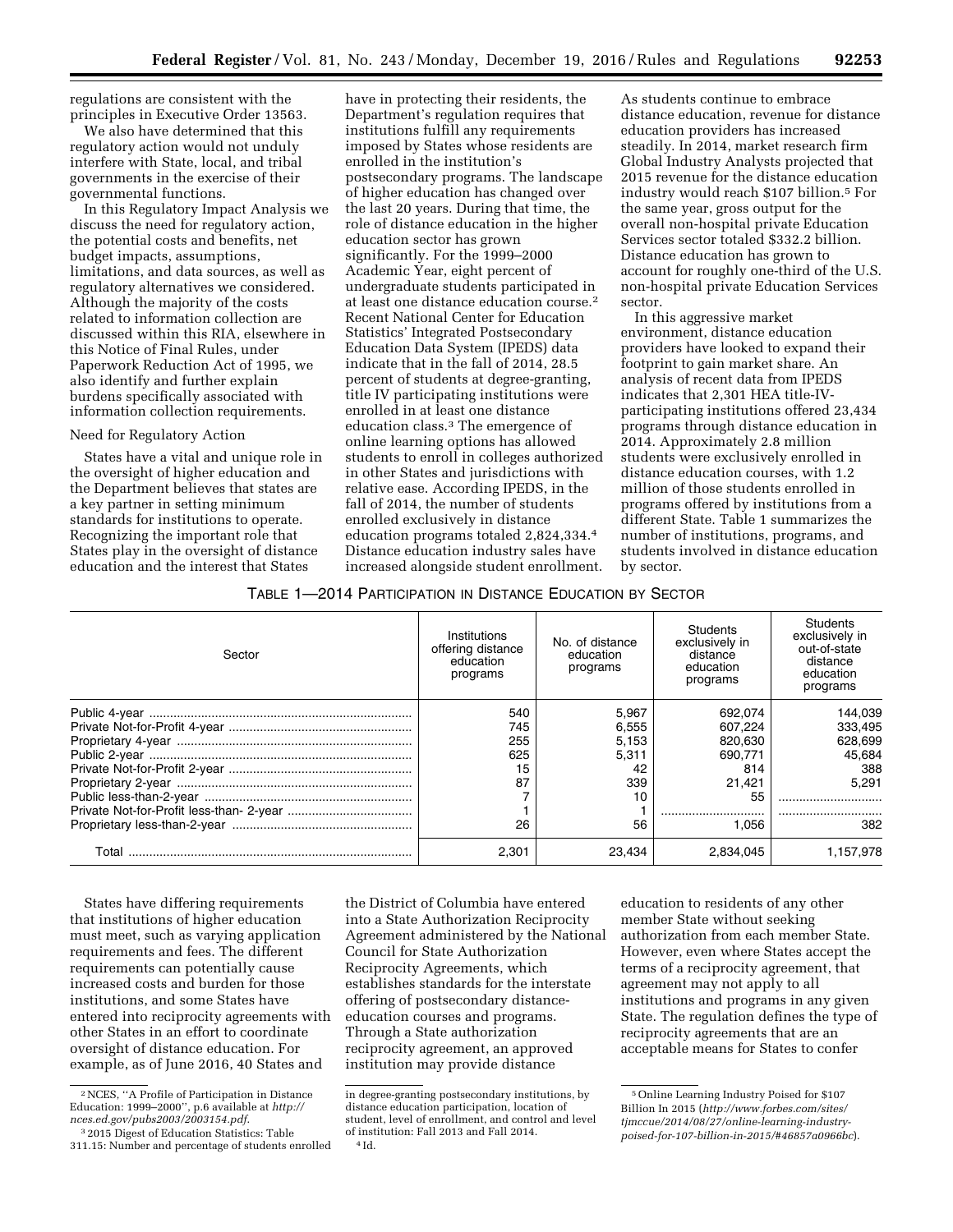authorization to distance education programs.

There also has been a significant growth in the number of American institutions and programs enrolling students abroad. As of May 2016, American universities were operating 80 foreign locations worldwide according to information available from the Department's Postsecondary Education Participation System (PEPS).

American institutions operating foreign locations are still relatively new. As such, data about the costs involved in these operations is limited. Some American institutions establishing locations in other countries have negotiated joint ventures and reimbursement agreements with foreign governments to share the startup costs or other costs of doing business.

With the expansion of these higher education models, the Department believes it is important to maintain a minimum standard of State authorization of postsecondary education institutions. These regulations support States in their efforts to develop standards for this growing sector of higher education. The clarified requirements related to State authorization also support the integrity of the Federal student aid programs by not supplying funds to programs and institutions that are not authorized to operate in a given State.

### **Summary of Comments and Changes**

Following the publication of the NPRM on July 25, 2016 (81 FR 48598), the Department received 139 comments on the proposed regulations. Many of these comments have been addressed in the *Analysis of Comments and Changes*  in this preamble. A number of commenters expressed concern about the costs of complying with these State authorization regulations. These commenters state that the Department underestimated the costs of researching State authorization requirements, coordination between the institution and foreign locations, and interactions with State agencies. Commenters representing HBCUs and other Minority Serving Institutions (''MSIs'') raised concerns about the costs and effect on those institutions, with some commenters requesting additional resources be made available to help them comply if the regulations passed. Additionally, commenters representing small institutions stated that the regulations and associated compliance costs would serve as a barrier to entry that would prevent small, highly reputable institutions from competing in the distance education market and potentially deny students a high-quality

and cost-effective educational opportunity. The commenters noted that, in recent years, distance education has become an important source of revenue and a way to level the playing field with larger and better funded public and private institutions. The comments asserted that the Department underestimated the complexity and burden of complying with the regulations, and that the costs, including unintended negative consequences of the regulations such as cost transfers to students, outweigh the benefits.

The Department appreciates the comments and the specificity with which some commenters discussed the calculation of burden for the regulations. Where applicable, comments about the relevant burden calculation will be addressed in the *Paperwork Reduction Act* section of this preamble. Other comments about the overall costs of the regulation relative to the benefits are addressed in the *Discussion of Costs, Benefits, and Transfers* section.

Based on the comments received and the Department's internal review, a number of changes have been made from the proposed regulations. In particular, with respect to distance education, the final regulations: (1) State that for a reciprocity agreement to be valid under these regulations, it may not prohibit a State from enforcing its own statutes and regulations; (2) clarify that institutions may choose to be authorized individually in each State required or to participate in a reciprocity agreement between States; (3) revise the language in § 668.50(a) and (c) to be consistent with § 668.50(b) in requiring the specified disclosure from institutions that offer programs solely through distance education or correspondence courses, excluding internships and practicums; (4) Add a new requirement under § 668.50(b)(1)(iii) that an institution must explain to students the consequences of relocating to a State where the institution does not meet State requirements or where one of the institution's GE programs does not meet licensure or certification requirements in the State; and (5) revise the timeframe in  $\S 668.50(c)(1)(ii)(B)$  for disclosing that the program ceases to meet licensure or certification prerequisites of a State within 14 days of that determination, not 7 days as proposed in the NPRM. With respect to foreign locations, the final regulations make the following changes: (1) Revise § 600.9(d)(1)(i) to clarify that military bases, for purposes of foreign authorization exemption, are any area that is under use by the U.S. military, including facilities and areas

that foreign countries have allowed the U.S. military to use; (2) revise § 600.9(d)(3) to clarify that institutions must disclose to enrolled and prospective students information regarding the student complaint process of the State in which the main campus of the institution is located; and (3) revise § 600.9(d)(3) to make clear that an institution must disclose to enrolled and prospective students at both foreign additional locations and foreign branch campuses the information regarding the institution's student complaint process.

## **Discussion of Costs, Benefits, and Transfers**

The primary benefits of these regulations are: (1) Increased transparency and access to institutional and program information, (2) updated and clarified requirements for State authorization of distance education and foreign additional locations, and (3) a process for students to access complaint resolution in either the State in which the institution is authorized or the State in which they reside.

We have identified the following groups and entities we expect to be affected by these regulations:

- Students
- Institutions
- Federal, State, and local

government

#### *Students*

During the negotiated rulemaking students stated that the availability of online courses allowed them to earn credentials in an environment that suited their personal needs. We believe, therefore, that students would benefit from increased transparency about distance education programs. The disclosures of adverse actions against the programs, refund policies, consequences of moving to a State in which the program does not meet requirements, and the prerequisites for licensure and whether the program meets those prerequisites in States for which the institution has made those determinations will provide valuable information that can help students make more informed decisions about which institution to attend.

Increased access to information could help students identify programs that offer credentials that potential employers recognize and value. Additionally, institutions have to provide an individualized disclosure to enrolled and prospective students of adverse actions against the institution and when programs offered solely through distance education or correspondence courses do not meet licensure or certification prerequisites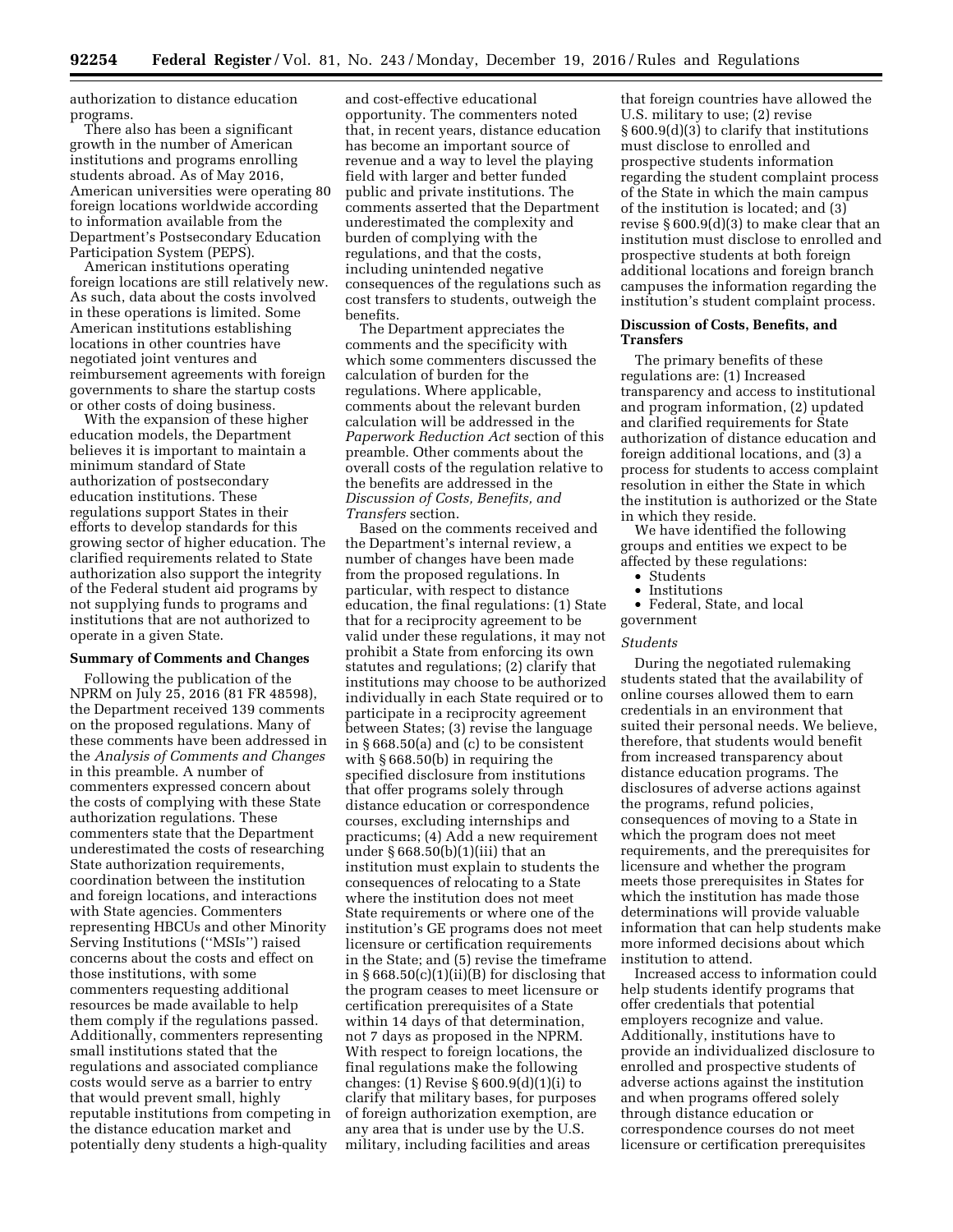in the student's State of residence. The disclosure regarding adverse actions will ensure that students have information about potential wrongdoing by institutions. Similarly, disclosures regarding whether a program meets applicable licensure or certification requirements will provide students with valuable information about whether attending the program will allow them to pursue the chosen career upon program completion, helping students make a better choice of program before they incur significant loan debt or use up their Pell Grant and subsidized loan eligibility.

In response to comments received about the NPRM, the Department has added a requirement that institutions disclose the potential loss of title IV eligibility or disenrollment of students who relocate to a State in which the program does not meet the requirements. This information does not require an individualized disclosure, but should provide students with generalized information on where the program meets requirements and the consequences if the student relocates to a State not on that list and will give the student information about how their choice of residence and program interact with respect to eligibility for title IV funding. The licensure disclosure requires acknowledgment by the student before enrollment, which emphasizes the importance of ensuring students receive that information. It also recognizes that students may have specific plans for using their degree, potentially in a new State of residence where the program would meet the relevant prerequisites.

Students in distance education or at foreign locations of domestic institutions will also benefit from the disclosure and availability of complaint resolution processes that will let them know how to submit complaints to the State in which the main campus of the institution is located or, for distance education students, the students' State of residence. This will help students to access available consumer protections.

Some commenters did note that students could bear the costs of compliance with the regulations through increased tuition and fees or through reduced options for pursuing their education. The Department recognizes that some colleges may choose to pass some costs through to students, but we believe that the increased value of a program that is legally authorized to operate in a State, has a clear complaints process, and lets students know if it leads to valid licensure opportunities, if applicable, is worth the potential cost increase.

Commenters representing small colleges expressed concern that the costs of compliance with the regulations would favor larger and better resourced institutions, potentially reducing competition and options for students. The Department appreciates these comments and acknowledges that the burden will vary for different types of institutions, but we believe that requiring institutions to comply with State standards is a minimum expectation to operate a program.

# *Institutions*

Institutions will benefit from the increased clarity concerning the requirements and process for State authorization of distance education and of foreign additional locations. Institutions will bear the costs of complying with State authorization requirements, whether through entering into a State authorization reciprocity agreement or researching and meeting the relevant requirements of the States in which they operate distance education programs. The Department does not ascribe specific costs to the State authorization regulations and associated definitions because it is presumed that institutions are already complying with applicable State authorization requirements. Additionally, nothing in these regulations would require institutions to participate in distance education. In the NPRM, the Department estimated potential costs of complying with State authorization requirements as an illustrative example in the event that the clarification of the State authorization requirements in the regulations, among other factors, would provide an incentive for more institutions to offer distance education courses. As noted in the NPRM, the actual costs to institutions would vary based on a number of factors including the institutions' size, the extent to which an institution provides distance education, and whether it participates in a State authorization reciprocity agreement or chooses to obtain authorization in specific States. The Department applied the costs associated with a SARA arrangement to all 2,301 title IV participating institutions reported as offering distance education programs in IPEDS for a total of \$19.3 million annually in direct fees and charges associated with distance education authorization. Additional State fees to institutions applied were \$3,000 for institutions under 2,500 FTE, \$6,000 for 2,500 to 9,999 FTE, and \$10,000 for institutions with 10,000 or more FTE.

As discussed previously, several commenters stated that the Department

underestimated the costs of compliance with the regulations, noting that extensive research would be required for each program in each State. One institution noted that it costs \$23,520 to obtain authorization for a program with an internship in all 50 States and \$3,650 to obtain authorization for a new 100 percent online program in all 50 States. To renew the authorization for its existing programs, this institution estimates a cost of \$75,000 including fees, costs for surety bonds, and accounting services, and notes these costs have been increasing in recent years. The commenter noted the institution currently has one full-time employee to oversee the State authorization process and contracts with State authorization and licensing experts and expects those personnel and contracting costs would increase significantly under the proposed regulations from the NPRM. We appreciate the cost information provided by the commenters. These comments demonstrate that the costs of establishing distance education programs could vary significantly, but, as stated earlier, we assume that institutions are already operating programs with appropriate authorizations. Domestic institutions that choose to operate foreign locations may incur costs from complying with the requirements of the foreign country or the State of their main campus, and these will vary based on the location, the State, the percentage of the program offered at the foreign location, and other factors. As with distance education, nothing in the regulation requires institutions to operate foreign locations and we assume that institutions have complied with applicable requirements in operating their foreign locations.

In addition to the costs institutions incur from identifying State requirements or entering a State authorization reciprocity agreement to comply with the regulations, institutions will incur costs associated with the disclosure requirements. This additional workload is discussed in more detail under the *Paperwork Reduction Act of 1995* section of this preamble. In total, these regulations are estimated to increase burden on institutions participating in the title IV, HEA programs by 152,565 hours. The monetized cost of this burden on institutions, using wage data developed using Bureau of Labor Statistics BLS data available at: *[www.bls.gov/ncs/ect/](http://www.bls.gov/ncs/ect/sp/ecsuphst.pdf)  [sp/ecsuphst.pdf,](http://www.bls.gov/ncs/ect/sp/ecsuphst.pdf)* is \$5,576,251. This burden estimate is based on an hourly rate of \$36.55.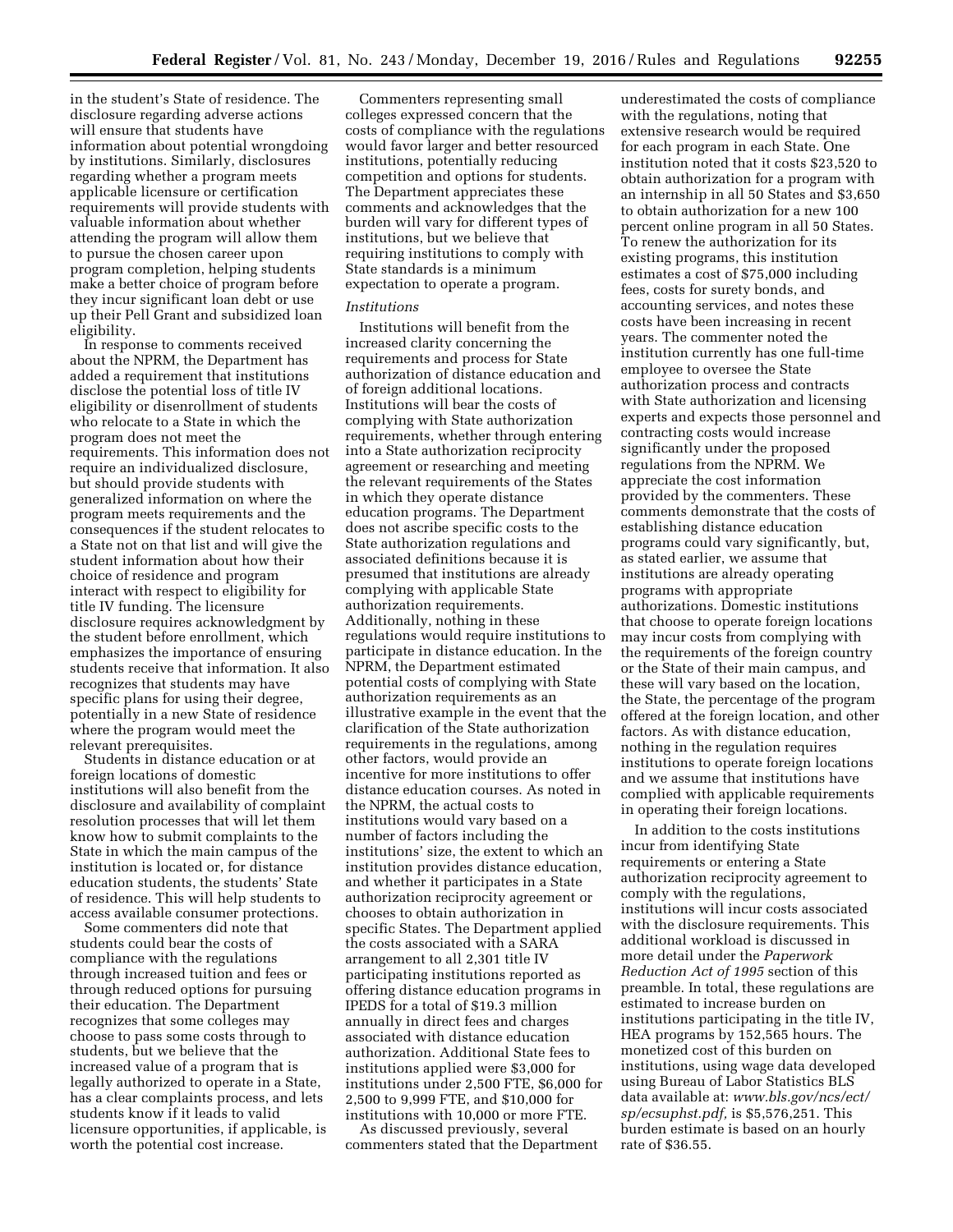# *Federal, State, and Local Governments*

These regulations maintain the important role of States in authorizing institutions and in providing consumer protection for residents. The increased clarity about State authorization should also assist the Federal government in administering the title IV, HEA programs. The regulations do not require States to take specific actions related to authorization of distance education programs. States may choose the systems they establish, their participation in a State authorization reciprocity agreement, and the fees they charge institutions and States have the option to do nothing in response to the regulations. Therefore, the Department has not quantified specific annual costs to States based on these regulations.

## **Net Budget Impacts**

As indicated in the NPRM, these regulations are not estimated to have a significant net budget impact in costs over the 2017–2026 loan cohorts. A cohort reflects all loans originated in a given fiscal year. Consistent with the requirements of the Credit Reform Act of 1990, budget cost estimates for the student loan programs reflect the estimated net present value of all future non-administrative Federal costs associated with a cohort of loans.

In the absence of evidence that these regulations will significantly change the size and nature of the student loan borrower population, the Department estimates no significant net budget impact from these regulations. While the clarity about the requirements for State authorization and the option to use State authorization reciprocity agreements may expand the availability of distance education, that does not necessarily mean the volume of student loans will expand greatly. Additional distance education could serve as a convenient option for students to pursue their education and loan funding may shift from physical to online campuses. Distance education has expanded significantly already and these regulations are only one factor in institutions' plans within this field. The distribution of title IV, HEA program funding could continue to evolve, but the overall volume is also driven by demographic and economic conditions that are not affected by these regulations and State authorization requirements are not expected to change loan volumes in a way that would result in a significant net budget impact.

Likewise, the availability of options to study abroad at foreign locations of domestic institutions offers students flexibility and potentially rewarding

experiences, but is not expected to significantly change the amount or type of loans students use to finance their education. Therefore, the Department does not estimate that the foreign location requirements in § 600.9(d) will have a significant budget impact on title IV, HEA programs. The changes made from the proposed regulations discussed in the *Summary of Comments and Changes* section of this RIA are not expected to significantly change the budget impact of these regulations.

## **Assumptions, Limitations, and Data Sources**

In developing these estimates, a wide range of data sources were used, including data from the National Student Loan Data System, and data from a range of surveys conducted by the National Center for Education Statistics such as the 2012 National Postsecondary Student Aid Survey. Data from other sources, such as the U.S. Census Bureau, were also used.

## **Alternatives Considered**

In the interest of promoting good governance and ensuring that these regulations produce the best possible outcome, the Department reviewed and considered various proposals from both internal sources as well as from non-Federal negotiators. We summarize below the major proposals that we considered but ultimately declined to adopt these regulations.

The Department has addressed State authorization during two negotiated rulemaking sessions, one in 2010 and the other in 2014. In 2010, State authorization of distance education was not a topic addressed in the negotiations, but the Department addressed the issue in the final rule in response to public comment. The distance education provision in the 2010 regulation was struck down in court on procedural grounds, leading to the inclusion of the issue in the 2014 negotiations. The 2014 negotiated rulemaking considered, in part, requiring an institution of higher education to obtain State authorization wherever its students were located. That option would also have allowed for reciprocity agreements between States as a form of State authorization, including State authorization reciprocity agreements administered by a non-State entity. The Department and participants of the 2014 rulemaking session were unable to reach consensus.

As it developed the regulations, the Department considered adopting the approaches considered in 2010 or 2014. However, the 2010 rule did not allow for reciprocity agreements and did not

require a student complaint process for distance education students if a State did not already require it. The option considered in 2014 raised concerns about complexity and the level of burden involved. The Department therefore used elements of both the 2010 and 2014 rulemakings in formulating these regulations. Using the 2010 rule as a starting point, these regulations allow for State authorization reciprocity agreements and provide a student complaint process requirement to achieve a balance between appropriate oversight and burden level. In 2014, the Department and non-Federal negotiators reached agreement on the provisions related to foreign locations without considering specific alternative proposals.

## **Regulatory Flexibility Analysis**

The final regulations would affect institutions that participate in the title IV, HEA. The U.S. Small Business Administration (SBA) Size Standards define ''for-profit institutions'' as ''small businesses'' if they are independently owned and operated and not dominant in their field of operation with total annual revenue below \$7,000,000. The SBA Size Standards define ''not-forprofit institutions'' as ''small organizations'' if they are independently owned and operated and not dominant in their field of operation, or as ''small entities'' if they are institutions controlled by governmental entities with populations below 50,000. Under these definitions, approximately 4,267 of the IHEs that would be subject to the paperwork compliance provisions of the final regulations are small entities. Accordingly, we have prepared this regulatory flexibility analysis to present an estimate of the effect on small entities of the final regulations.

## **Description of the Reasons That Action by the Agency Is Being Considered**

The Secretary is amending the regulations governing the title IV, HEA programs to provide clarity to the requirements for, and options to: Obtain State authorization of distance education, correspondence courses, and foreign locations; document the process to resolve complaints from distance education students in the State in which they reside; and make disclosures about distance education and correspondence courses.

# **Succinct Statement of the Objectives of, and Legal Basis for, the Proposed Regulations**

Section 101(a)(2) of the HEA defines the term ''institution of higher education'' to mean, in part, an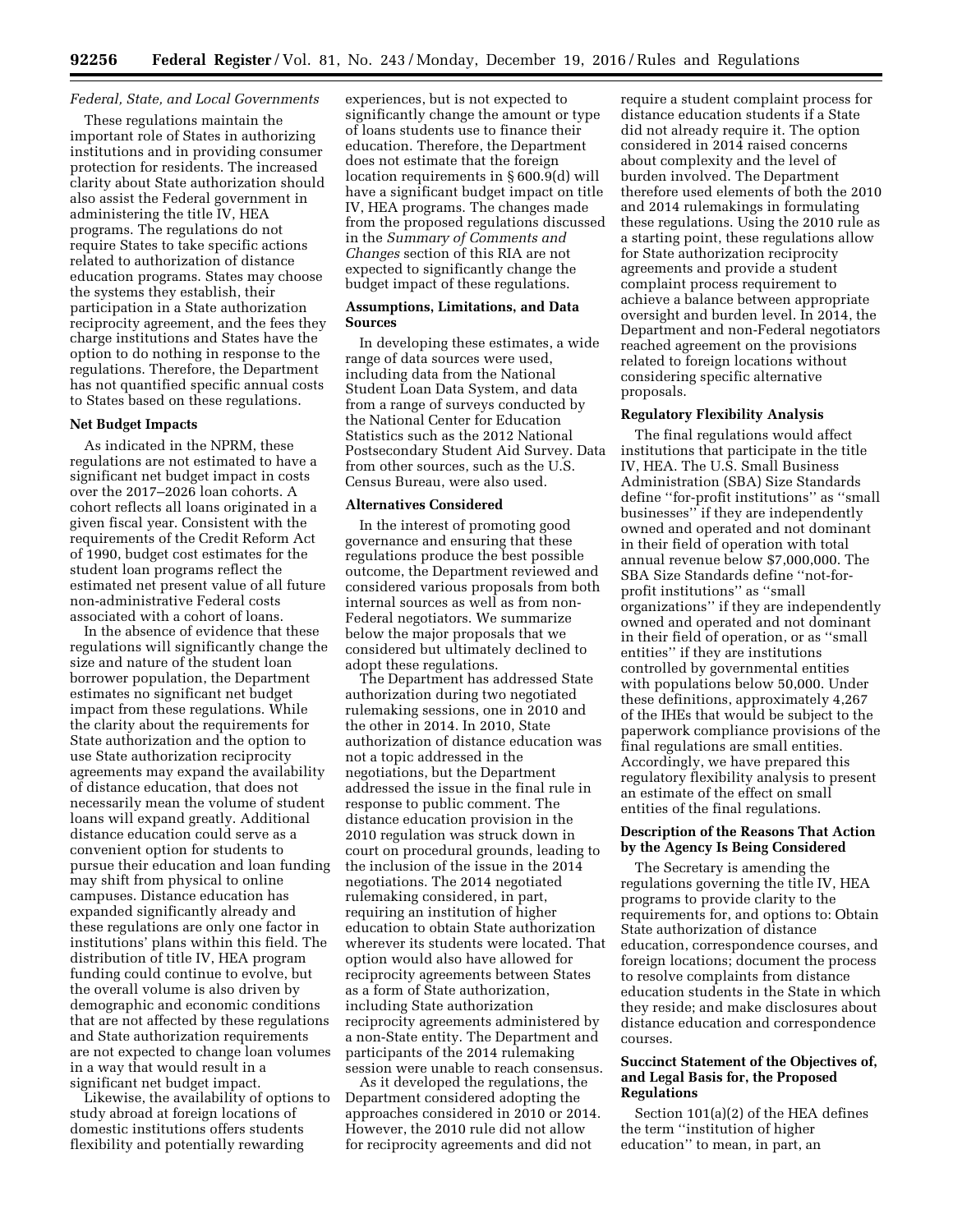educational institution in any State that is legally authorized within the State to provide a program of education beyond secondary education. Section 102(a) of the HEA provides, by reference to section 101(a)(2) of the HEA, that a proprietary institution of higher education and a postsecondary vocational institution must be similarly authorized within a State. Section 485(a)(1) of the HEA provides that an institution must disclose information about the institution's accreditation and State authorization.

# **Description of and, Where Feasible, an Estimate of the Number of Small Entities To Which the Regulations Will Apply**

These final regulations would affect IHEs that participate in the Federal Direct Loan Program and borrowers. Approximately 60 percent of IHEs qualify as small entities, even if the range of revenues at the not-for-profit institutions varies greatly. Using data from IPEDS, the Department estimates that approximately 4,267 IHEs participating in the title IV, HEA programs qualify as small entities— 1,878 are not-for-profit institutions, 2,099 are for-profit institutions with programs of two years or less, and 290 are for-profit institutions with four-year programs. The Department believes that most proprietary institutions that are heavily involved in distance education should not be considered small entities because the scale required to operate substantial distance education programs would put them above the relevant revenue threshold. However, the private non-profit sector's involvement in the field may mean that a significant

number of small entities could be affected. The Department also expects this to be the case for foreign locations of domestic institutions, with proprietary institutions operating foreign locations unlikely to be small entities and a number of private not-forprofits classified as small entities involved.

Distance education offers small entities, particularly not-for-profit entities of substantial size that are classified as small entities, an opportunity to serve students who could not be accommodated at their physical locations. Institutions that that choose to provide distance education could potentially capture a larger share of the higher education market. Overall, as of Fall 2014, approximately 14.5 percent of students receive their education exclusively through distance education while 71.5 percent took no distance education courses. However, at proprietary institutions almost 53.9 percent of students were exclusively distance education students and 38.6 percent had not enrolled in distance education courses.6 As discussed above, we assume that most of the proprietary institutions offering a substantial amount of distance education are not small entities, but if not-for-profit institutions expand their role in the distance education sector, small entities could increase their share of revenue. On the other hand, small entities that operate physical campuses could face more competition from distance education providers. The potential reshuffling of resources within higher education would occur regardless of the final regulations, but the clarity provided by the distance education

requirements and the acceptance of State authorization reciprocity agreements could accelerate those changes.

In order to accommodate students through distance learning, institutions face a number of costs, including the costs of complying with authorization requirements. As with the broader set of institutions, the costs for small entities would vary based on the scope of the distance education they choose to provide, the States in which they operate, and the size of the institution. In the Initial Regulatory Flexibility Analysis in the NPRM, we estimated that small entities will face annual costs of \$7.0 million for SARA fees and additional state fees, using the same analysis and costs as in Table 2 of the NPRM.7 As noted in the Regulatory Impact Analysis, several commenters stated that the Department's illustrative costs were understated, and, in particular, that the cost of complying with State authorization requirements would be a greater burden for small institutions. The Department acknowledges that the costs of obtaining State authorization will vary by type and existing resources of institutions and that these considerations may influence the extent to which small entities operate distance education programs. It is possible that some costs can be mitigated through shared research on compliance requirements through national organizations or other approaches, but the Department maintains that State authorization is an important oversight mechanism and a minimum expectation for institutions to operate a program, whatever their size.

## TABLE 3—ESTIMATED COSTS FOR STATE AUTHORIZATION OF DISTANCE EDUCATION FOR SMALL ENTITIES

| Institutions                          | Count | SARA fees | Additional<br>State fees |
|---------------------------------------|-------|-----------|--------------------------|
| Private Not-for-Profit 2-year or less |       |           |                          |
|                                       | 16    | \$32,000  |                          |
|                                       |       |           |                          |
|                                       |       |           |                          |
| Proprietary 2-year or less            |       |           |                          |
|                                       | 109   | 218,000   | 327.000                  |
|                                       |       |           |                          |
|                                       |       |           |                          |
| Private Not-for-Profit 4-year         |       |           |                          |
|                                       | 474   | 948,000   | 1,422,000                |
|                                       | 227   | 908,000   | 1.362.000                |
|                                       | 44    | 264.000   | 440.000                  |
| Proprietary 4-year                    |       |           |                          |
|                                       | 198   | 396,000   | 594.000                  |
|                                       |       |           |                          |

6 2015 Digest of Education Statistics: Table 311.15: Number and percentage of students enrolled in degree-granting postsecondary institutions, by distance education participation, location of

student, level of enrollment, and control and level

<sup>7</sup> Notice of Proposed Rulemaking published July 25, 2016, Table 2, p.48609 available at *[https://](https://www.gpo.gov/fdsys/pkg/FR-2016-07-25/pdf/2016-17068.pdf)*

*[www.gpo.gov/fdsys/pkg/FR-2016-07-25/pdf/2016-](https://www.gpo.gov/fdsys/pkg/FR-2016-07-25/pdf/2016-17068.pdf)  [17068.pdf.](https://www.gpo.gov/fdsys/pkg/FR-2016-07-25/pdf/2016-17068.pdf)*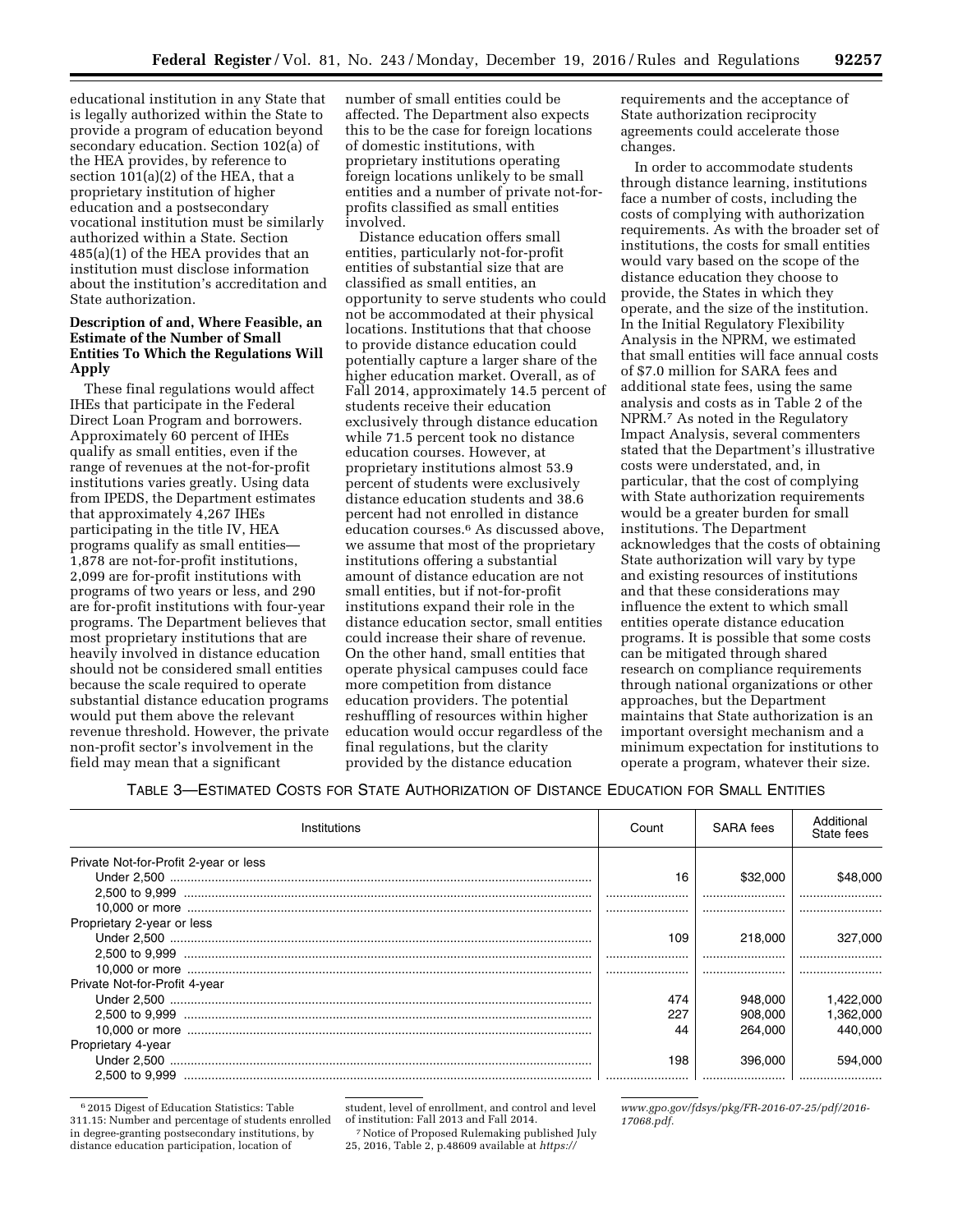TABLE 3—ESTIMATED COSTS FOR STATE AUTHORIZATION OF DISTANCE EDUCATION FOR SMALL ENTITIES—Continued

| Institutions | Count | SARA fees | Additional<br>State fees |
|--------------|-------|-----------|--------------------------|
|              |       |           |                          |
| Total        | .068  | 2.766.000 | 4.193.000                |

**Description of the Projected Reporting, Recordkeeping and Other Compliance Requirements of the Regulations, Including an Estimate of the Classes of Small Entities That Will Be Subject to the Requirement and the Type of Professional Skills Necessary for Preparation of the Report or Record** 

Table 3 relates the estimated burden of each information collection

requirement to the hours and costs estimated in the *Paperwork Reduction Act of 1995* section of the preamble. This additional workload is discussed in more detail under the *Paperwork Reduction Act of 1995* section of the preamble. Additional workload would normally be expected to result in estimated costs associated with either the hiring of additional employees or opportunity costs related to the

reassignment of existing staff from other activities. In total, these changes are estimated to increase burden on small entities participating in the title IV, HEA programs by 13,981 hours. The monetized cost of this additional burden on institutions, using wage data developed using BLS data available at *[www.bls.gov/ncs/ect/sp/ecsuphst.pdf,](http://www.bls.gov/ncs/ect/sp/ecsuphst.pdf)* is \$510,991. This cost was based on an hourly rate of \$36.55.

TABLE 4—PAPERWORK REDUCTION ACT BURDEN FOR SMALL ENTITIES

| Provision                                                                                                                                                                                                                                                                                                                                                    | Reg. section | OMB control<br>number | Hours  | Costs     |
|--------------------------------------------------------------------------------------------------------------------------------------------------------------------------------------------------------------------------------------------------------------------------------------------------------------------------------------------------------------|--------------|-----------------------|--------|-----------|
| Reporting related to foreign additional locations or branch<br>Public disclosure made to enrolled and prospective students<br>in the institution's distance education programs or cor-                                                                                                                                                                       | 600.9        | 1845-0144             | 86     | \$3.158   |
| respondence courses. Requires 7 disclosures related to<br>State authorization, complaints process, adverse actions,<br>refund policies, and whether the program meets pre-<br>Individualized disclosure to and attestation by enrolled and<br>prospective students of distance education programs<br>about adverse actions or the program not meeting licen- | 668.50(b)    | 1845-0145             | 57.743 | 2.110.547 |
|                                                                                                                                                                                                                                                                                                                                                              | 668.50(c)    | 1845-0145             | 271    | 9.912     |
| Total                                                                                                                                                                                                                                                                                                                                                        |              |                       | 58,101 | 2,123,577 |

# **Identification, to the Extent Practicable, of All Relevant Federal Regulations That May Duplicate, Overlap, or Conflict With the Regulations**

As acknowledged in the Analysis of Comments and Changes, the disclosure requirement about the State complaint process in § 668.50(b)(2) overlaps the more generalized institutional information disclosure requirement in § 668.43(b). The Department believes this overlap is warranted because of the importance of these disclosures to distance education students and the means of providing the disclosure may be different for this population.

## **Alternatives Considered**

As described above, the Department participated in negotiated rulemaking when developing the proposed regulations, and considered a number of options for some of the provisions. No alternatives were aimed specifically at small entities.

## **Paperwork Reduction Act of 1995**

As part of its continuing effort to reduce paperwork and respondent burden, the Department provides the general public and Federal agencies with an opportunity to comment on proposed and continuing collections of information in accordance with the Paperwork Reduction Act of 1995 (PRA)  $(44 \text{ U.S.C. } 3506(c)(2)(A))$ . This helps ensure that: The public understands the Department's collection instructions; respondents can provide the requested data in the desired format; reporting burden (time and financial resources) is minimized; collection instruments are clearly understood; and the Department can properly assess the impact of collection requirements on respondents.

Sections 600.9 and 668.50 contain information collection requirements. Under the PRA, the Department has submitted a copy of these sections, and an Information Collection Request (ICR) to OMB for its review.

A Federal agency may not conduct or sponsor a collection of information

unless OMB approves the collection under the PRA and the corresponding information collection instrument displays a currently valid OMB control number.

Notwithstanding any other provision of law, no person is required to comply with, or is subject to penalty for failure to comply with, a collection of information if the collection instrument does not display a currently valid OMB control number.

In these final regulations, we display the control numbers assigned by OMB to any information collection requirements proposed in the NPRM and adopted in the final regulations.

## **Background**

The following data will be used throughout this section: For the year 2014, there were 2,301 institutions that reported to IPEDS that they had enrollment of 2,834,045 students attending 23,434 programs offered through distance education as follows: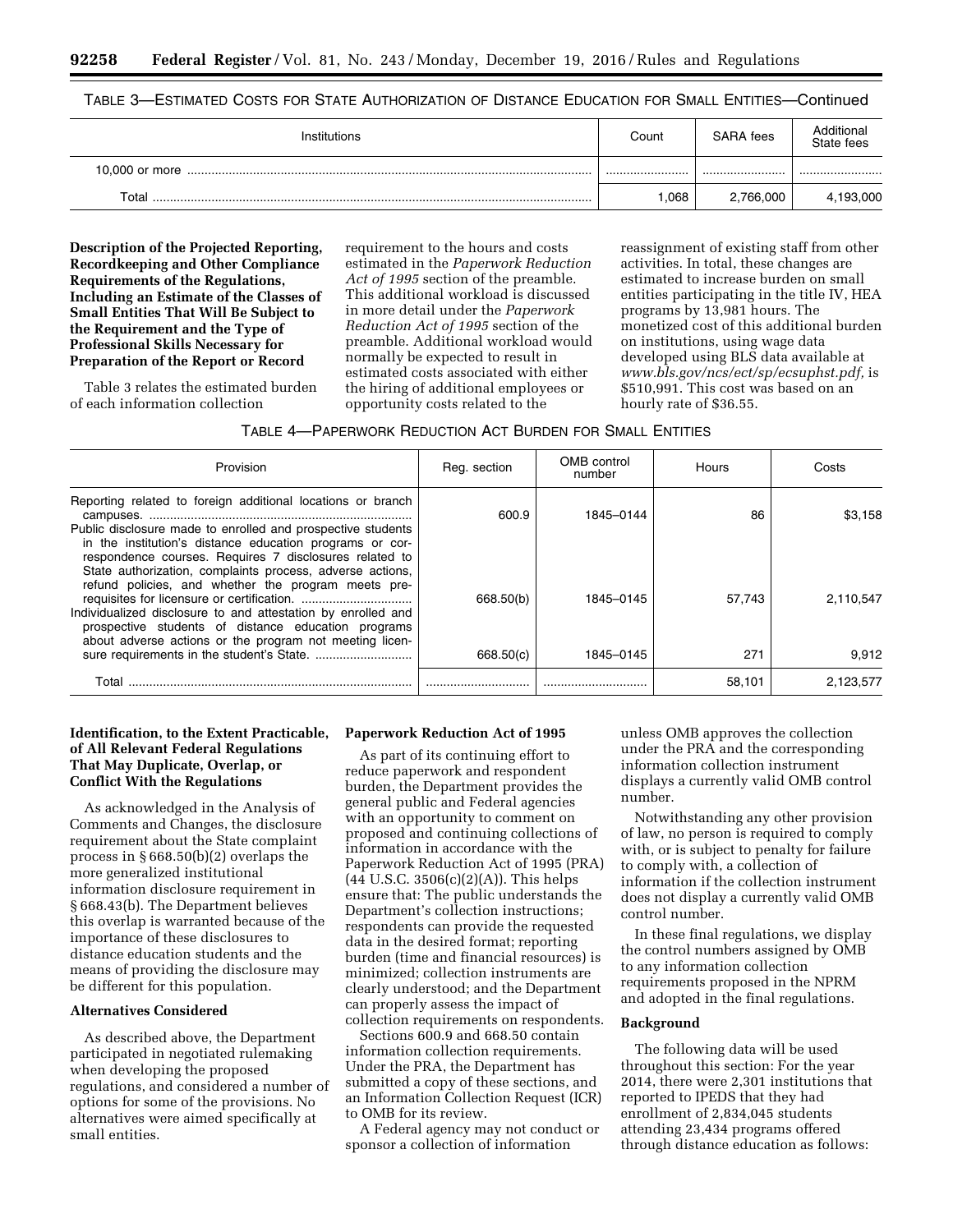1,172 public institutions reported 1,382,900 students attending 11,288 programs through distance education;

761 private, not-for-profit institutions reported 608,038 students attending 6,598 programs through distance education;

368 private, for-profit institutions reported 843,107 students attending 5,548 programs through distance education.

According to information available from the Department's Postsecondary Education Participation System (PEPS), there are currently 80 domestic institutions with identified additional locations in 60 foreign countries; 35 public institutions, 42 private, not-forprofit institutions, and 3 private, forprofit institutions.

### *Section 600.9 State Authorization*

State Authorization of Foreign Additional Locations and Branch Campuses of Domestic Institutions

*Requirements:* Section 600.9(d)(1)(v) specifies that, for any foreign additional location at which 50 percent or more of an educational program is offered, or will be offered, and any foreign branch campus, an institution is required to report the establishment or operation of the foreign additional location or branch campus to the State in which the main campus of the institution is located at least annually, or more frequently if required by the State.

*Burden Calculation:* There will be burden on each domestic institution reporting the establishment or continued operation of a foreign additional location or branch campus to the State in which the main campus of the domestic institution is located. We estimate that each institution will require 2 hours annually to draft and submit the required notice. We estimate that 35 public institutions will require a total of 70 hours to draft and submit the required State notice (35 institutions  $\times$  2 hours). We estimate that 42 private, not-for-profit institutions will require a total of 84 hours to draft and submit the required State notice (42 institutions  $\times$ 2 hours). We estimate that 3 private, forprofit institutions will require a total of 6 hours to draft and submit the required State notice (3 institutions  $\times$  2 hours).

The total estimated burden for 34 CFR 600.9 will be 160 hours under OMB Control Number 1845–0144.

# *Section 668.50 Institutional Disclosures for Distance or Correspondence Programs*

*Requirements:* The Department added new § 668.50(b) and (c), which requires disclosures to enrolled and prospective

students in the institution's distance education programs or correspondence courses. Seven disclosures will be made publicly available, and up to three disclosures will require direct communication with enrolled and prospective students when certain conditions have been met. These disclosures will not change any other required disclosures of the Student Assistance General Provisions regulations.

### Public Disclosures

Under § 668.50(b)(1), an institution will be required to disclose whether or not the program offered through distance education or correspondence courses is authorized by each State in which enrolled students reside. If an institution is authorized through a State authorization reciprocity agreement, the institution will be required to disclose its authorization status under such an agreement. An institution will also be required to explain to students the consequences of relocating to a State where the institution does not meet State authorization requirements, or, in the case of a GE program, where the program does not meet licensure or certification requirements in the State.

Under  $\S 668.\overline{5}0(b)(2)(i)$ , an institution authorized by a State agency will be required to disclose the process for submitting complaints to the appropriate State agency in the State in which the main campus of the institution is located, including contact information for the appropriate State agencies that handle consumer complaints.

Under § 668.50(b)(2)(ii), an institution authorized by a State authorization reciprocity agreement will be required to disclose the complaint process established by the reciprocity agreement, if the agreement established such a process. An institution will be required to provide contact information for receipt of such complaints, as set out in the State authorization reciprocity agreement.

Under § 668.50(b)(3), an institution will be required to disclose the process for submitting complaints to the appropriate State agency in the State in which enrolled students reside, including contact information for those State agencies that handle consumer complaints.

Under § 668.50(b)(4), an institution will be required to disclose any adverse actions a State entity has initiated related to the institution's distance education programs or correspondence courses for a five calendar year period prior to the year in which the institution makes the disclosure.

Under § 668.50(b)(5) an institution will be required to disclose any adverse actions an accrediting agency has initiated related to the institution's distance education programs or correspondence courses for a five calendar year period prior to the year in which the institution makes the disclosure.

Under § 668.50(b)(6), an institution will be required to disclose any refund policies for the return of unearned tuition and fees with which the institution is required to comply by any State in which the institution enrolls students in a distance education program or correspondence courses. This disclosure requires publication of the State-specific requirements on the refund policies as well as any institutional refund policies that would be applicable to students enrolled in programs offered through distance education or correspondence courses with which the institution must comply.

Under § 668.50(b)(7), an institution will be required to disclose the applicable educational prerequisites for professional licensure or certification which the program offered through distance education or correspondence course prepares the student to enter for each State in which students reside. The institution must also make this disclosure for any other State which the institution has made a determination regarding such prerequisites as well as if the institution's program meets those requirements. For any State for which an institution has not made a determination with respect to the licensure or certification requirement, an institution will be required to disclose a statement to that effect.

*Burden Calculation:* We anticipate that most institutions will provide this information electronically to enrolled and prospective students regarding their distance education or correspondence courses. We estimate that the six of the seven public disclosure requirements would take institutions an average of 15 hours to research, develop, and post on a Web site. We estimate that 1,172 public institutions will require 17,580 hours to research, develop, and post on a Web site the required public disclosures (1,172 institutions  $\times$  15 hours). We estimate that 761 private, not-for-profit institutions will require 11,415 hours to research, develop, and post on a Web site the required public disclosures (761 institutions  $\times$  15 hours). We estimate that 368 private, for-profit institutions will require 5,520 hours to research, develop, and post on a Web site the required public disclosures (368 institutions  $\times$  15 hours).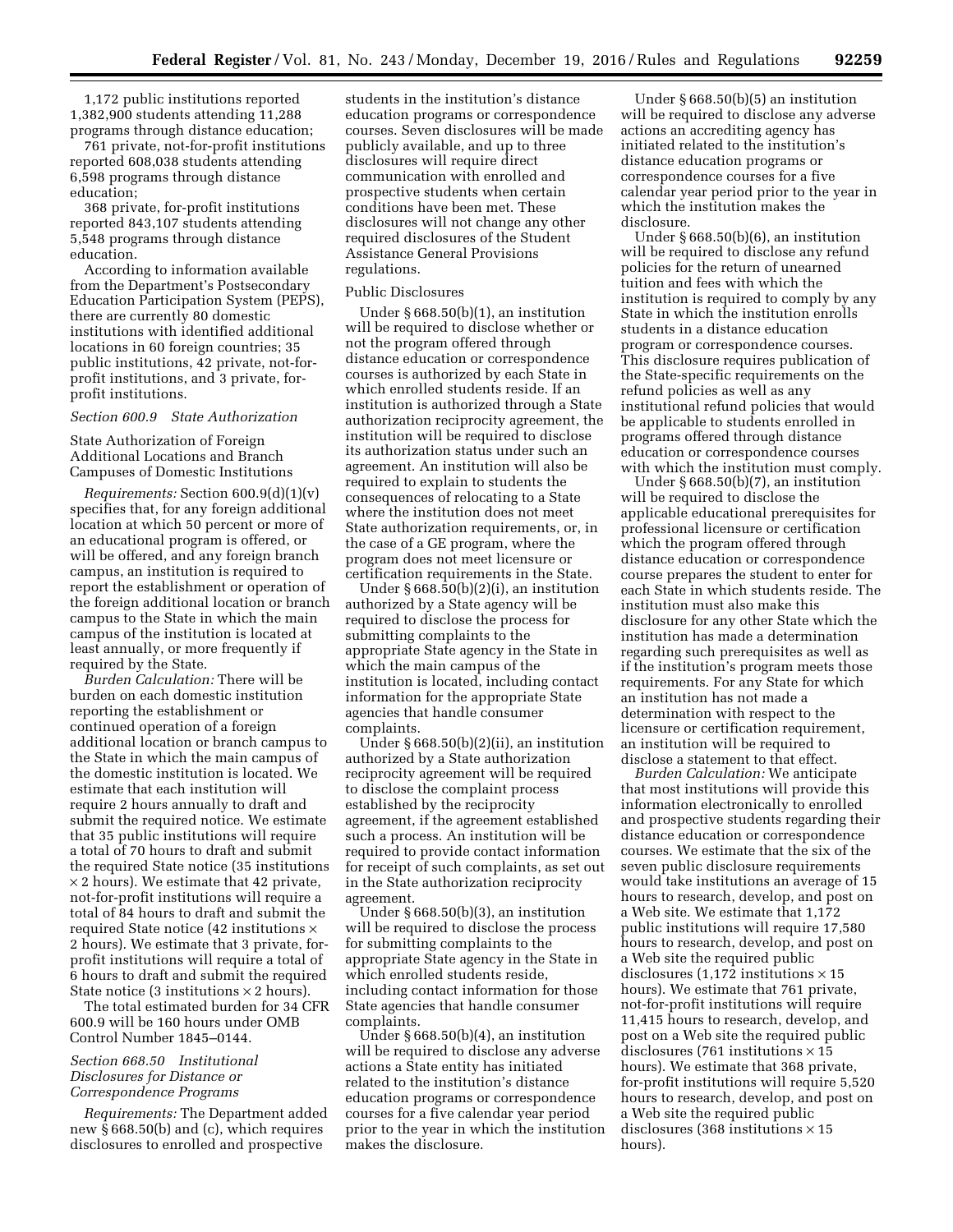The estimated burden for § 668.50(b)(1) through (6) is 34,515 hours under OMB Control Number 1845–0145.

After reviewing the comments that were received we are adding 100 hours of burden per program specifically pertaining to the disclosure requirements for the prerequisites for professional licensure or certification. We estimate that 1,172 programs or five percent of the 23,434 distance education or correspondence programs at the affected institutions will require the professional licensure or certification disclosure information. We estimate that there will be 564 programs at public institutions which will require 56,400 hours  $(564 \times 100 \text{ hours} = 56,400)$  for the research and development of this required public disclosure. We estimate that there will be 330 programs at private, not-for-profit institutions which will require  $33,000$  hours  $(330 \times 100)$ hours = 33,000) for the research and development of this required public disclosure. We estimate that there will be 278 programs at private, for-profit institutions which will require 27,800 hours  $(278 \times 100 \text{ hours} = 27,800)$  for the research and development of this required public disclosure.

The estimated burden for § 668.50(b)(7) is 117,200 hours under OMB Control Number 1845–0145.

## Individualized Disclosures

Under § 668.50(c)(1)(i), an institution will be required to provide an individualized disclosure to prospective students when it determines a program offered solely through distance education or correspondence courses

does not meet licensure or certification prerequisites in the State of the student's residence.

Under  $§ 668.50(c)(1)(ii)$ , an institution will be required to provide an individualized disclosure to both enrolled and prospective students within 30 days of when it becomes aware of any adverse action initiated by a State or an accrediting agency related to the institution's programs offered through distance education or correspondence courses; or within seven days of the institution's determination that a program ceases to meet licensure or certification prerequisites of a State.

For prospective students who receive any individualized disclosure and subsequently enroll, § 668.50(c)(2) will require an institution to obtain an acknowledgment from the student that the communication was received prior to the student's enrollment in the program.

*Burden Calculation:* We anticipate that institutions will provide this information electronically to enrolled and prospective students regarding their distance education or correspondence courses. We estimate that institutions will take an average of 2 hours to develop the language for the individualized disclosures. We estimate that it will take an additional average of 4 hours for the institution to individually disclose this information to enrolled and prospective students for a total of 6 hours of burden to the institutions. We estimate that five percent of institutions will meet the criteria to require these individual

## COLLECTION OF INFORMATION

disclosures. We estimate that 59 public institutions will require 354 hours to develop the language for the disclosures and to individually disclose this information to enrolled and prospective students (59 institutions  $\times$  6 hours). We estimate that 38 private, not-for-profit institutions will require 228 hours to develop the language for the disclosures and to individually disclose this information to enrolled and prospective students (38 institutions  $\times$  6 hours). We estimate that 18 private, for-profit institutions will require 108 hours to develop the language for the disclosures and to individually disclose this information to enrolled and prospective students (18 institutions  $\times$  6 hours).

The total estimated burden for § 668.50(c) is 690 hours under OMB Control Number 1845–0145.

The combined total estimated burden for § 668.50 is 152,405 (34,515 + 117,200 + 690) hours under OMB Control Number 1845–0145.

Consistent with the discussion above, the following chart describes the sections of the final regulations involving information collections, the information being collected, and the collections that the Department will submit to OMB for approval and public comment under the PRA, and the estimated costs associated with the information collections. The monetized net costs of the increased burden on institutions, lenders, guaranty agencies, and borrowers, using BLS wage data, available at *[www.bls.gov/ncs/ect/sp/](http://www.bls.gov/ncs/ect/sp/ecsuphst.pdf) [ecsuphst.pdf,](http://www.bls.gov/ncs/ect/sp/ecsuphst.pdf)* is \$5,576,251 as shown in the chart below. This cost was based on an hourly rate of \$36.55 for institutions.

| Regulatory section | Information collection                                                                                                                                                                                                                                                                                                                                                                                                                                                                                                                                                                                                      | OMB control number<br>and estimated<br>burden<br>[change in burden]                                             | Estimated<br>costs |
|--------------------|-----------------------------------------------------------------------------------------------------------------------------------------------------------------------------------------------------------------------------------------------------------------------------------------------------------------------------------------------------------------------------------------------------------------------------------------------------------------------------------------------------------------------------------------------------------------------------------------------------------------------------|-----------------------------------------------------------------------------------------------------------------|--------------------|
| § 600.9            | The regulations specify that, for any foreign additional location at which 50 per-<br>cent or more of an educational program is offered, or will be offered, and any<br>foreign branch campus, an institution would be required to report the estab-<br>lishment or operation of the foreign additional location or branch campus to<br>the State in which the main campus of the institution is located at least annu-<br>ally, or more frequently if required by the State.                                                                                                                                               | 1845–0144—This is<br>a new collection.<br>We estimate that<br>the burden would<br>increase by 160<br>hours.     | \$5,848            |
| $§668.50(b)$       | The regulations require institutions to produce disclosures to enrolled and pro-<br>spective students in the institution's distance education programs or cor-<br>respondence courses. Seven disclosures must be made publicly available.<br>These disclosures include:                                                                                                                                                                                                                                                                                                                                                     | 1845-0145-This is<br>a new collection.<br>We estimate that<br>the burden would<br>increase by<br>151,715 hours. | 5,545,183          |
|                    | (1) Whether the distance education programs are authorized by the State where<br>the student resides, if the institution participate in a state authorization reci-<br>procity agreement and explain consequences of moving to a State where the<br>institution does not meet State authorization requirements;<br>(2) The process for submitting a complaint to the appropriate State agency in<br>the State where the main campus of the institution is located;<br>(3) The process for submitting a complaint if the institution is covered by a State<br>authorization reciprocity agreement and it has such a process; |                                                                                                                 |                    |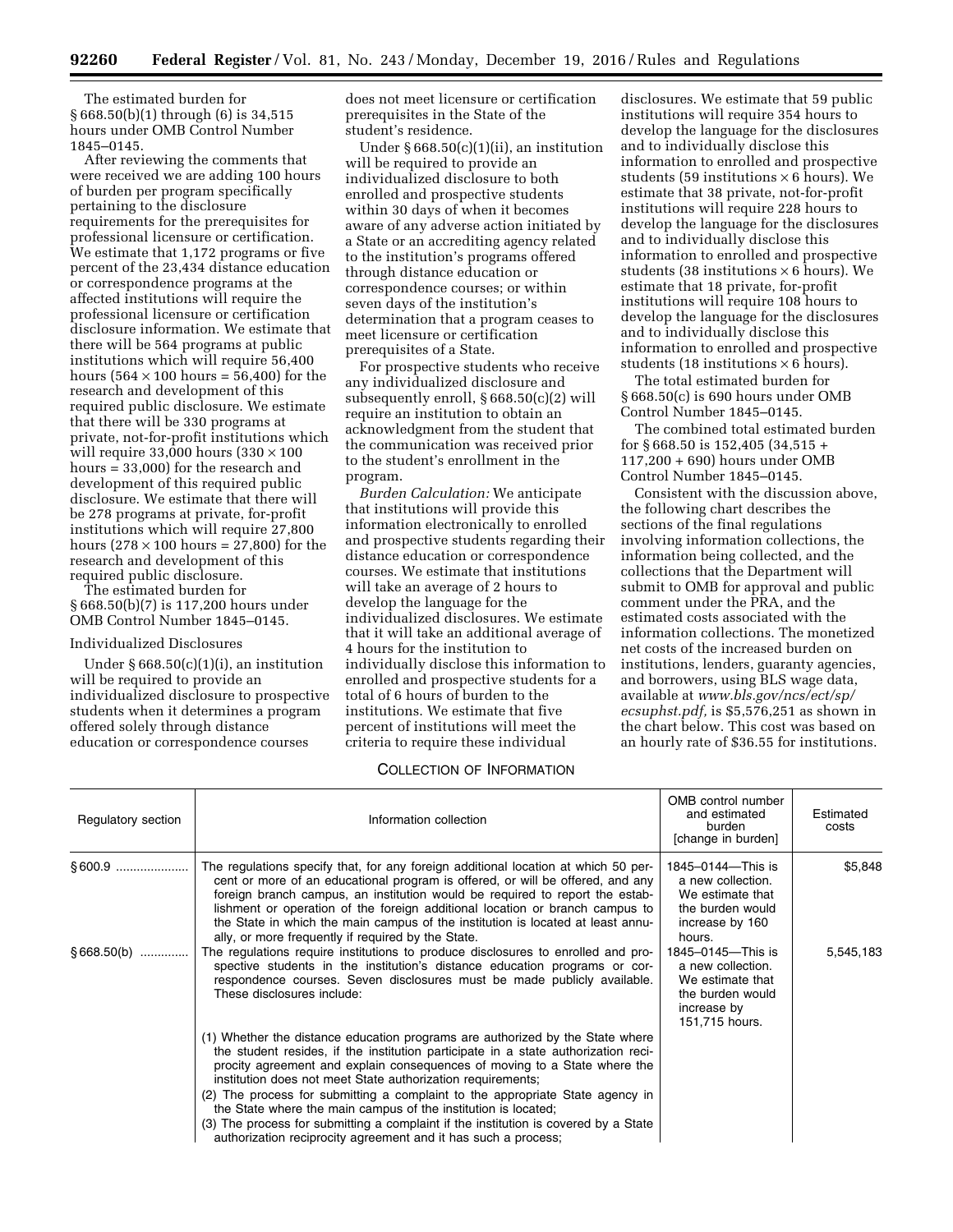| Regulatory section | Information collection                                                                                                                                                                                                                                                                                                                                                                                                                                                                                                                                                                                                                                                                                                                                                                                                                                                                                                                                                                                                                                                                                                                                                                                                                                                                                                                                                                                                                                                                                                                                                      | OMB control number<br>and estimated<br>burden<br>[change in burden]                                        | Estimated<br>costs |
|--------------------|-----------------------------------------------------------------------------------------------------------------------------------------------------------------------------------------------------------------------------------------------------------------------------------------------------------------------------------------------------------------------------------------------------------------------------------------------------------------------------------------------------------------------------------------------------------------------------------------------------------------------------------------------------------------------------------------------------------------------------------------------------------------------------------------------------------------------------------------------------------------------------------------------------------------------------------------------------------------------------------------------------------------------------------------------------------------------------------------------------------------------------------------------------------------------------------------------------------------------------------------------------------------------------------------------------------------------------------------------------------------------------------------------------------------------------------------------------------------------------------------------------------------------------------------------------------------------------|------------------------------------------------------------------------------------------------------------|--------------------|
| $§668.50(c)$       | (4) The disclosure of any adverse action initiated by the institution's State entity<br>related to the distance education program;<br>(5) The disclosure of any adverse action initiated by the institution's accrediting<br>agency related to the distance education program;<br>(6) The disclosure of any refund policy required by any State in which the institu-<br>tion enrolls students;<br>(7) The disclosure of any determination made regarding whether or not the dis-<br>tance education program meets applicable prerequisites for professional licen-<br>sure or certification in the State where the student resides, if such a deter-<br>mination has been made. If such a determination has not been made, a state-<br>ment to that effect would be required.<br>The regulations require institutions to produce disclosures to enrolled and pro-<br>spective students in the institution's distance education programs or cor-<br>respondence courses. Three disclosures must be made available to individ-<br>uals. These disclosures include:<br>(1) Notice of an adverse action by the State or accrediting agency related to the<br>distance education program. This disclosure must be provided within 30 days<br>of when the institution becomes aware of the action;<br>(2) Notice of the institution's determination that the distance education program<br>no longer meets the prerequisites for licensure or certification of a State. This<br>disclosure must be provided within 7 days of when the institution makes such<br>a determination. | 1845-0145-This is<br>a new collection.<br>We estimate that<br>the burden would<br>increase by 690<br>hours | 25.220             |

## COLLECTION OF INFORMATION—Continued

The total burden hours and change in burden hours associated with each OMB Control number affected by the regulations follows:

| Control<br>N٥.         | Total<br>burden hours | Change in<br>burden hours |
|------------------------|-----------------------|---------------------------|
| 1845-0144<br>1845-0145 | 160<br>152,405        | $+160$<br>$+152.405$      |
| Total                  | 152.565               | +152.565                  |

## **Assessment of Educational Impact**

In the NPRM we requested comments on whether the regulations would require transmission of information that any other agency or authority of the United States gathers or makes available.

Based on the response to the NPRM and on our review, we have determined that these final regulations do not require transmission of information that any other agency or authority of the United States gathers or makes available.

## **Federalism**

Executive Order 13132 requires us to ensure meaningful and timely input by State and local elected officials in the development of regulatory policies that have federalism implications. ''Federalism implications'' means substantial direct effects on the States, on the relationship between the National Government and the States, or on the distribution of power and

responsibilities among the various levels of government.

In the NPRM we identified specific sections that may have federalism implications and encouraged State and local elected officials to review and provide comments on the regulations. In the *Public Comment* section of this preamble, we discuss any comments we received on this subject.

*Accessible Format:* Individuals with disabilities can obtain this document in an accessible format (*e.g.,* braille, large print, audiotape, or compact disc) on request to one of the program contact persons listed under **FOR FURTHER INFORMATION CONTACT**.

*Electronic Access to This Document:*  The official version of this document is the document published in the **Federal Register**. Free Internet access to the official edition of the **Federal Register**  and the Code of Federal Regulations is available via the Federal Digital System at: *[www.gpo.gov/fdsys.](http://www.gpo.gov/fdsys)* At this site you can view this document, as well as all other documents of this Department published in the **Federal Register**, in text or Adobe Portable Document Format (PDF). To use PDF you must have Adobe Acrobat Reader, which is available free at the site. You may also access documents of the Department published in the **Federal Register** by using the article search feature at: *[www.federalregister.gov.](http://www.federalregister.gov)* Specifically, through the advanced search feature at this site, you can limit your search to

documents published by the Department.

(Catalog of Federal Domestic Assistance: 84.007 FSEOG; 84.033 Federal Work Study Program; 84.037 Federal Perkins Loan Program; 84.063 Federal Pell Grant Program; 84.069 LEAP; 84.268 William D. Ford Federal Direct Loan Program; 84.379 TEACH Grant Program)

### **List of Subjects**

# *34 CFR Part 600*

Colleges and universities, Foreign relations, Grant programs—education, Loan programs—education, Reporting and recordkeeping requirements, Student aid, Vocational education.

#### *34 CFR Part 668*

Administrative practice and procedure, Colleges and universities, Consumer protection, Grant programs education, Loan programs—education, Reporting and recordkeeping requirements, Selective Service System, Student aid, Vocational education.

Dated: December 5, 2016.

#### **John B. King, Jr.,**

*Secretary of Education.* 

For the reasons discussed in the preamble, the Secretary amends 34 CFR parts 600 and 668 as follows: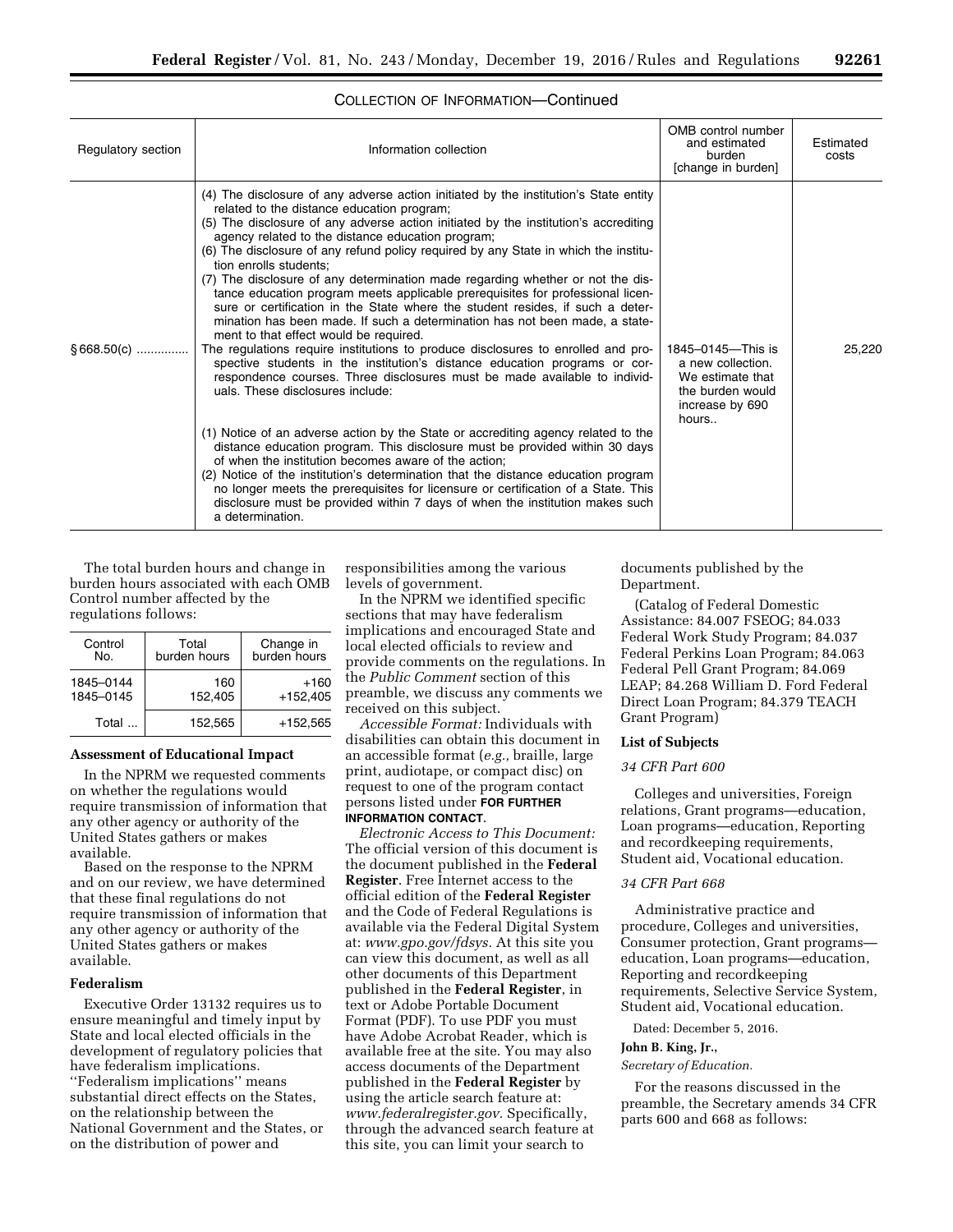## **PART 600—INSTITUTIONAL ELIGIBILITY UNDER THE HIGHER EDUCATION ACT OF 1965, AS AMENDED**

■ 1. The authority citation for part 600 continues to read as follows:

**Authority:** 20 U.S.C. 1001, 1002, 1003, 1088, 1091, 1094, 1099b, and 1099c, unless otherwise noted.

■ 2. Section 600.2 is amended by adding, in alphabetical order, a definition of ''State authorization reciprocity agreement'' to read as follows:

### **§ 600.2 Definitions.**

\* \* \* \* \* *State authorization reciprocity agreement:* An agreement between two or more States that authorizes an institution located and legally authorized in a State covered by the agreement to provide postsecondary education through distance education or correspondence courses to students residing in other States covered by the agreement and does not prohibit any State in the agreement from enforcing its own statutes and regulations, whether general or specifically directed at all or a subgroup of educational institutions.

\* \* \* \* \*

■ 3. Section 600.9 is amended by revising paragraph (c) and adding paragraph (d) to read as follows:

## **§ 600.9 State authorization.**

\* \* \* \* \*  $(c)(1)(i)$  If an institution that meets the requirements under paragraph (a)(1) of this section offers postsecondary education through distance education or correspondence courses to students residing in a State in which the institution is not physically located or in which the institution is otherwise subject to that State's jurisdiction as determined by that State, except as provided in paragraph (c)(1)(ii) of this section, the institution must meet any of that State's requirements for it to be legally offering postsecondary distance education or correspondence courses in that State. The institution must, upon request, document the State's approval to the Secretary; or

(ii) If an institution that meets the requirements under paragraph (a)(1) of this section offers postsecondary education through distance education or correspondence courses in a State that participates in a State authorization reciprocity agreement, and the institution is covered by such agreement, the institution is considered to meet State requirements for it to be legally offering postsecondary distance

education or correspondence courses in that State, subject to any limitations in that agreement and to any additional requirements of that State. The institution must, upon request, document its coverage under such an agreement to the Secretary.

(2) If an institution that meets the requirements under paragraph (a)(1) of this section offers postsecondary education through distance education or correspondence courses to students residing in a State in which the institution is not physically located, for the institution to be considered legally authorized in that State, the institution must document that there is a State process for review and appropriate action on complaints from any of those enrolled students concerning the institution—

(i) In each State in which the institution's enrolled students reside; or

(ii) Through a State authorization reciprocity agreement which designates for this purpose either the State in which the institution's enrolled students reside or the State in which the institution's main campus is located.

(d) An additional location or branch campus of an institution that meets the requirements under paragraph (a)(1) of this section and that is located in a foreign country, *i.e.,* not in a State, must comply with §§ 600.8, 600.10, 600.20, and 600.32, and the following requirements:

(1) For any additional location at which 50 percent or more of an educational program (as defined in § 600.2) is offered, or will be offered, or at a branch campus—

(i) The additional location or branch campus must be legally authorized by an appropriate government authority to operate in the country where the additional location or branch campus is physically located, unless the additional location or branch campus is physically located on a U.S. military base, facility, or area that the foreign country has granted the U.S. military to use and the institution can demonstrate that it is exempt from obtaining such authorization from the foreign country;

(ii) The institution must provide to the Secretary, upon request, documentation of such legal authorization to operate in the foreign country, demonstrating that the foreign governmental authority is aware that the additional location or branch campus provides postsecondary education and that the government authority does not object to those activities;

(iii) The additional location or branch campus must be approved by the institution's recognized accrediting

agency in accordance with §§ 602.24(a) and 602.22(a)(2)(viii), as applicable;

(iv) The additional location or branch campus must meet any additional requirements for legal authorization in that foreign country as the foreign country may establish;

(v) The institution must report to the State in which the main campus of the institution is located at least annually, or more frequently if required by the State, the establishment or operation of each foreign additional location or branch campus; and

(vi) The institution must comply with any limitations the State places on the establishment or operation of the foreign additional location or branch campus.

(2) An additional location at which less than 50 percent of an educational program (as defined in § 600.2) is offered or will be offered must meet the requirements for legal authorization in that foreign country as the foreign country may establish.

(3) In accordance with the requirements of 34 CFR 668.41, the institution must disclose to enrolled and prospective students at foreign additional locations and foreign branch campuses the information regarding the student complaint process described in 34 CFR 668.43(b), of the State in which the main campus of the institution is located.

(4) If the State in which the main campus of the institution is located limits the authorization of the institution to exclude the foreign additional location or branch campus, the foreign additional location or branch campus is not considered to be legally authorized by the State.

# **PART 668—STUDENT ASSISTANCE GENERAL PROVISIONS**

■ 4. The authority citation for part 668 continues to read as follows:

**Authority:** 20 U.S.C. 1001–1003, 1070a, 1070g, 1085, 1087b, 1087d, 1087e, 1088, 1091, 1092, 1094, 1099c, 1099c–1, 1221e–3, and 3474, unless otherwise noted.

## **§ 668.2 [Amended]**

■ 5. Section 668.2 is amended in paragraph (a) by adding to the list of definitions, in alphabetical order, ''Distance education''.

■ 6. Section 668.50 is added to subpart D to read as follows:

### **§ 668.50 Institutional disclosures for distance or correspondence programs.**

(a) *General.* In addition to the other institutional disclosure requirements established in this and other subparts, an institution described under 34 CFR  $600.9(a)(1)$  or (b) that offers an